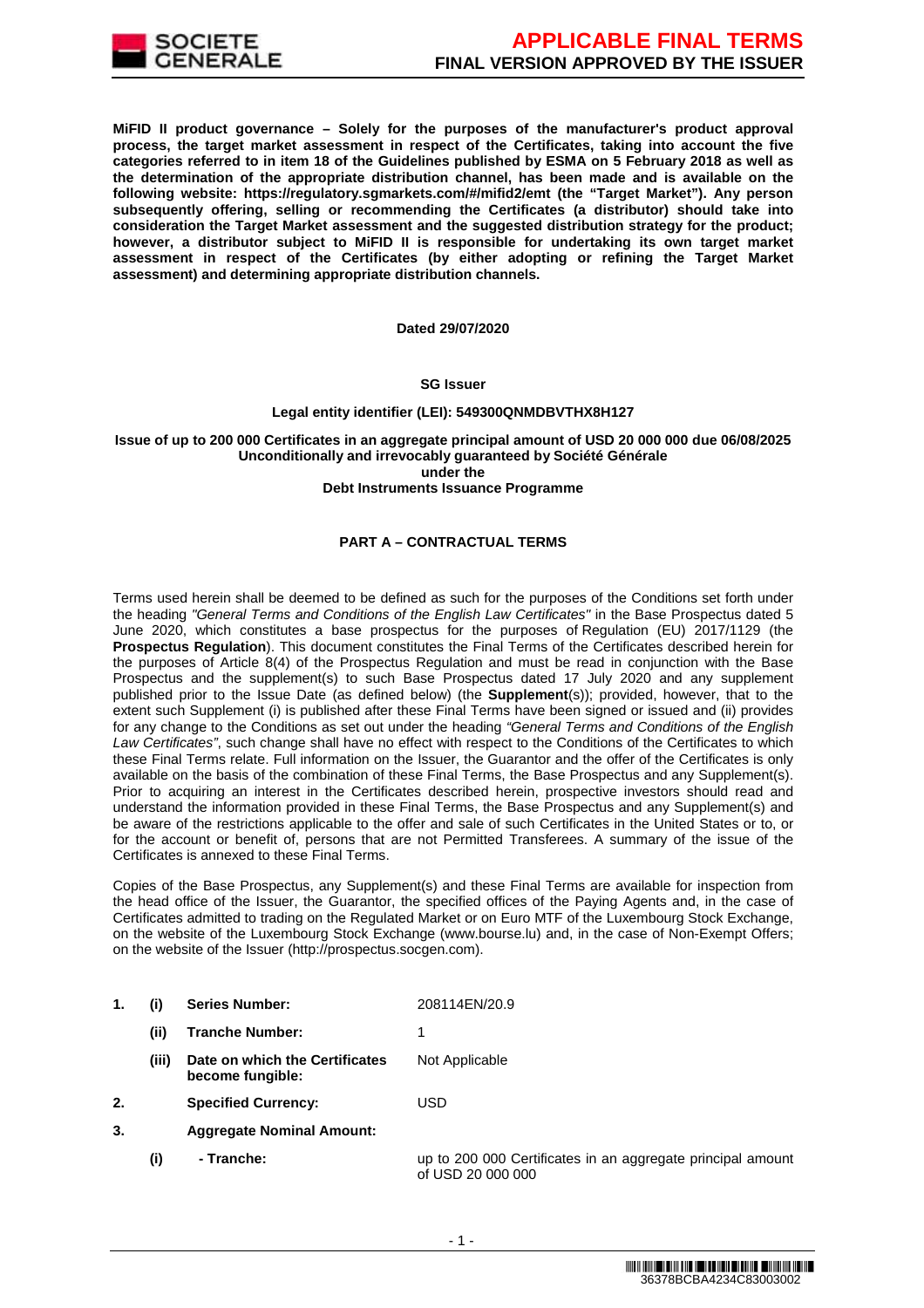

# **APPLICABLE FINAL TERMS FINAL VERSION APPROVED BY THE ISSUER**

|     | (ii)  | - Series:                                                                               | up to 200 000 Certificates in an aggregate principal amount<br>of USD 20 000 000                                                              |
|-----|-------|-----------------------------------------------------------------------------------------|-----------------------------------------------------------------------------------------------------------------------------------------------|
| 4.  |       | <b>Issue Price:</b>                                                                     | USD 100 per Certificate of USD 100 Specified Denomination                                                                                     |
| 5.  |       | <b>Specified Denomination(s):</b>                                                       | <b>USD 100</b>                                                                                                                                |
| 6.  | (i)   | <b>Issue Date:</b><br>(DD/MM/YYYY)                                                      | 30/09/2020                                                                                                                                    |
|     | (ii)  | <b>Interest Commencement Date:</b>                                                      | <b>Issue Date</b>                                                                                                                             |
| 7.  |       | <b>Final Exercise Date:</b><br>(DD/MM/YYYY)                                             | 06/08/2025                                                                                                                                    |
| 8.  |       | <b>Governing law:</b>                                                                   | English law                                                                                                                                   |
| 9.  | (i)   | <b>Status of the Certificates:</b>                                                      | Unsecured                                                                                                                                     |
|     | (ii)  | Date of corporate authorisation<br>obtained for the issuance of<br><b>Certificates:</b> | Not Applicable                                                                                                                                |
|     | (iii) | <b>Type of Structured Certificates:</b>                                                 | <b>Index Linked Certificates</b>                                                                                                              |
|     |       |                                                                                         | The provisions of the following Additional Terms and<br>Conditions apply:<br>Additional Terms and Conditions for Index Linked<br>Certificates |
|     | (iv)  | <b>Reference of the Product</b>                                                         | 3.3.3 with Option 1 applicable as described in the Additional<br>Terms and Conditions relating to Formulae                                    |
| 10. |       | <b>Interest Basis:</b>                                                                  | See section "PROVISIONS RELATING TO INTEREST (IF<br>ANY) PAYABLE" below.                                                                      |
| 11. |       | <b>Redemption/Payment Basis:</b>                                                        | See section "PROVISIONS RELATING TO REDEMPTION"<br>below.                                                                                     |
| 12. |       | Issuer's/Certificateholders'<br>redemption option:                                      | See section "PROVISIONS RELATING TO REDEMPTION"<br>below.                                                                                     |

# **PROVISIONS RELATING TO INTEREST (IF ANY) PAYABLE**

| 13. | <b>Fixed Rate Certificate</b><br><b>Provisions:</b>          | Not Applicable                                                                                                                                                                                                            |
|-----|--------------------------------------------------------------|---------------------------------------------------------------------------------------------------------------------------------------------------------------------------------------------------------------------------|
| 14. | <b>Floating Rate Certificate</b><br><b>Provisions:</b>       | Not Applicable                                                                                                                                                                                                            |
| 15. | <b>Structured Interest Certificate</b><br><b>Provisions:</b> | Applicable as per Condition 3.3 of the General Terms and<br>Conditions                                                                                                                                                    |
| (i) | <b>Structured Interest Amount(s)</b>                         | Unless previously redeemed, on each Interest Payment<br>Date(i) (i from 1 to 5), the Issuer shall pay to the<br>Certificateholders, for each Certificate, an<br>amount<br>determined by the Calculation Agent as follows: |
|     |                                                              | Scenario 1:                                                                                                                                                                                                               |
|     |                                                              | If on Valuation Date(i), Performance(i) is higher than or<br>equal to $-30.0\%$ , then:                                                                                                                                   |
|     |                                                              | Structured<br>$Interest$ Amount(i) = Max(0;<br>Specified<br>Denomination x (i x 4.95%) - SumCouponsPaid(i-1))                                                                                                             |
|     |                                                              | Scenario 2:                                                                                                                                                                                                               |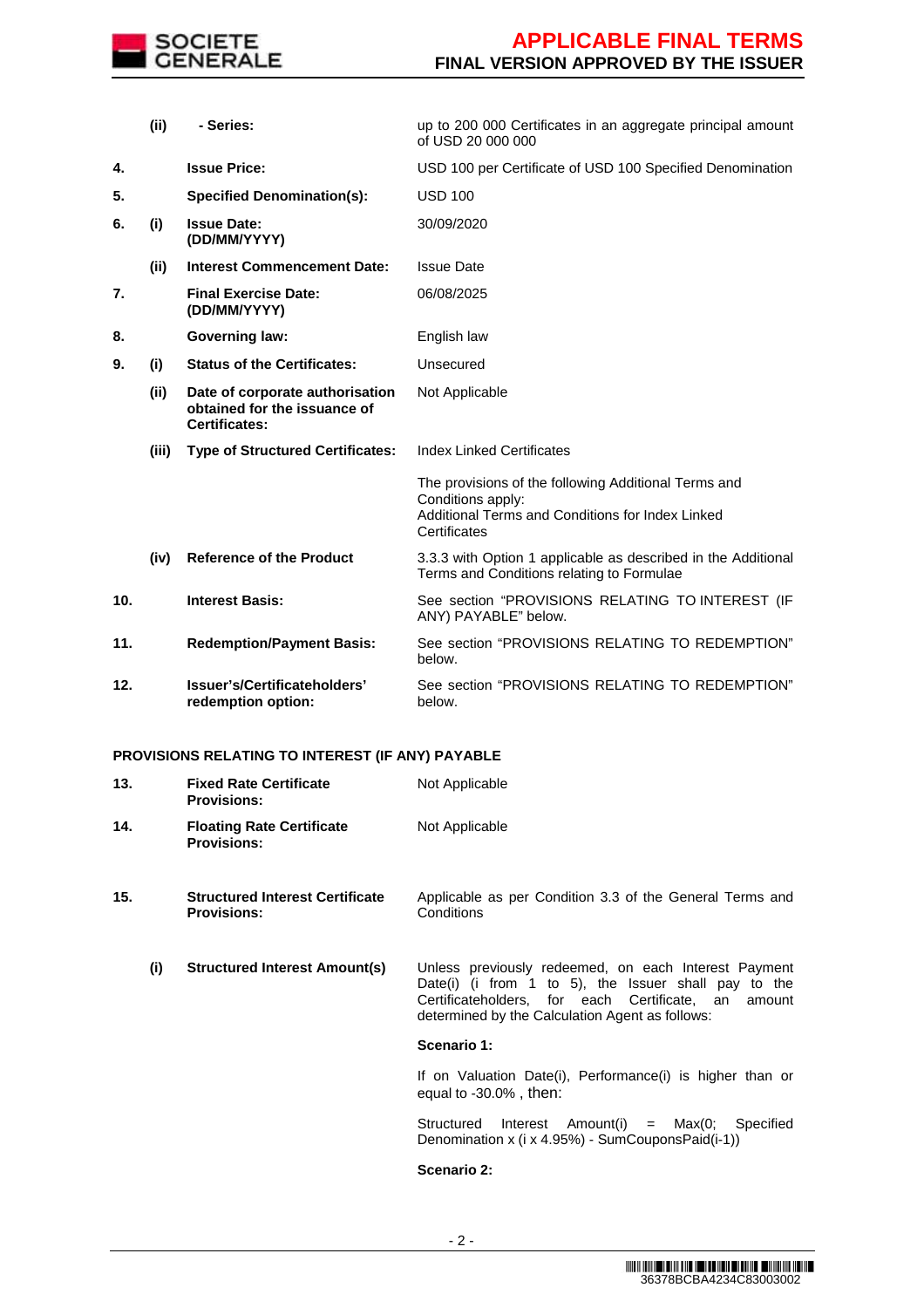

If on Valuation Date(i), Performance(i) is lower than -30.0% , then:

Structured Interest Amount(i) = 0 (zero)

 Definitions relating to the Structured Interest Amount are set out in paragraph 27(ii) "Definitions relating to the Product"

- **(ii) Specified Period(s)/Interest Payment Date(s): (DD/MM/YYYY)** Interest Payment Date(i) (i from 1 to 5): 05/10/2021; 05/10/2022; 05/10/2023; 07/10/2024; 06/08/2025
- **(iii) Business Day Convention:** Following Business Day Convention (unadjusted)
- **(iv) Day Count Fraction:** Not Applicable
- **(v) Business Centre(s):** New-York
- **16. Zero Coupon Certificate Provisions:** Not Applicable

#### **PROVISIONS RELATING TO REDEMPTION**

| 17. |       | Redemption at the option of the<br>Issuer:                    | Not Applicable                                                                                                                                                                                                                                                                                    |
|-----|-------|---------------------------------------------------------------|---------------------------------------------------------------------------------------------------------------------------------------------------------------------------------------------------------------------------------------------------------------------------------------------------|
| 18. |       | Redemption at the option of the<br>Certificateholders:        | Not Applicable                                                                                                                                                                                                                                                                                    |
| 19. |       | <b>Automatic Early Redemption:</b>                            | Applicable as per Condition 5.10 of the General Terms and<br>Conditions                                                                                                                                                                                                                           |
|     | (i)   | <b>Automatic Early Redemption</b><br>Amount(s):               | Unless previously redeemed, if an Automatic<br>Early<br>Redemption Event has occurred, then the Issuer shall<br>early the Certificates<br>redeem<br>on<br>Automatic<br>Early<br>Redemption Date(i) (i from 1 to 4) in accordance with the<br>following provisions in respect of each Certificate: |
|     |       |                                                               | Automatic Early Redemption Amount(i)<br>$=$ Specified<br>Denomination x (100%)                                                                                                                                                                                                                    |
|     |       |                                                               | Definitions relating to the Automatic Early Redemption<br>Amount are set out in paragraph 27(ii) "Definitions relating to<br>the Product".                                                                                                                                                        |
|     | (ii)  | <b>Automatic Early Redemption</b><br>Date(s):<br>(DD/MM/YYYY) | Automatic Early Redemption Date(i)<br>(i from 1)<br>to<br>4): 05/10/2021; 05/10/2022; 05/10/2023; 07/10/2024                                                                                                                                                                                      |
|     | (iii) | <b>Automatic Early Redemption</b>                             |                                                                                                                                                                                                                                                                                                   |
|     |       | Event:                                                        | is deemed to have occurred, as determined by the<br>Calculation Agent, if on a Valuation Date(i) (i from 1 to 4),<br>Performance(i) is higher than or equal to 0%                                                                                                                                 |
| 20. |       | <b>Final Exercise Amount:</b>                                 | Unless previously redeemed, the Issuer shall redeem the<br>Certificates on the Final Exercise Date, in accordance with<br>the following provisions in respect of each Certificate:                                                                                                                |
|     |       |                                                               | Scenario 1:                                                                                                                                                                                                                                                                                       |
|     |       |                                                               | If on Valuation Date(5), Performance(5) is higher than or<br>equal to -30.0%, then:                                                                                                                                                                                                               |
|     |       |                                                               | Final Exercise Amount = Specified Denomination x [100% ]                                                                                                                                                                                                                                          |

If on Valuation Date(5), Performance(5) is lower than -30.0%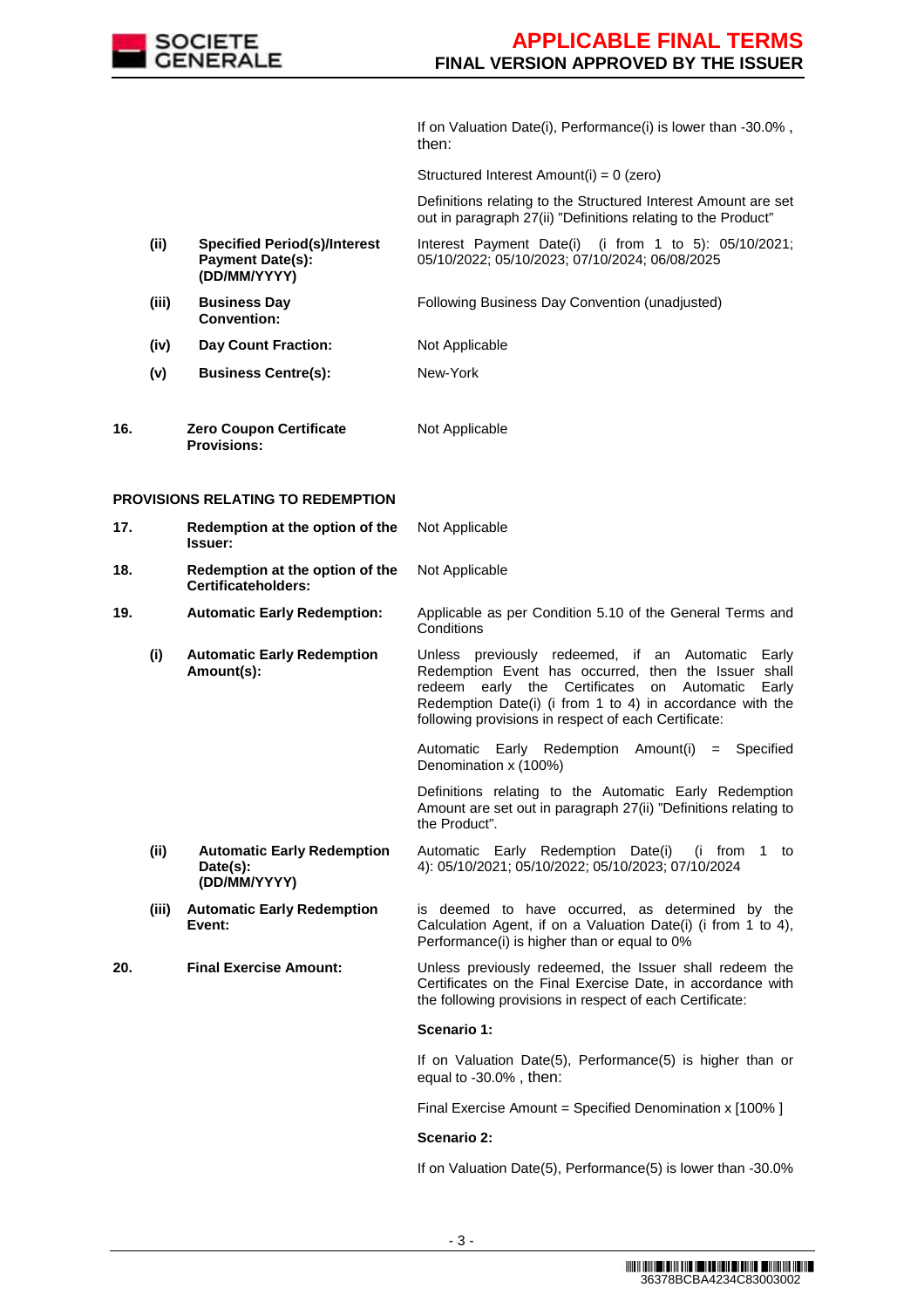

#### , then:

Final Exercise Amount = Specified Denomination x (100% + Performance(5))

 Definitions relating to the Final Exercise Amount are set out in paragraph 27(ii) "Definitions relating to the Product".

| 21. | <b>Physical Delivery Certificates</b><br><b>Provisions:</b>                                                                                                                                                                                            | Not Applicable                        |
|-----|--------------------------------------------------------------------------------------------------------------------------------------------------------------------------------------------------------------------------------------------------------|---------------------------------------|
| 22. | <b>Credit Linked Certificates</b><br><b>Provisions:</b>                                                                                                                                                                                                | Not Applicable                        |
| 23. | <b>Bond Linked Certificates</b><br><b>Provisions:</b>                                                                                                                                                                                                  | Not Applicable                        |
| 24. | <b>Trigger redemption at the option</b> Not Applicable<br>of the Issuer:                                                                                                                                                                               |                                       |
| 25. | <b>Early Redemption for tax</b><br>reasons, special tax reasons,<br>regulatory reasons, Force<br><b>Majeure Event, Event of Default,</b><br>or at the option of the<br><b>Calculation Agent pursuant to</b><br>the Additional Terms and<br>Conditions: | Early Redemption Amount: Market Value |

#### **PROVISIONS APPLICABLE TO THE UNDERLYING(S) IF ANY**

**26. (i) Underlying(s):** The following Index as defined below:

| <b>Index Name</b>                        | <b>Bloomberg</b><br><b>Ticker</b> | Index<br><b>Sponsor</b> | <b>Exchange</b>                                                                                                                                     | Website |
|------------------------------------------|-----------------------------------|-------------------------|-----------------------------------------------------------------------------------------------------------------------------------------------------|---------|
| <b>MSCI</b><br>Emerging<br>Markets Index | MXEF                              | <b>MSCI</b>             | Each exchange on which securities<br>comprised in the Index are traded, from<br>I time to time, as determined by the Index MWW.msci.com<br>Sponsor. |         |

- (ii) **Information relating to the past** The information relating to the past and future performances and future performances of the of the Underlying(s) and volatility are available on the source **Underlying(s) and volatility:** specified in the table above.
- **(iii) Provisions relating, amongst others, to the Market Disruption Event(s) and/or Extraordinary Event(s) and/or any additional disruption event(s) as described in the relevant Additional Terms and Conditions:** The provisions of the following Additional Terms and Conditions apply: Additional Terms and Conditions for Index Linked **Certificates (iv) Other information relating to the Underlying(s):** Information or summaries of information included herein with respect to the Underlying(s), has been extracted from general databases released publicly or by any other available information. Each of the Issuer and the Guarantor confirms that such

information has been accurately reproduced and that, so far as it is aware and is able to ascertain from information published, no facts have been omitted which would render the reproduced information inaccurate or misleading.

#### **DEFINITIONS APPLICABLE TO INTEREST (IF ANY), REDEMPTION AND THE UNDERLYING(S) IF ANY**

**27. (i) Definitions relating to date(s):** Applicable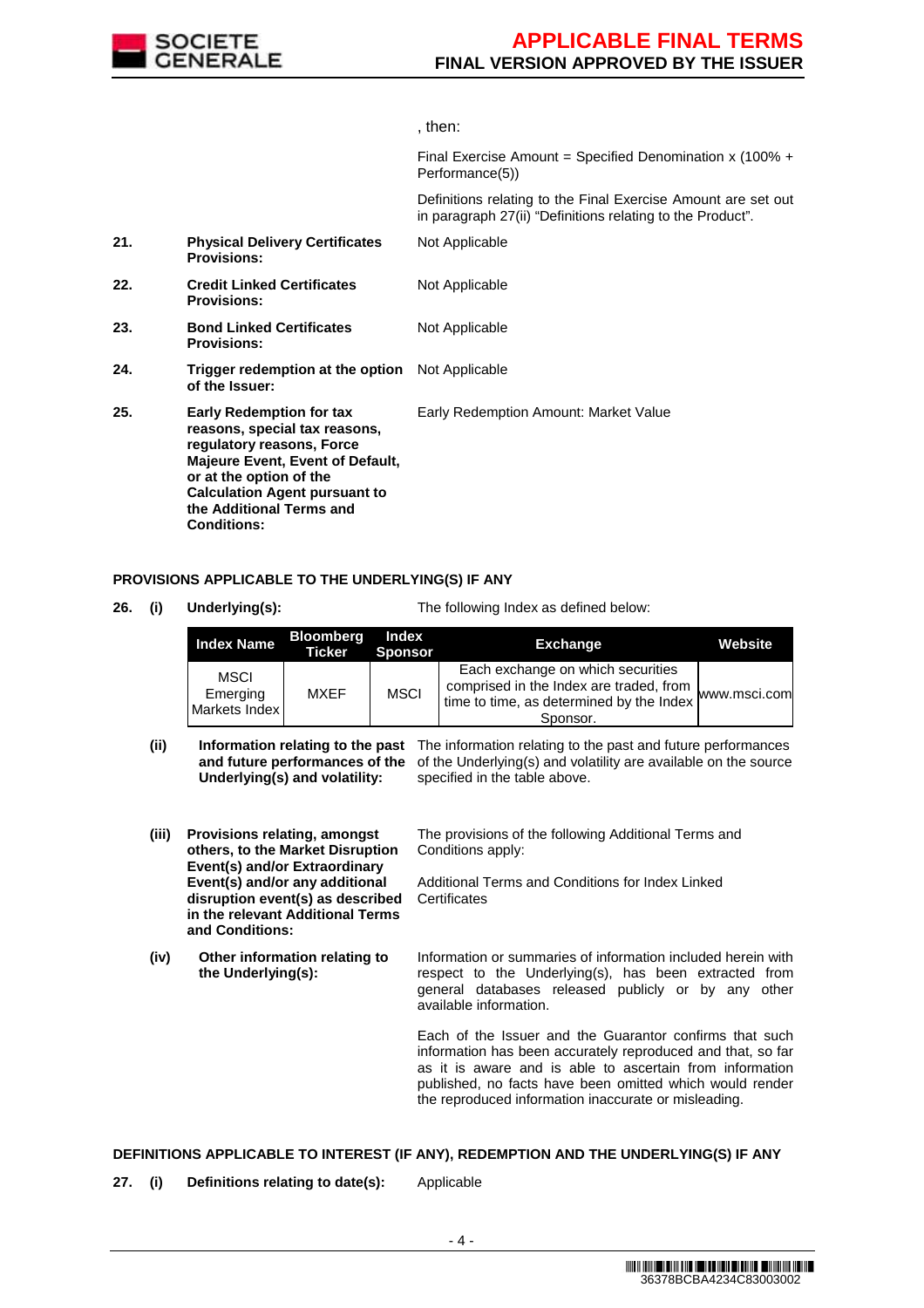

|      | <b>Valuation Date(0):</b><br>(DD/MM/YYYY)         | 28/09/2020                                                                                                          |
|------|---------------------------------------------------|---------------------------------------------------------------------------------------------------------------------|
|      | Valuation Date(i) (i from 1 to 5)<br>(DD/MM/YYYY) | 28/09/2022:<br>28/09/2023:<br>28/09/2021:<br>30/09/2024:<br>30/07/2025                                              |
| (ii) | Definitions relating to the<br><b>Product:</b>    | Applicable, subject to the provisions of Condition 4 of the<br>Additional Terms and Conditions relating to Formulae |
|      | SumCouponsPaid(i-1)<br>(i from 2 to 5)            | SumCouponsPaid(i-2)<br>Structured<br>Interest<br>$+$<br>means<br>Amount(i-1)                                        |
|      |                                                   | With:                                                                                                               |
|      |                                                   | SumCouponsPaid $(0) = 0$ (zero)                                                                                     |
|      | Performance(i)<br>(i from 1 to 5)                 | means $(S(i) / S(0)) - 100\%$                                                                                       |
|      |                                                   |                                                                                                                     |

 **S(i) (i from 0 to 5)**  means in respect of any Valuation Date(i) the Closing Price of the Underlying

#### **PROVISIONS RELATING TO SECURED CERTIFICATES**

**28. Secured Certificates Provisions:** Not Applicable

# **GENERAL PROVISIONS APPLICABLE TO THE CERTIFICATES**

| 29.  | Provisions applicable to<br>payment date(s):                                                        |                                                                                                                               |
|------|-----------------------------------------------------------------------------------------------------|-------------------------------------------------------------------------------------------------------------------------------|
|      | - Payment Business Day:                                                                             | <b>Following Payment Business Day</b>                                                                                         |
|      | - Financial Centre(s):                                                                              | New York                                                                                                                      |
| 30.  | Form of the Certificates:                                                                           |                                                                                                                               |
| (i)  | Form:                                                                                               | Non-US Registered Global Note registered in the name of a<br>nominee for a common depositary for Euroclear and<br>Clearstream |
| (ii) | New Global Note (NGN -<br>bearer notes) / New<br>Safekeeping Structure (NSS -<br>registered notes): | <b>No</b>                                                                                                                     |
| 31.  | <b>Redenomination:</b>                                                                              | Not Applicable                                                                                                                |
| 32.  | <b>Consolidation:</b>                                                                               | Not Applicable                                                                                                                |
| 33.  | <b>Partly Paid Certificates</b><br><b>Provisions:</b>                                               | Not Applicable                                                                                                                |
| 34.  | <b>Instalment Certificates</b><br><b>Provisions:</b>                                                | Not Applicable                                                                                                                |
| 35.  | Masse:                                                                                              | Not Applicable                                                                                                                |
| 36.  | <b>Dual Currency Certificate</b><br><b>Provisions:</b>                                              | Not Applicable                                                                                                                |
| 37.  | <b>Additional Amount Provisions</b><br>for Italian Certificates:                                    | Not Applicable                                                                                                                |
| 38.  | Interest Amount and/or the<br><b>Redemption Amount switch at</b><br>the option of the Issuer:       | Not Applicable                                                                                                                |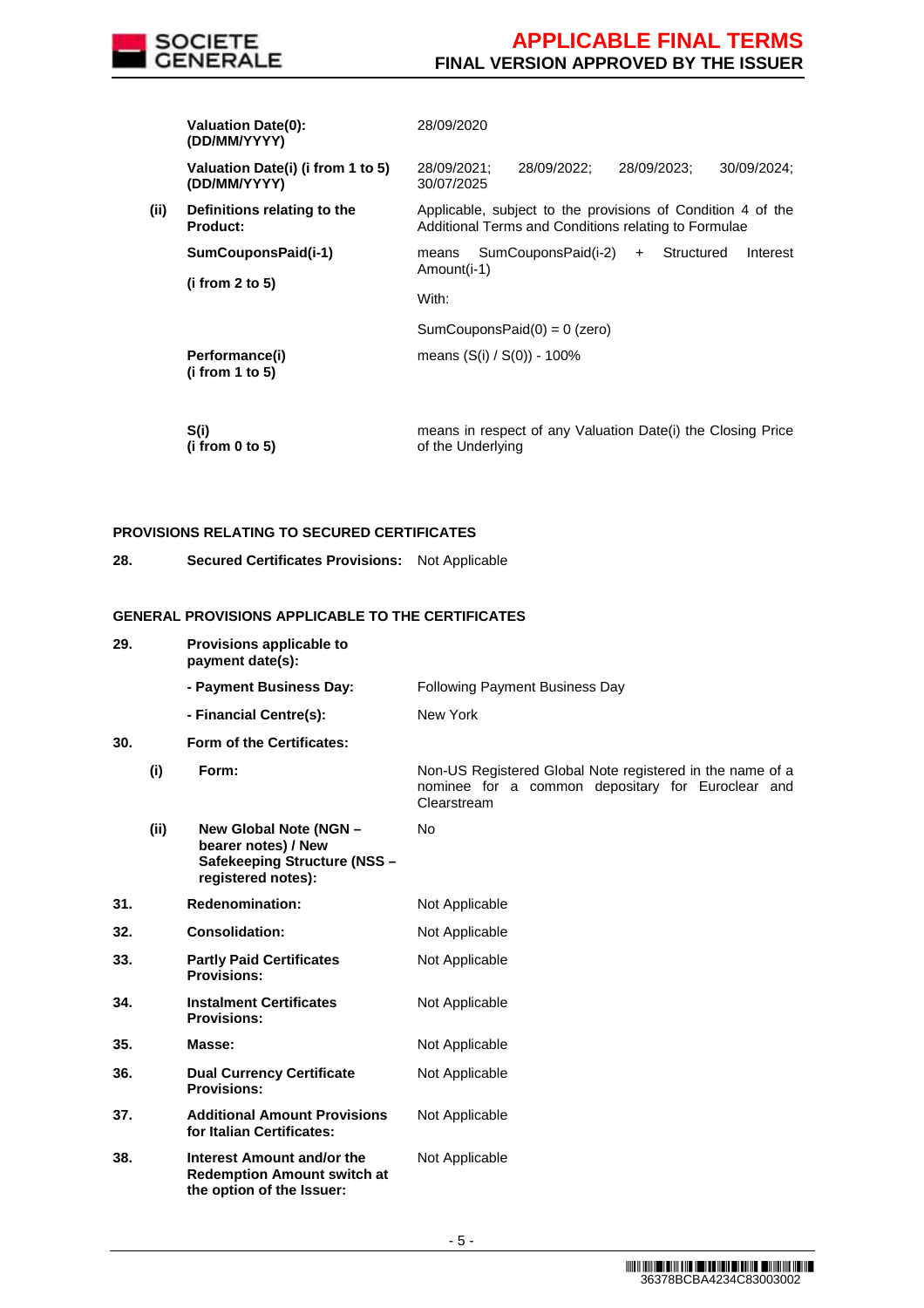

**39. Portfolio Linked Certificates Provisions:**

Not Applicable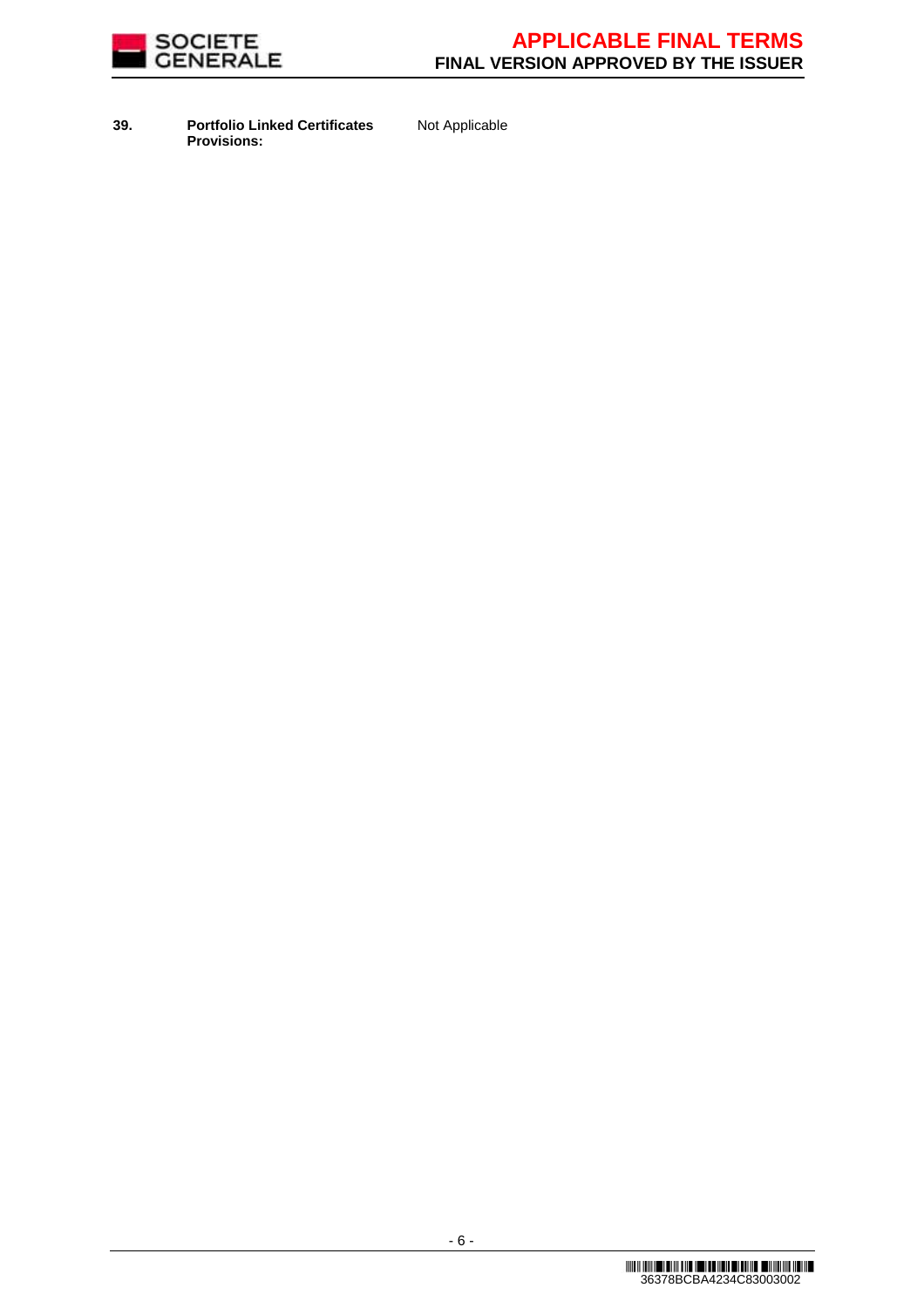

#### **PART B – OTHER INFORMATION**

#### **1. LISTING AND ADMISSION TO TRADING**

- **(i) Listing:** None
- **(ii) Admission to trading:** Application shall be made for the Certificates to be admitted to trading on the Multilateral Trading Facility ("MTF") named EuroTLX organized and managed by Borsa Italiana S.p.A. with effect from or as soon as practicable after the Issue Date. Société Générale, directly or through a third party appointed by it, will act as specialist for the Certificates, in accordance with the rules and regulations of EuroTLX.

 **There can be no assurance that the listing and trading of the Certificates will be approved with effect on the Issue Date or at all, provided that if Borsa Italiana S.p.A. does not release its decision of admission to trading within the day immediately preceding the Issue Date, Section 10 – paragraph "Conditions to which the offer is subject" of these Final Terms shall apply.**

**(iii) Estimate of total expenses related to admission to trading:** Not Applicable **(iv) Information required for Certificates to be listed on**  Not Applicable

**SIX Swiss Exchange:**

#### **2. RATINGS**

The Certificates to be issued have not been rated.

#### **3. INTERESTS OF NATURAL AND LEGAL PERSONS INVOLVED IN THE ISSUE/OFFER**

 Save for fees, if any, payable to the Dealer, and so far as the Issuer is aware, no person involved in the issue of the Certificates has an interest material to the offer.

The Dealer and its affiliates have engaged, and may in the future engage, in investment banking and/or commercial banking transactions with, and may perform other services for, the Issuer and its affiliates in the ordinary course of business.

 Société Générale will ensure the roles of provider of hedging instruments to the Issuer of the Certificates and Calculation Agent of the Certificates.

 The possibility of conflicts of interest between the different roles of Société Générale on one hand, and between those of Société Générale in these roles and those of the Certificateholders on the other hand cannot be excluded.

 Furthermore, given the banking activities of Société Générale, conflicts may arise between the interests of Société Générale acting in these capacities (including business relationship with the issuers of the financial instruments being underlyings of the Certificates or possession of non public information in relation with them) and those of the Certificateholders. Finally, the activities of Société Générale on the underlying financial instrument(s), on its proprietary account or on behalf of its customers, or the establishment of hedging transactions, may also have an impact on the price of these instruments and their liquidity, and thus may be in conflict with the interests of the Certificateholders.

# **4. REASONS FOR THE OFFER AND USE OF PROCEEDS**

**(i) Reasons for the offer and use of proceeds:**

The net proceeds from each issue of Certificates will be applied for the general financing purposes of the Société Générale Group, which include making a profit.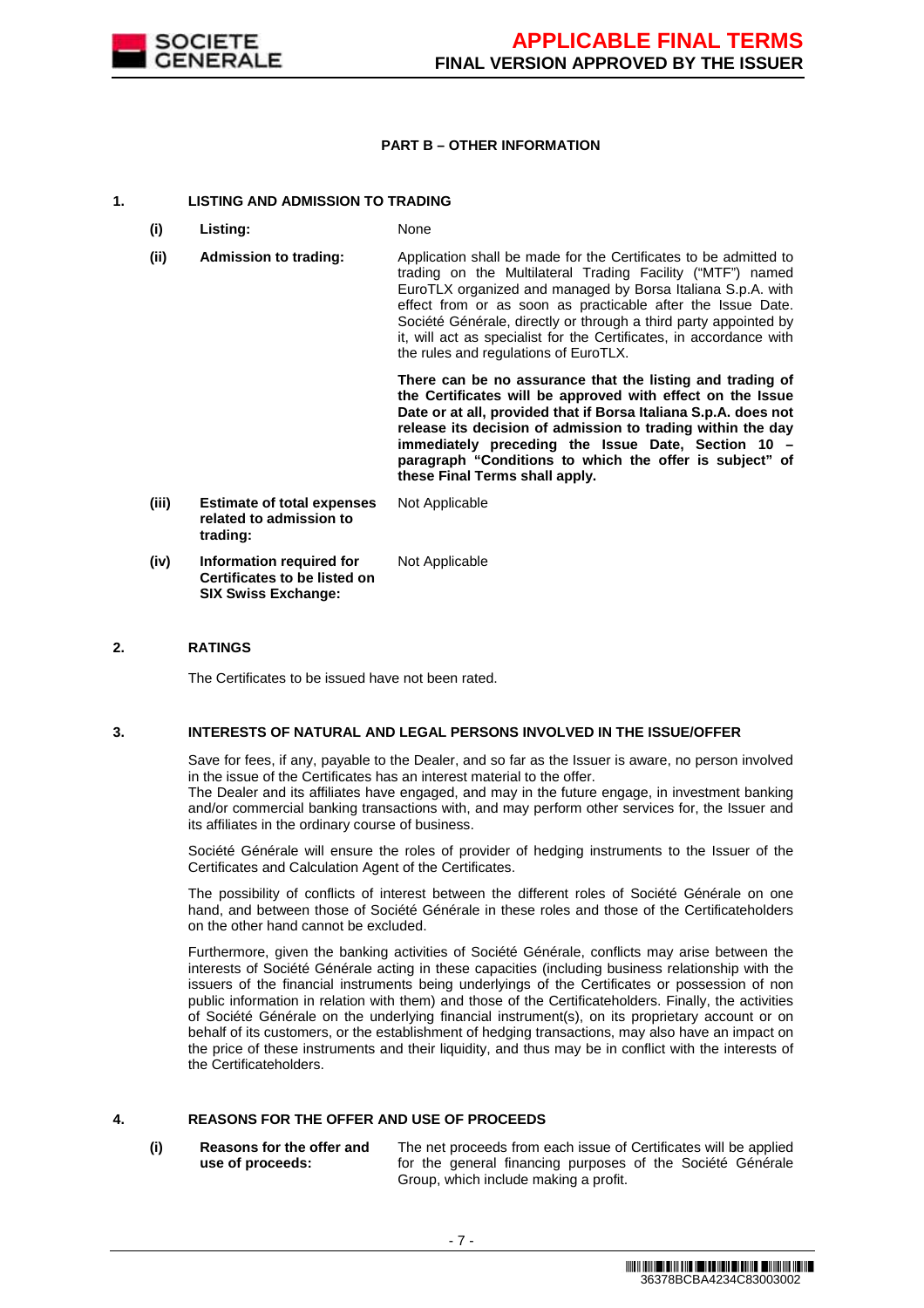

- **(ii) Estimated net proceeds:** Not Applicable
- **(iii) Estimated total expenses:** Not Applicable
- **5. INDICATION OF YIELD** (Fixed Rate Certificates only) Not Applicable
- **6. HISTORIC INTEREST RATES** (Floating Rate Certificates only)

Not Applicable

# **7. PERFORMANCE AND EFFECT ON VALUE OF INVESTMENT**

#### **(i) PERFORMANCE OF FORMULA, EXPLANATION OF EFFECT ON VALUE OF INVESTMENT**  (Structured Certificates only)

 The value of the Certificates, the payment of a coupon amount on a relevant interest payment date to a Certificateholder, the payment of an automatic early redemption amount on a relevant automatic early redemption date, and the payment of a redemption amount to a Certificateholder on the final exercise date will depend on the performance of the underlying asset(s), on the relevant valuation date(s).

 The value of the Certificates is linked to the positive or negative performance of the underlying instrument. The amount(s) to be paid is/are determined on the basis of the condition which is satisfied (or not) if the performance of the underlying instrument is higher than or equal to a predefined barrier performance.

 During the lifetime of the Certificates, the market value of these Certificates may be lower than the invested capital. Furthermore, an insolvency of the Issuer and/or the Guarantor may cause a total loss of the invested capital.

#### **The attention of the investors is drawn to the fact that they could sustain an entire or a partial loss of their investment.**

#### **(ii) PERFORMANCE OF RATE(S) OF EXCHANGE AND EXPLANATION OF EFFECT ON VALUE OF INVESTMENT** (Dual Currency Certificates only)

Not Applicable

# **8. OPERATIONAL INFORMATION**

**(i) Security identification code(s): - ISIN code:** XS2174567623 **- Common code:** 217456762 **(ii) Clearing System(s):** Euroclear Bank S.A/N.V. (**Euroclear) /** Clearstream Banking société anonyme (**Clearstream**) **(iii) Delivery of the Certificates:** Delivery against payment **(iv) Calculation Agent:** Société Générale Tour Société Générale 17 Cours Valmy 92987 Paris La Défense Cedex France **(v) Paying Agent(s):** Société Générale Luxembourg SA 11, avenue Emile Reuter 2420 Luxembourg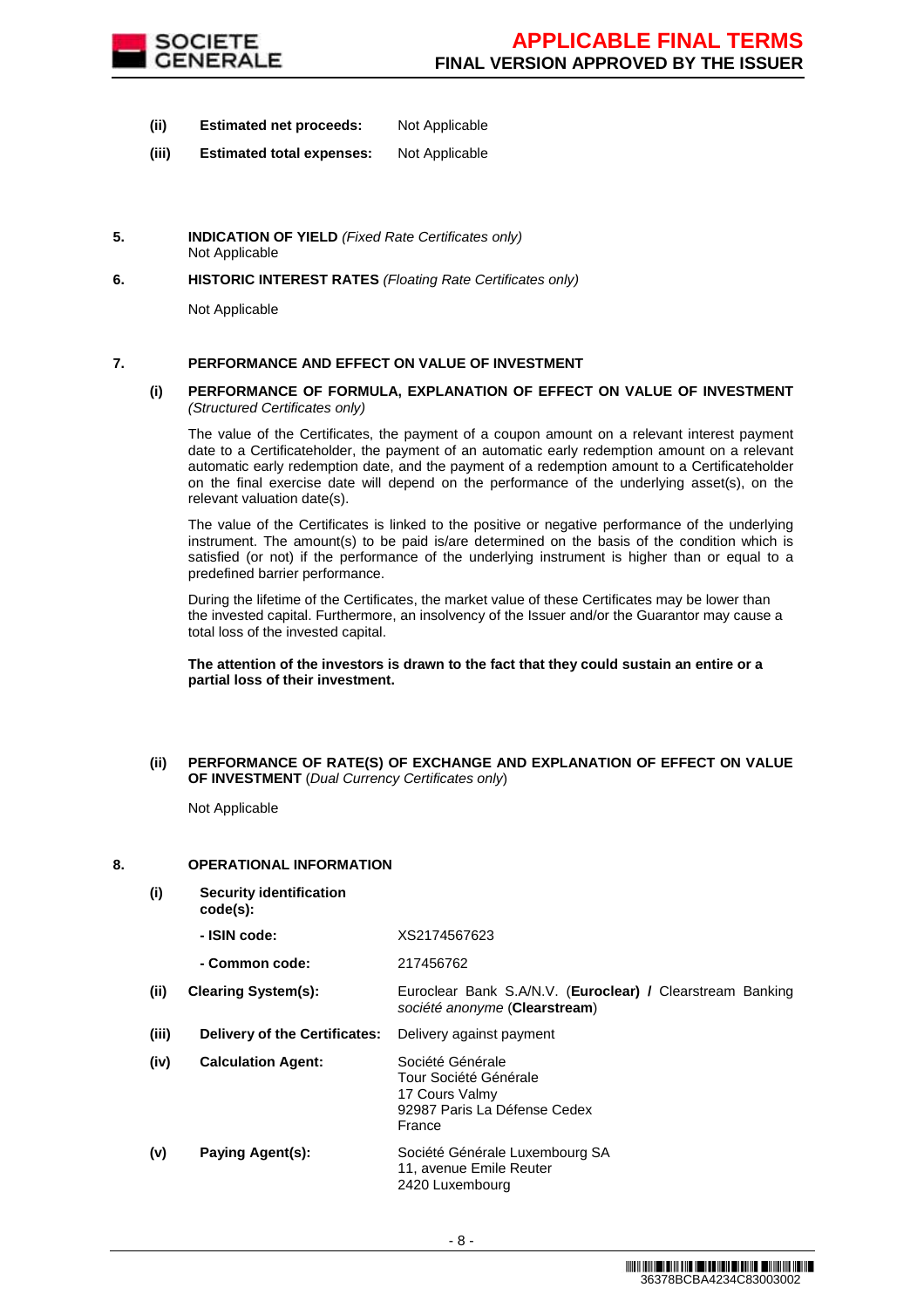

#### Luxembourg

| (vi) | Eurosystem eligibility of the<br><b>Certificates:</b> | No. Whilst the designation is specified as "no" at the date of<br>these Final Terms, should the Eurosystem eligibility criteria be<br>amended in the future such that the Certificates are capable of<br>meeting them the Certificates may then be deposited with one<br>of the ICSDs as common safekeeper and registered in the<br>name of a nominee of one of the ICSDs acting as common<br>safekeeper. Note that this does not necessarily mean that the<br>Certificates will then be recognised as eligible collateral for<br>Eurosystem monetary policy and intraday credit operations by<br>the Eurosystem at any time during their life. Such recognition<br>will depend upon the ECB being satisfied that Eurosystem<br>eligibility criteria have been met. |
|------|-------------------------------------------------------|---------------------------------------------------------------------------------------------------------------------------------------------------------------------------------------------------------------------------------------------------------------------------------------------------------------------------------------------------------------------------------------------------------------------------------------------------------------------------------------------------------------------------------------------------------------------------------------------------------------------------------------------------------------------------------------------------------------------------------------------------------------------|
|------|-------------------------------------------------------|---------------------------------------------------------------------------------------------------------------------------------------------------------------------------------------------------------------------------------------------------------------------------------------------------------------------------------------------------------------------------------------------------------------------------------------------------------------------------------------------------------------------------------------------------------------------------------------------------------------------------------------------------------------------------------------------------------------------------------------------------------------------|

| (vii) | <b>Address and contact details</b> | Société Générale                           |
|-------|------------------------------------|--------------------------------------------|
|       | of Société Générale for all        | Tour Société Générale                      |
|       | administrative                     | 17 Cours Valmy                             |
|       | communications relating to         | 92987 Paris La Défense Cedex               |
|       | the Certificates:                  | France                                     |
|       |                                    | Name: Sales Support Services - Derivatives |
|       |                                    | Tel: +33 1 57 29 12 12 (Hotline)           |
|       |                                    | Email: clientsupport-deai@sgcib.com        |

#### **9. DISTRIBUTION**

#### **(i) Method of distribution:** Non-syndicated **- Dealer(s):** Société Générale Tour Société Générale 17 Cours Valmy 92987 Paris La Défense Cedex France **(ii) Total commission and concession:** There is no commission and/or concession paid by the Issuer to the Dealer or the Managers. Société Générale shall pay to Deutsche Bank SpA (the **Distributor**) an upfront remuneration of up to 4.00% of the nominal amount of Certificates effectively placed by such Distributor as of the Issue Date. **(iii) TEFRA rules:** Not Applicable **(iv) Non-exempt Offer Consent of the Issuer to use the Base Prospectus during the Offer Period:** A Non-exempt offer of the Certificates may be made by the Dealer and any **Initial Authorised Offeror** below mentioned, any **Additional Authorised Offeror**, the name and address of whom will be published on the website of the Issuer (http://prospectus.socgen.com) in the Non-exempt Offer jurisdiction(s) (**Non-exempt Offer Jurisdiction(s)**) during the offer period (**Offer Period**) as specified in the paragraph "Terms and Conditions of the Offer" below. **- Individual Consent / Name(s) and address(es) of any Initial Authorised Offeror:** Applicable / Distributor: Deutsche Bank SpA, Piazza del Calendario, 3, 20126 Milano **- General Consent/ Other conditions to consent:** Not Applicable **(v) U.S. federal income tax considerations:** The Certificates are not Specified Certificates for purposes of the Section 871(m) Regulations. **(vi) Prohibition of Sales to EEA and UK Retail Investors:** Not Applicable

#### **10. TERMS AND CONDITIONS OF THE OFFER**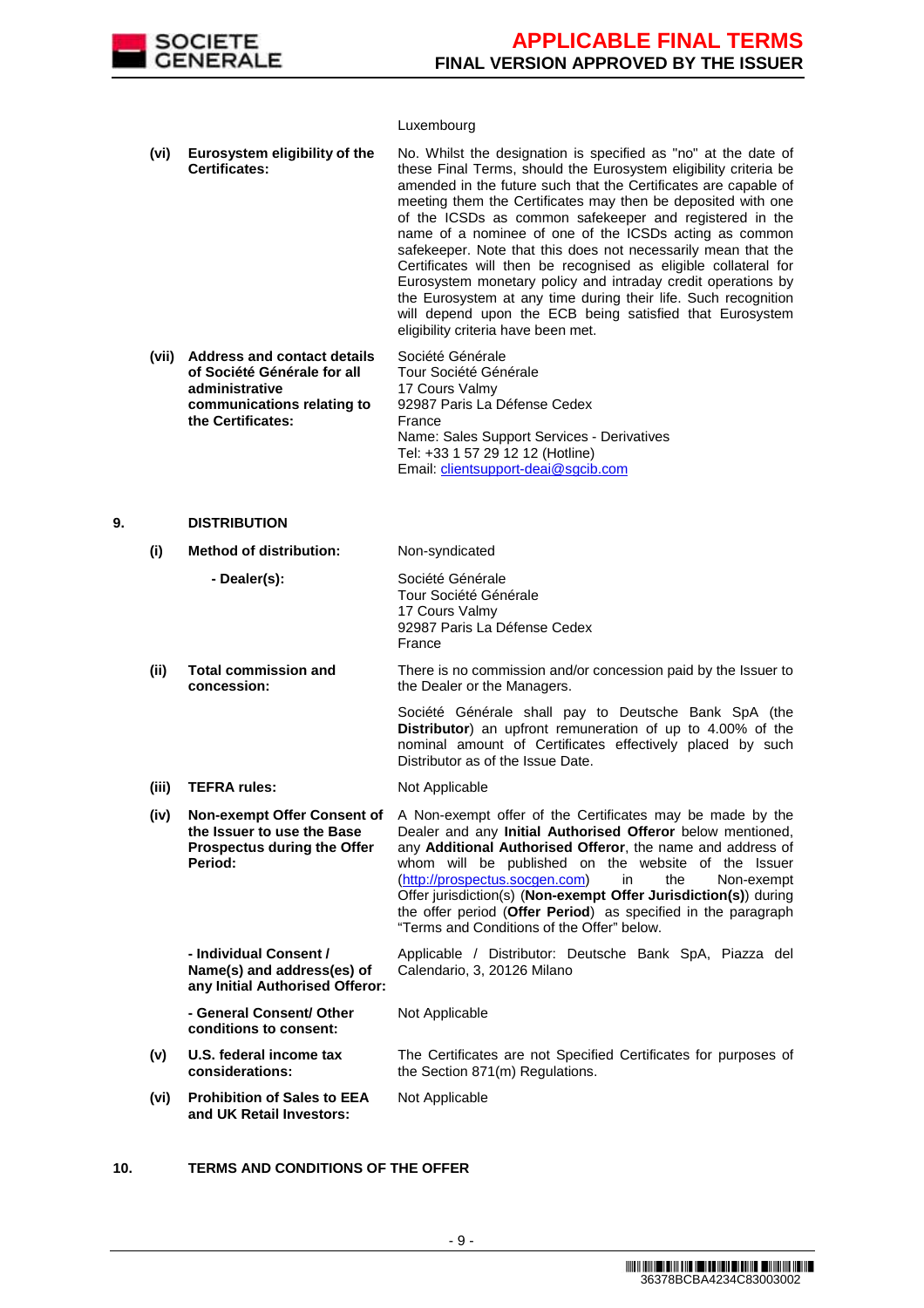

 **- Non-exempt Offer Jurisdiction(s):**

Italy

 **- Offer Period:** From and including July 31, 2020 at 9.00 a.m. Central European Time (CET) to and including September 24, 2020 at 4.00 p.m. CET, subject to any early closing of the Offer Period as described below.

The Certificates will be distributed:

(a) within the premises of the Distributors (at their offices and branches);

(b) through door-to-door selling (fuori sede) pursuant to Articles 30 and 31 of the Italian Legislative Decree No. 58 of 24<sup>th</sup> February 1998, as amended from time to time (the **"Italian Financial Services Act"**) from and including July 31, 2020 at 9.00 a.m. Central European Time (CET) to and including September 22, 2020 at 4.00 p.m. CET; and

(c) through long distance selling techniques (tecniche di comunicazione a distanza) pursuant to article 32 of the Italian Financial Services Act from and including July 31, 2020 at 9.00 a.m. Central European Time (CET) to and including September 15, 2020 at 4.00 p.m. CET,

subject to any early closing of the Offer Period as described below.

The Distributor intending to distribute Certificates through doorto-door selling (fuori sede) pursuant to article 30 of the Italian Financial Services Act will collect the acceptance forms - other than directly at their branches and offices - through financial advisors for door-to-door selling (consulenti finanziari abilitati all'offerta fuori sede) pursuant to Article 31 of the Italian Financial Services Act.

Pursuant to Article 30, paragraph 6, of the Italian Financial Services Act, the validity and enforceability of contracts entered into through door-to-door selling (fuori sede) is suspended for a period of 7 (seven) days from the date of subscription of the acceptance form by the relevant investor.

Within such period investors may notify the relevant Distributor of their withdrawal without payment of any charge or commission.

The Certificates will be also offered through long distance selling techniques (tecniche di comunicazione a distanza) pursuant to article 32 of the Italian Financial Services Act (i.e., through the trading-online platform of the Distributors and/or recorded telephone orders). In this case, investors may purchase the Certificates via the internet, after being identified by the Distributor, by using their personal password/identification codes. Pursuant to article 67-duodecies of the Italian Legislative Decree No. 206/2005 as amended (the so called "Codice del Consumo"), the validity and enforceability of the contracts entered into through long distance selling techniques *(tecniche di comunicazione a distanza)* is suspended for a period of 14 (fourteen) days from the date of subscription of the acceptance form by the relevant investor. Within such period investors may notify the relevant Distributor of their withdrawal without any charge or commission

 **- Offer Price:** The Certificates will be offered at the Issue Price of which up to a maximum of 4.00% is represented by distribution fee payable upfront by the Issuer to the Distributor.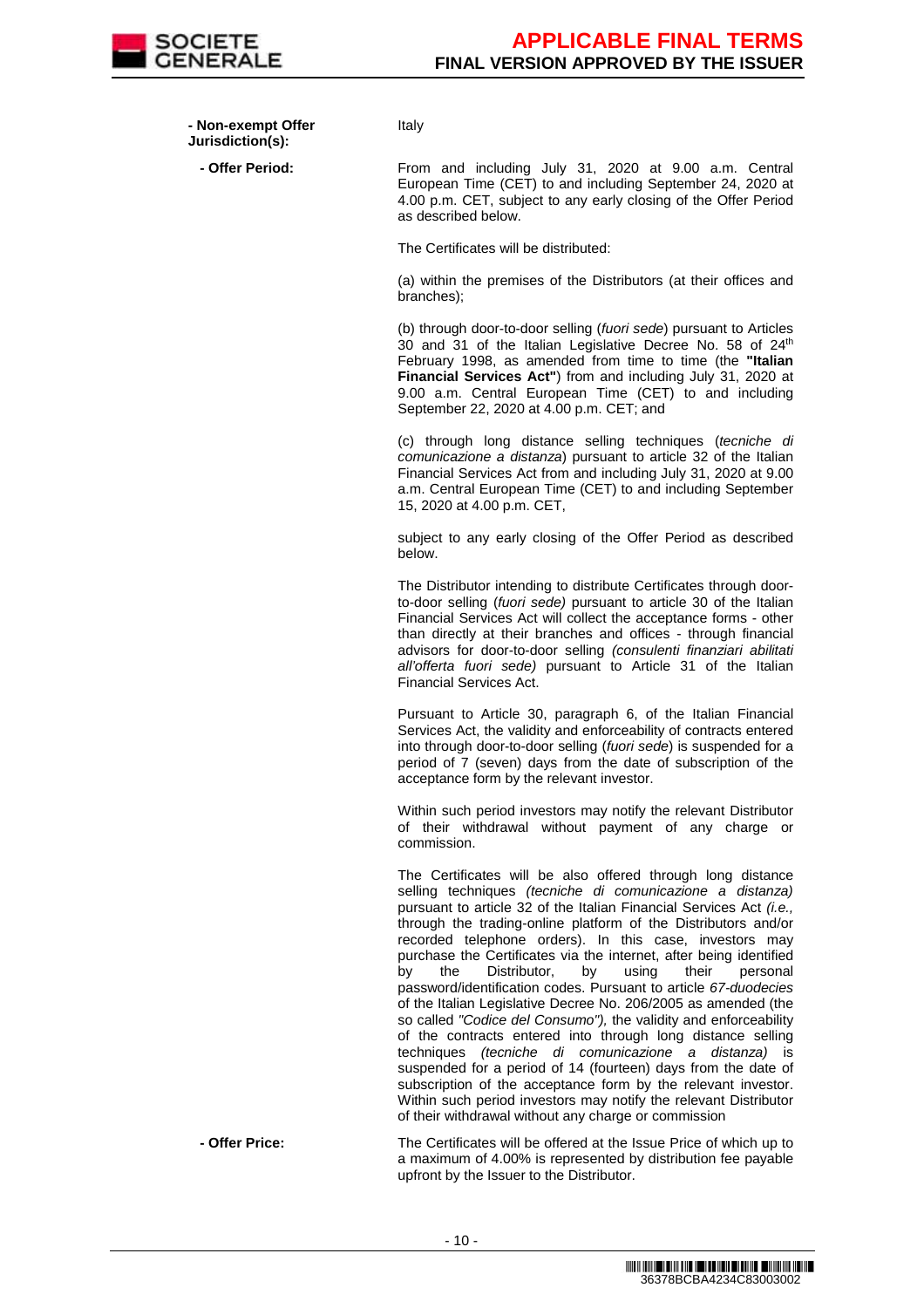| - Conditions to which the<br>offer is subject:                                                                              | Offers of the Certificates are conditional on their issue and, on<br>any additional conditions set out in the standard terms of<br>business of the financial intermediaries, notified to investors by<br>such relevant financial intermediaries.                                                                                                                                                                                                                                                                                                      |
|-----------------------------------------------------------------------------------------------------------------------------|-------------------------------------------------------------------------------------------------------------------------------------------------------------------------------------------------------------------------------------------------------------------------------------------------------------------------------------------------------------------------------------------------------------------------------------------------------------------------------------------------------------------------------------------------------|
|                                                                                                                             | The Issuer reserves the right to close the Offer Period prior to<br>stated<br>for<br>expiry<br>any<br>its<br>reason.                                                                                                                                                                                                                                                                                                                                                                                                                                  |
|                                                                                                                             | The Issuer reserves the right to withdraw the offer and cancel<br>the issuance of the Certificates for any reason at any time on or<br>prior to the Issue Date. For the avoidance of doubt, if any<br>application has been made by a potential investor and the<br>Issuer exercises such right, no potential investor shall be<br>entitled to subscribe or otherwise acquire the Certificates.                                                                                                                                                        |
|                                                                                                                             | In each case, a notice to the investors on the early termination<br>or the withdrawal, as applicable, will be published on the<br>website of the Issuer (http://prospectus.socgen.com).                                                                                                                                                                                                                                                                                                                                                               |
|                                                                                                                             | The validity of the offer is subject to the condition that the<br>decision of admission to trading on EuroTLX is released<br>by Borsa Italiana S.p.A. by not later than on the day<br>immediately preceding the Issue Date; otherwise, the offer will<br>be deemed withdrawn and the issuance cancelled. The Issuer<br>undertakes to file the relevant application with Borsa<br>Italiana S.p.A. in due time to allow Borsa Italiana S.p.A. to<br>release a decision, according to its rules, within the day<br>immediately preceding the Issue Date. |
| - Description of the<br>application process:                                                                                | The distribution activity will be carried out in accordance with<br>the financial intermediary's usual procedures. Prospective<br>investors will not be required to enter into any contractual<br>arrangements directly with the Issuer in relation to the<br>subscription of the Certificates.                                                                                                                                                                                                                                                       |
| - Description of possibility<br>to reduce subscriptions and<br>manner for refunding<br>excess amount paid by<br>applicants: | Not Applicable                                                                                                                                                                                                                                                                                                                                                                                                                                                                                                                                        |
| - Details of the minimum<br>and/or maximum amount of<br>application:                                                        | Minimum amount of application : USD 100 (i.e. 1 Certificate)                                                                                                                                                                                                                                                                                                                                                                                                                                                                                          |
| - Details of the method and<br>time limits for paying up<br>and delivering the<br><b>Certificates:</b>                      | The Certificates will be issued on the Issue Date against<br>payment to the Issuer of the net subscription moneys. However,<br>the settlement and delivery of the Certificates will be executed<br>through the Dealer mentioned above. Investors will be notified<br>by the relevant financial intermediary of their allocations of<br>Certificates and the settlement arrangements in respect thereof.                                                                                                                                               |
|                                                                                                                             | The settlement and the delivery of the securities will be<br>executed through the Dealer mentioned above only for<br>technical reasons. However, the Issuer will be the only offeror<br>and as such will assume all the responsibilities in connection<br>with the information contained in the Final Terms together with<br>the Base Prospectus.                                                                                                                                                                                                     |
| - Manner and date in which<br>results of the offer are to be<br>made public:                                                | Publication<br>website<br>the<br>οf<br>the<br><b>Issuer</b><br>on<br>(http://prospectus.socgen.com) and in a daily newspaper of<br>general circulation in the relevant place(s) of listing and/or<br>public offer at the end of the subscription period if required by<br>local regulation.                                                                                                                                                                                                                                                           |
| - Procedure for exercise of<br>any right of pre-emption,<br>negotiability of subscription                                   | Not Applicable                                                                                                                                                                                                                                                                                                                                                                                                                                                                                                                                        |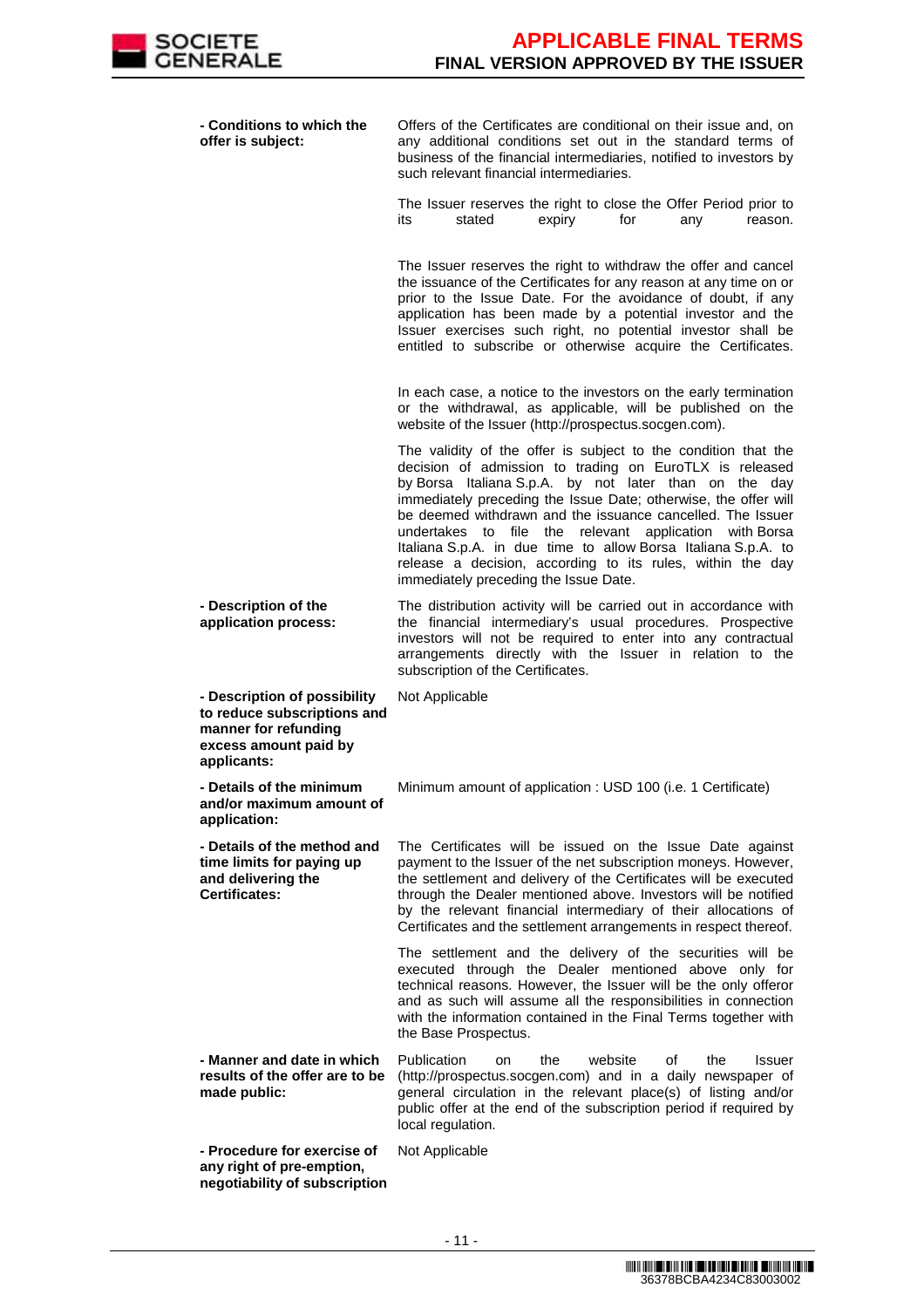

| rights and treatment of<br>subscription rights not<br>exercised:                                                                                      |                      |
|-------------------------------------------------------------------------------------------------------------------------------------------------------|----------------------|
| - Whether tranche(s)<br>has/have been reserved for<br>certain countries:                                                                              | Not Applicable       |
| - Process for notification to<br>applicants of the amount<br>allotted and the indication<br>whether dealing may begin<br>before notification is made: | Not Applicable       |
| - Amount of any expenses                                                                                                                              | Taxes charged in cor |

 **- Amount of any expenses and taxes specifically charged to the subscriber or purchaser:**

Taxes charged in connection with the subscription, transfer, purchase or holding of the Certificates must be paid by the Certificateholders and neither the Issuer nor the Guarantor shall have any obligation in relation thereto; in that respect, Certificateholders shall consult professional tax advisers to determine the tax regime applicable to their own situation.

The entry costs included in the Issue Price charged to the investor by the Issuer or the Offeror are equal to 6.68%. The entry costs and potential recurrent costs and potential anticipated exit penalties may have an impact on the return the investor may obtain from his investment.

#### **11. ADDITIONAL INFORMATION**

| - Minimum investment in the | USD 100 (i.e. 1 Certificate) |
|-----------------------------|------------------------------|
| <b>Certificates:</b>        |                              |

- **Minimum Trading Lot:** USD 100 (i.e. 1 Certificate)
- **Underlying Disclaimer:**

 THIS FINANCIAL PRODUCT IS NOT SPONSORED, ENDORSED, SOLD OR PROMOTED BY MSCI INC. ("MSCI"), ANY AFFILIATE OF MSCI OR ANY OTHER PARTY INVOLVED IN, OR RELATED TO, MAKING OR COMPILING ANY MSCI INDEX. THE MSCI INDEXES ARE THE EXCLUSIVE PROPERTY OF MSCI. MSCI AND THE MSCI INDEX NAMES ARE SERVICE MARK(S) OF MSCI OR ITS AFFILIATES AND HAVE BEEN LICENSED FOR USE FOR CERTAIN PURPOSES BY Société Générale. NEITHER MSCI, ANY OF ITS AFFILIATES NOR ANY OTHER PARTY INVOLVED IN, OR RELATED TO, MAKING OR COMPILING ANY MSCI INDEX MAKES ANY REPRESENTATION OR WARRANTY, EXPRESS OR IMPLIED, TO THE OWNERS OF THIS FINANCIAL PRODUCT OR ANY MEMBER OF THE PUBLIC REGARDING THE ADVISABILITY OF INVESTING IN FINANCIAL SECURITIES GENERALLY OR IN THIS FINANCIAL PRODUCT PARTICULARLY OR THE ABILITY OF ANY MSCI INDEX TO TRACK CORRESPONDING STOCK MARKET PERFORMANCE. MSCI OR ITS AFFILIATES ARE THE LICENSORS OF CERTAIN TRADEMARKS, SERVICE MARKS AND TRADE NAMES AND OF THE MSCI INDEXES WHICH ARE DETERMINED, COMPOSED AND CALCULATED BY MSCI WITHOUT REGARD TO THIS FINANCIAL PRODUCT OR THE ISSUER OR OWNER OF THIS FINANCIAL PRODUCT. NEITHER MSCI, ANY OF ITS AFFILIATES NOR ANY OTHER PARTY INVOLVED IN, OR RELATED TO, MAKING OR COMPILING ANY MSCI INDEX HAS ANY OBLIGATION TO TAKE THE NEEDS OF THE ISSUERS OR OWNERS OF THIS FINANCIAL PRODUCT INTO CONSIDERATION IN DETERMINING, COMPOSING OR CALCULATING THE MSCI INDEXES. NEITHER MSCI, ITS AFFILIATES NOR ANY OTHER PARTY INVOLVED IN, OR RELATED TO, MAKING OR COMPILING ANY MSCI INDEX IS RESPONSIBLE FOR OR HAS PARTICIPATED IN THE DETERMINATION OF THE TIMING OF, PRICES AT, OR QUANTITIES OF THIS FINANCIAL PRODUCT TO BE ISSUED OR IN THE DETERMINATION OR CALCULATION OF THE EQUATION BY WHICH THIS FINANCIAL PRODUCT IS REDEEMABLE FOR CASH. NEITHER MSCI, ANY OF ITS AFFILIATES NOR ANY OTHER PARTY INVOLVED IN, OR RELATED TO, THE MAKING OR COMPILING ANY MSCI INDEX HAS ANY OBLIGATION OR LIABILITY TO THE OWNERS OF THIS FINANCIAL PRODUCT IN CONNECTION WITH THE ADMINISTRATION, MARKETING OR OFFERING OF THIS FINANCIAL **PRODUCT.**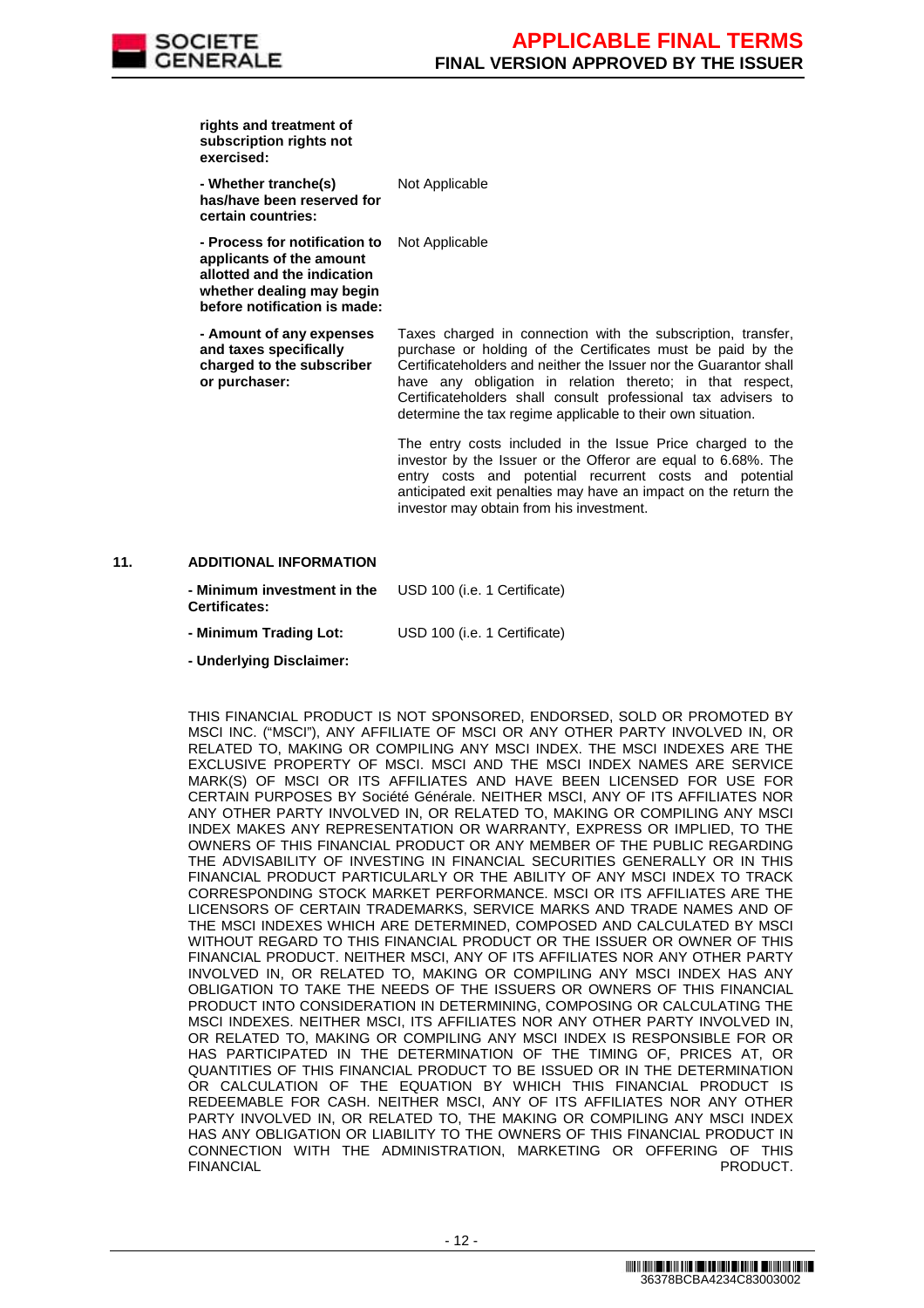

ALTHOUGH MSCI SHALL OBTAIN INFORMATION FOR INCLUSION IN OR FOR USE IN THE CALCULATION OF THE MSCI INDEXES FROM SOURCES WHICH MSCI CONSIDERS RELIABLE, NEITHER MSCI, ANY OF ITS AFFILIATES NOR ANY OTHER PARTY INVOLVED IN, OR RELATED TO MAKING OR COMPILING ANY MSCI INDEX WARRANTS OR GUARANTEES THE ORIGINALITY, ACCURACY AND/OR THE COMPLETENESS OF ANY MSCI INDEX OR ANY DATA INCLUDED THEREIN. NEITHER MSCI, ANY OF ITS AFFILIATES NOR ANY OTHER PARTY INVOLVED IN, OR RELATED TO, MAKING OR COMPILING ANY MSCI INDEX MAKES ANY WARRANTY, EXPRESS OR IMPLIED, AS TO RESULTS TO BE OBTAINED BY LICENSEE, LICENSEE'S CUSTOMERS OR COUNTERPARTIES, ISSUERS OF THE FINANCIAL SECURITIES, OWNERS OF THE FINANCIAL SECURITIES, OR ANY OTHER PERSON OR ENTITY, FROM THE USE OF ANY MSCI INDEX OR ANY DATA INCLUDED THEREIN IN CONNECTION WITH THE RIGHTS LICENSED HEREUNDER OR FOR ANY OTHER USE. NEITHER MSCI, ANY OF ITS AFFILIATES NOR ANY OTHER PARTY INVOLVED IN, OR RELATED TO, MAKING OR COMPILING ANY MSCI INDEX SHALL HAVE ANY LIABILITY FOR ANY ERRORS, OMISSIONS OR INTERRUPTIONS OF OR IN CONNECTION WITH ANY MSCI INDEX OR ANY DATA INCLUDED THEREIN. FURTHER, NEITHER MSCI, ANY OF ITS AFFILIATES NOR ANY OTHER PARTY INVOLVED IN, OR RELATED TO, MAKING OR COMPILING ANY MSCI INDEX MAKES ANY EXPRESS OR IMPLIED WARRANTIES OF ANY KIND, AND MSCI, ANY OF ITS AFFILIATES AND ANY OTHER PARTY INVOLVED IN, OR RELATED TO MAKING OR COMPILING ANY MSCI INDEX HEREBY EXPRESSLY DISCLAIM ALL WARRANTIES OF MERCHANTABILITY OR FITNESS FOR A PARTICULAR PURPOSE, WITH RESPECT TO ANY MSCI INDEX AND ANY DATA INCLUDED THEREIN. WITHOUT LIMITING ANY OF THE FOREGOING, IN NO EVENT SHALL MSCI, ANY OF ITS AFFILIATES OR ANY OTHER PARTY INVOLVED IN, OR RELATED TO, MAKING OR COMPILING ANY MSCI INDEX HAVE ANY LIABILITY FOR ANY DIRECT, INDIRECT, SPECIAL, PUNITIVE, CONSEQUENTIAL OR ANY OTHER DAMAGES (INCLUDING LOST PROFITS)<br>EVEN IF NOTIFIED OF THE POSSIBILITY OF SUCH DAMAGES. EVEN IF NOTIFIED OF THE POSSIBILITY OF SUCH DAMAGES.

No purchaser, seller or holder of this security, or any other person or entity, should use or refer to any MSCI trade name, trademark or service mark to sponsor, endorse, market or promote this product without first contacting MSCI to determine whether MSCI's permission is required. Under no circumstances may any person or entity claim any affiliation with MSCI without the prior written permission of MSCI.

 **- Location where the Prospectus, any Supplements thereto and the Final Terms can be collected or inspected free of charge in Italy:**

Société Générale, Via Olona n.2, 20123 Milano Italy

# **12. PUBLIC OFFERS IN OR FROM SWITZERLAND**

Not Applicable

#### **13. BENCHMARK REGULATION**

**Benchmark:** Applicable

Amounts payable under the Certificates will be calculated by reference to the relevant Benchmark which is provided by the relevant Administrator, as specified in the table below.

As at the date of these Final Terms, the relevant Administrator appears/ does not appear, as the case may be, on the register of administrators and benchmarks established and maintained by the European Securities and Markets Authority pursuant to Article 36 of the Benchmark Regulation (Regulation (EU) 2016/1011) (the **Benchmark Regulation**), as specified in the table below.

If "Does not appear and exempted" is specified in the table below, it means that the relevant Administrator does not fall within the scope of the Benchmark Regulation by virtue of Article 2 of that regulation.

If "Does not appear and non-exempted" is specified in the table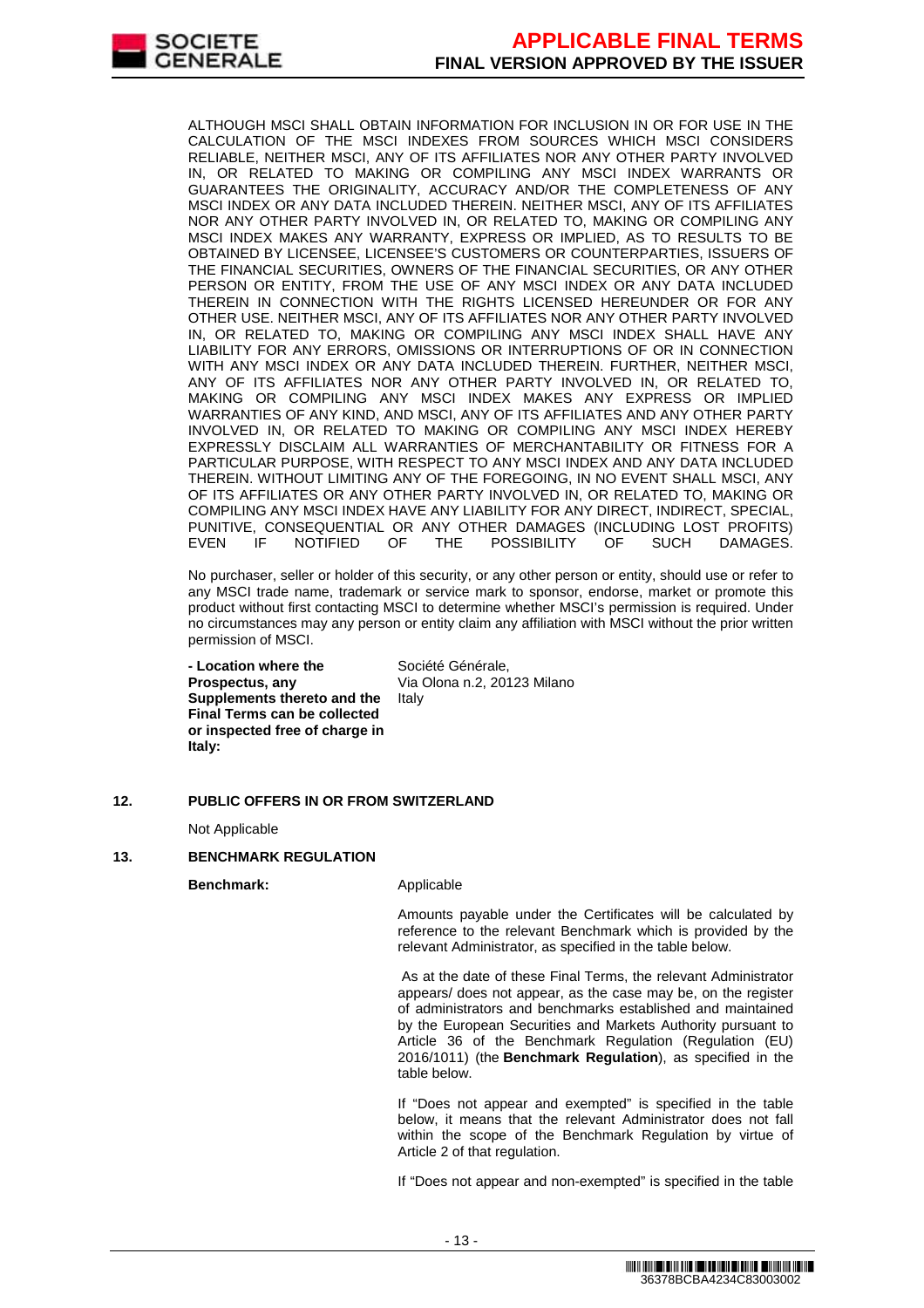

below, it means that, as far as the Issuer is aware, the transitional provisions in Article 51 of the Benchmark Regulation apply, such that the relevant Administrator is not currently required to obtain authorisation or registration.

| <b>Benchmark</b>                   | Administrator   Register |         |
|------------------------------------|--------------------------|---------|
| <b>MSCI Emerging Markets Index</b> | MSCI                     | Appears |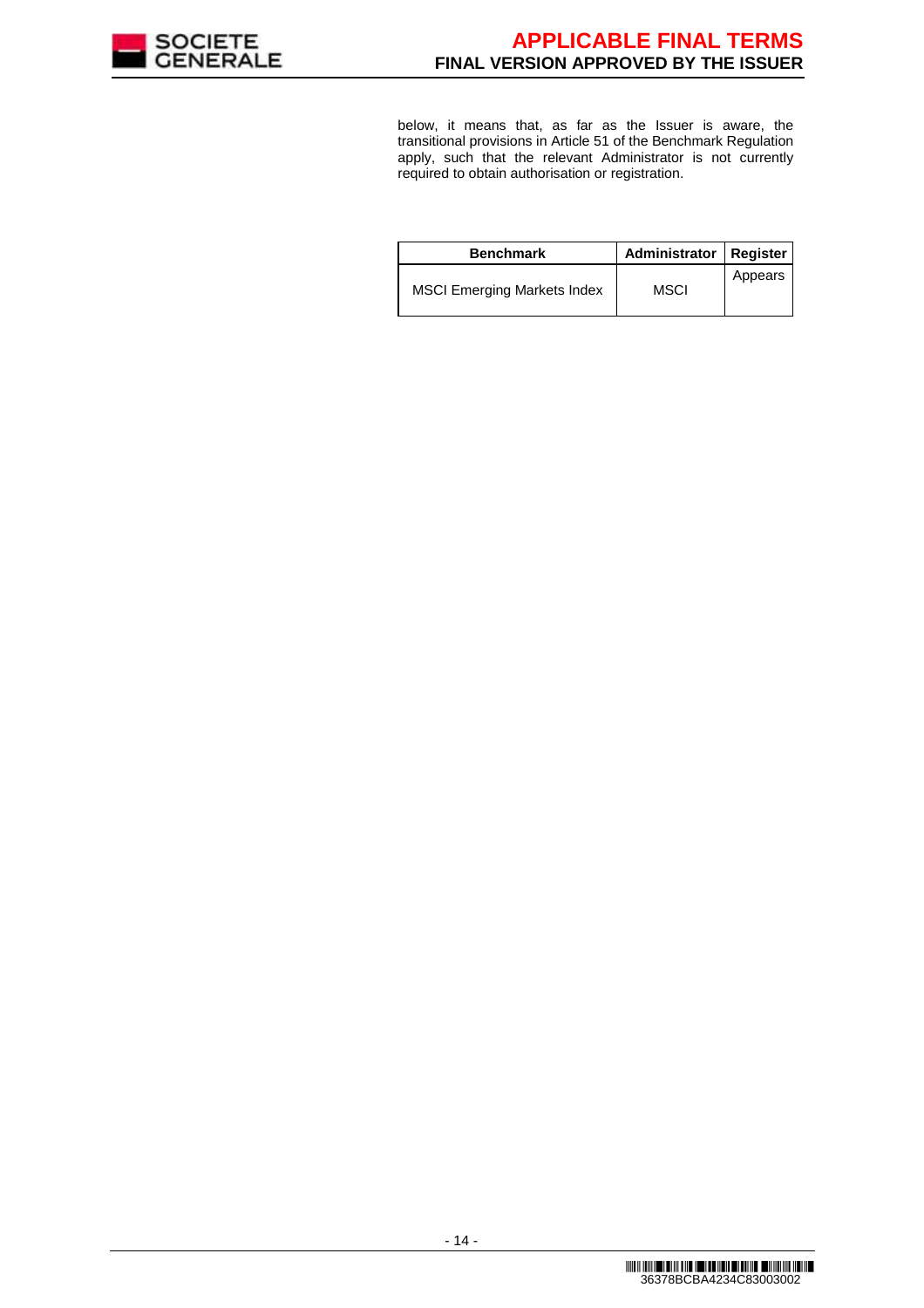

# **ISSUE SPECIFIC SUMMARY**

#### **SECTION A – INTRODUCTION INCLUDING WARNINGS**

**ISIN code** : XS2174567623

#### **Issuer : SG Issuer**

Domicile: 16, boulevard Royal, L-2449 Luxembourg

Telephone number : + 352 27 85 44 40

Legal entity identifier (LEI) : 549300QNMDBVTHX8H127

#### **Offeror and/or entity requesting the admission to trading :**

Société Générale

Tour Société Générale - 17 Cours Valmy

92987 Paris La Défense Cedex, France

Domicile : 29, boulevard Haussmann, 75009 Paris, France.

Legal entity identifier (LEI) : O2RNE8IBXP4R0TD8PU41

#### **Identity and contact details of the competent authority approving the prospectus:**

Approved by the Commission de Surveillance du Secteur Financier (CSSF)

110, route d'Arlon L-2991, Luxembourg

E-Mail : direction@cssf.lu

**Date of approval of the prospectus:** 05/06/2020

#### **WARNINGS**

This summary must be read as an introduction to the base prospectus (the **Base Prospectus**).

Any decision to invest in the certificates (the **Certificates**) should be based on a consideration of the Base Prospectus as a whole by the investor.

#### **Prospective investors should be aware that these Certificates may be volatile and that they may receive no interest and may lose all or a substantial portion of their principal.**

Where a claim relating to the information contained in the Base Prospectus and the applicable Final Terms is brought before a court, the plaintiff investor might, under the national legislation of the Member States, have to bear the costs of translating the Base Prospectus before the legal proceedings are initiated.

Civil liability attaches only to those persons who have tabled this summary, including any translation thereof, but only if the summary is misleading, inaccurate or inconsistent when read together with the other parts of the Base Prospectus or it does not provide, when read together with the other parts of the Base Prospectus, key information in order to aid investors when considering whether to invest in the Certificates.

**You are about to buy a product which is not simple and which may be difficult to understand.**

#### **SECTION B – KEY INFORMATION ON THE ISSUER**

#### **WHO IS THE ISSUER OF THE SECURITIES?**

**Issuer : SG Issuer** (or the **Issuer**)

Domicile: 16, boulevard Royal, L-2449 Luxembourg

Legal form: Public limited liability company (société anonyme).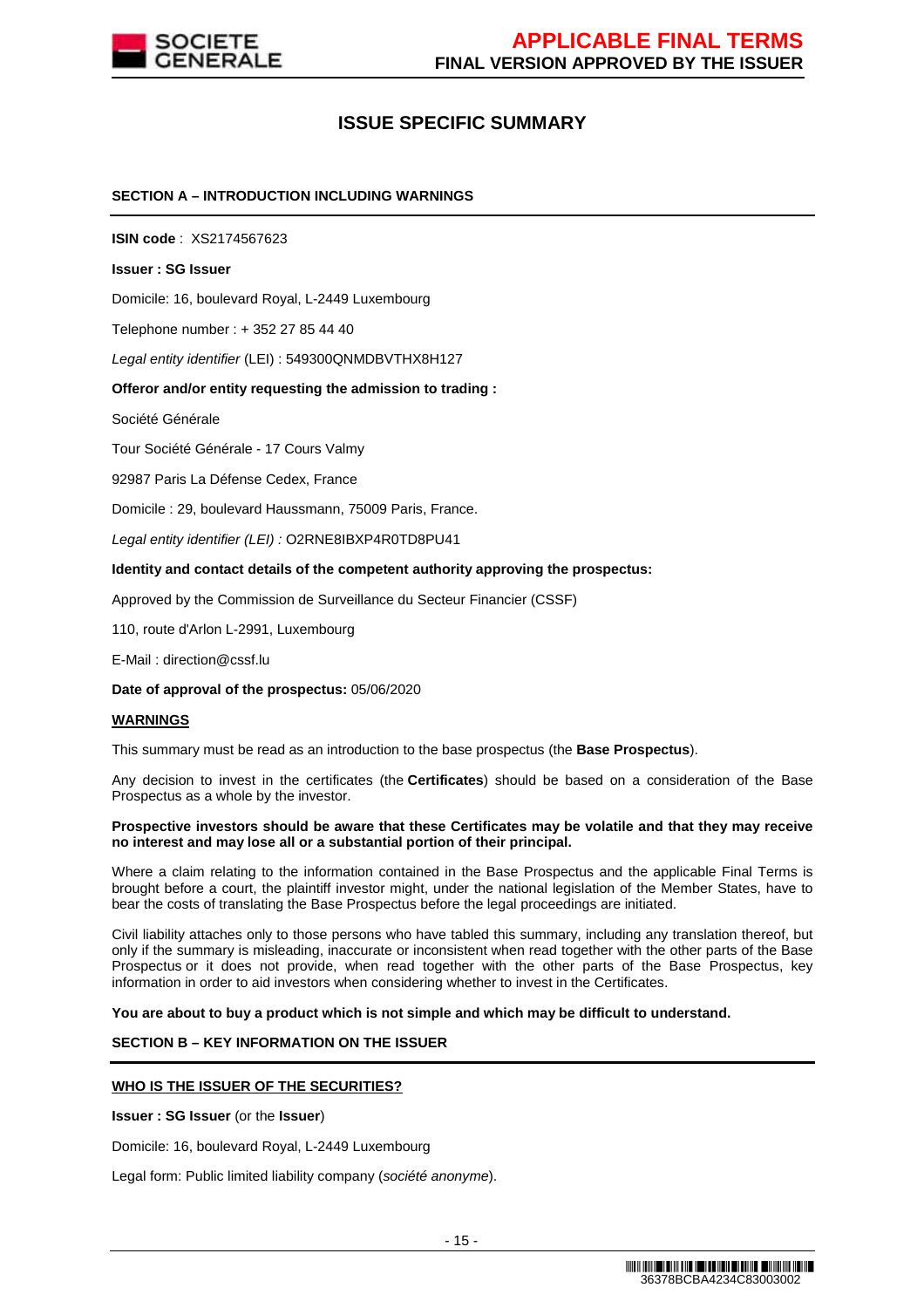

Legal entity identifier (LEI) : 549300QNMDBVTHX8H127

Legislation under which the Issuer operates: Luxembourg law.

Country of incorporation: Luxembourg.

#### **Statutory auditors : Ernst & Young S.A.**

The principal activity of SG Issuer is raising finance by the issuance of warrants as well as debt securities designed to be placed to institutional customers or retail customers through the distributors associated with Société Générale. The financing obtained through the issuance of such debt securities is then lent to Société Générale and to other members of the Group.

The Issuer is a 100% subsidiary of Société Générale Luxembourg S.A. who is itself a 100 % subsidiary of Société Générale and is consolidated by global integration.

In accordance with it bylaws, the Issuer is managed by an Executive Board under the supervision of a Supervisory Councel. The members of the Executive Board are Laurent Weil, Thierry Bodson, Pascal Jacob, Yves Cacclin, Alexandre Galliche and Estelle Stephan Jaspard (each individually a Director and collectively the Executive Board). Laurent Weil, Thierry Bodson, Pascal Jacob, Yves Cacclin, Alexandre Galliche et Estelle Stephan Jaspard exercice their activities full time within Société Générale group.

#### **WHAT IS THE KEY FINANCIAL INFORMATION REGARDING THE ISSUER?**

**Income statement**

|                       | 31 December 2019 | 31 December 2018 |  |
|-----------------------|------------------|------------------|--|
| ∥(en K€)              | (audited)        | (audited)        |  |
| Operating profit/loss | 210              | 251              |  |

#### **Balance sheet**

| (en K€)                                                                   | 31 December<br>2019<br>(audited) | 31 December<br>2018<br>(audited) |
|---------------------------------------------------------------------------|----------------------------------|----------------------------------|
| Net financial debt (long term debt plus short term debt minus<br> cash) * | $-17975$                         | $-31.584$                        |
| Current ratio (current assets/current liabilities)                        | N/A                              | N/A                              |
| Debt to equity ratio (total liabilities/total shareholder equity)         | N/A                              | N/A                              |
| Interest cover ratio (operating income/interest expense)                  | N/A                              | N/A                              |

\*the Net financial debt is calculated on the basis of the following elements :

| ∥Net financial debt             | 31/12/2019 | 30/06/2019 | 31/12/2018 | 30/06/2018 | 31/12/2017 |
|---------------------------------|------------|------------|------------|------------|------------|
| Convertible Bond into Share (1) | 48 000     | 48 000     | 48 000     | 48 000     | 48 000     |
| Cash and cash equivalents (2)   | -65 975    | $-92164$   | $-79584$   | $-69221$   | $-114.889$ |
| Total                           | -17 975    | $-44164$   | $-31584$   | $-21221$   | $-66889$   |

(1) classified within the line Financial liabilities at amortized cost, see note 4.3 in the 2019 financial statements and in the 2019 condensed interim financial statements

(2) classified in the Balance Sheet.

#### **Cash flow**

| (en K€)                                  | 31 December 2019<br>(audited) | 31 December 2018<br>(audited) |  |
|------------------------------------------|-------------------------------|-------------------------------|--|
| Net cash flows from operating activities | 44 845                        | 4 2 1 4                       |  |
| Net cash flows from financing activities | (58, 454)                     | (39519)                       |  |
| Net cash flows from investing activities |                               |                               |  |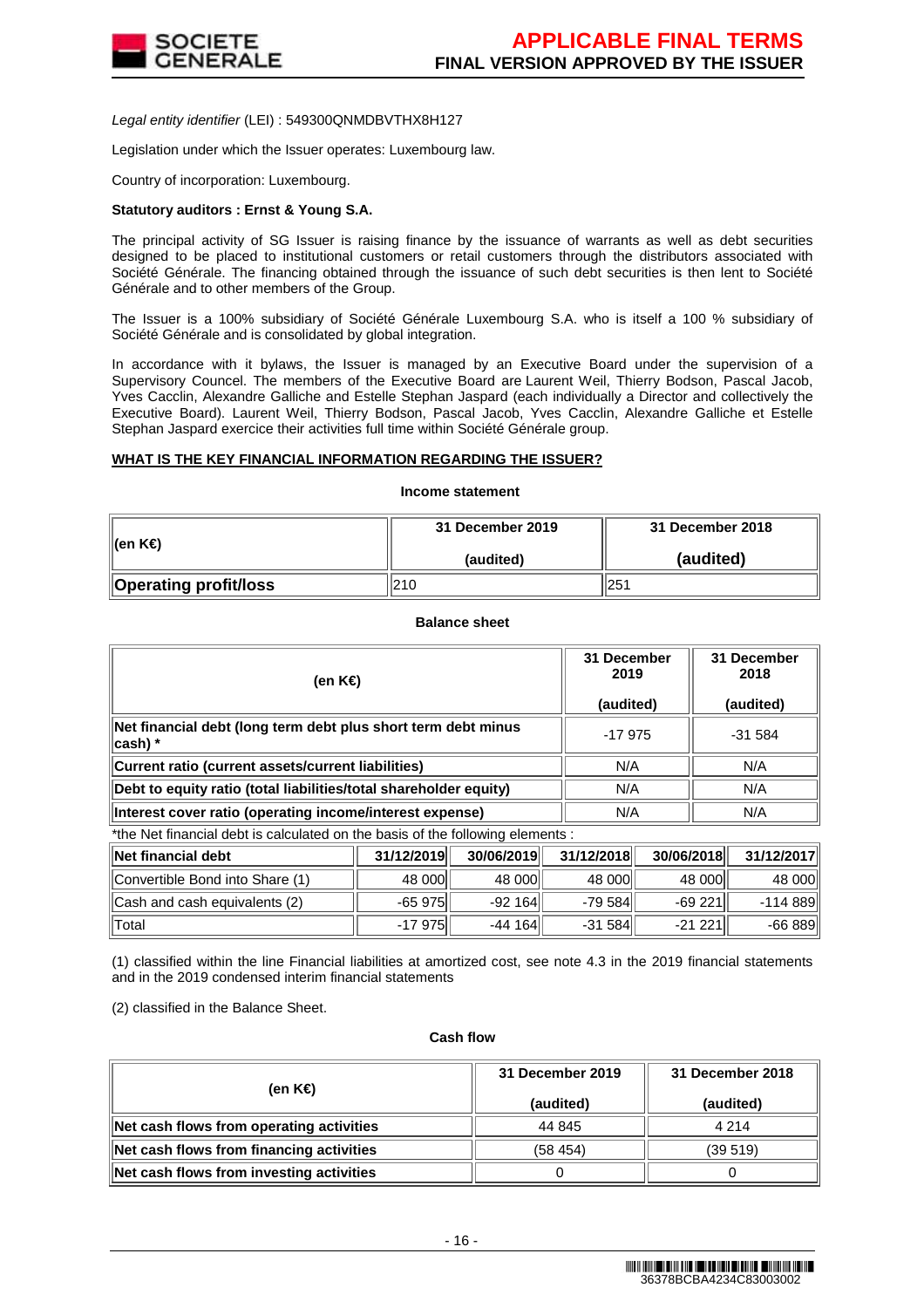

#### **WHAT ARE THE KEY RISKS THAT ARE SPECIFIC TO THE ISSUER?**

In the event of default or bankruptcy of the Issuer, the investor has recourse only against Société Générale and there is a risk of total or partial loss of the amount invested or conversion into securities (equity or debt) or postponement of final exercise, in the event of bail-in affecting the Issuer's securities or Société Générale's structured certificates, without any guarantee or compensation.

#### **SECTION C. KEY INFORMATION ON THE SECURITIES**

#### **WHAT ARE THE MAIN FEATURES OF THE SECURITIES?**

**ISIN Code :** XS2174567623 **Number of Certificates :** 200 000

| <b>Product Currency</b>               | <b>USD</b>                                                  |                    | <b>Settlement</b><br><b>Currency</b>         |                           | USD                                                 |                      |        |
|---------------------------------------|-------------------------------------------------------------|--------------------|----------------------------------------------|---------------------------|-----------------------------------------------------|----------------------|--------|
| Listing                               | EuroTLX, a Multilateral Trading<br>by Borsa Italiana S.p.A. |                    | Facility organized and managed Nominal Value |                           | USD 100 per Certificate                             |                      |        |
| Minimum<br>llnvestment                | <b>USD 100</b>                                              | <b>Issue Price</b> |                                              | 100% of the Nominal Value |                                                     |                      |        |
| <b>Final Exercise Date</b>            | 06/08/2025                                                  |                    |                                              | <b>Capital Protection</b> | No, you can lose up to the full<br>linvested amount |                      |        |
| <b>Capital Barrier</b>                | 70%                                                         |                    | <b>Capital Barrier Type</b>                  |                           | Observed<br>Observation Date only                   | the<br><sub>on</sub> | Finall |
| <b>Coupon Barrier</b>                 | 70%                                                         |                    | Coupon                                       |                           | 4.95%                                               |                      |        |
| Redemption<br>Early<br><b>Barrier</b> | 100%                                                        |                    |                                              |                           |                                                     |                      |        |
| Identifier<br>Reference Underlying    |                                                             | Index Sponsor      |                                              |                           | Currency                                            |                      |        |
| <b>MXEF</b><br>∥MSCI EM               |                                                             |                    | IMSCI                                        |                           | <b>USD</b>                                          |                      |        |

This product is a certificate governed by English law.

This product is designed to provide a conditional coupon on a periodic basis. It is possible for the product to be automatically redeemed early based on pre-defined conditions. If the product is not redeemed early, both the coupon and the capital redemption at final exercise will be linked to the performance of the Reference Underlying. Your capital will be fully at risk when investing in this product.

#### Coupon

Provided that the product has not been previously redeemed early:

- On each Coupon Observation Date, if the level of the Reference Underlying is at or above the Coupon Barrier, you will receive on the payment date:

The Coupon multiplied by the number of periods the product has elapsed since inception, minus the sum of coupons already paid.

- Otherwise, you will not receive the Coupon.

A period corresponds to one year.

Automatic Early Redemption

On any Early Redemption Observation Date, if the level of the Reference Underlying is at or above the Early Redemption Barrier, the product will be redeemed early and you will receive 100% of the Nominal Value.

#### Final Exercise

On the Final Exercise Date, provided that the product has not been redeemed early, you will receive a final exercise amount.

- If the Final Level of the Reference Underlying is at or above the Capital Barrier, you will receive: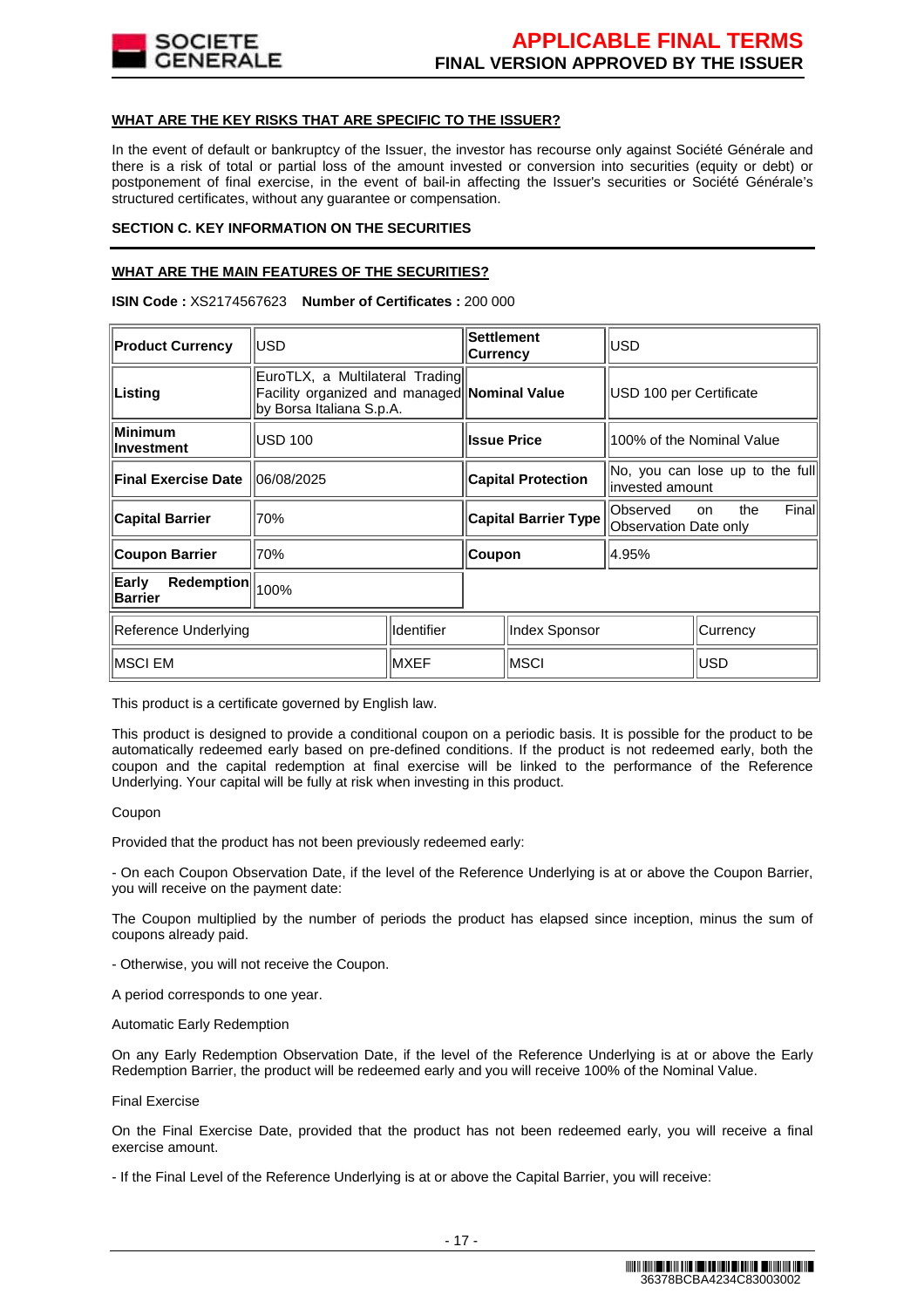

100% of the Nominal Value.

- Otherwise, you will receive the Final Level of the Reference Underlying multiplied by the Nominal Value. In this scenario, you will suffer a partial or total loss of your invested amount.

Additional Information

- The level of the Reference Underlying corresponds to its value expressed as a percentage of its Initial Value.
- The Initial Value of the Reference Underlying is its value observed on the Initial Observation Date.
- The Final Level is the level of the Reference Underlying observed on the Final Observation Date.
- Coupons are expressed as a percentage of the Nominal Value.

- Extraordinary events may lead to changes to the product's terms or the early termination of the product and could result in losses on your investment

- The product is available through a public offering during the applicable offering period in the following iurisdiction(s): Italy

| <b>Issue Date</b>                        | 30/09/2020                                                                                     |
|------------------------------------------|------------------------------------------------------------------------------------------------|
| <b>Initial Observation Date</b>          | 28/09/2020                                                                                     |
| <b>Final Observation Date</b>            | 30/07/2025                                                                                     |
| <b>Final Exercise Date</b>               | 06/08/2025                                                                                     |
| <b>Coupon</b><br><b>Dates</b>            | Observation $\parallel$ <sub>28</sub> /09/2021, 28/09/2022, 28/09/2023, 30/09/2024, 30/07/2025 |
| <b>Early</b><br><b>Observation Dates</b> | Redemption 28/09/2021, 28/09/2022, 28/09/2023, 30/09/2024                                      |

#### **Waiver of Set-off rights**

The Certificateholders waive any right of set-off, compensation and retention in relation to the Certificates, to the extent permitted by law.

#### **Submission to jurisdiction:**

The Issuer accepts the competence of the courts of England in relation to any dispute against the Issuer, but accepts that such Certificateholders may bring their action before any other competent court.

#### **Ranking:**

The Certificates will be direct, unconditional, unsecured and unsubordinated obligations of the Issuer and will rank at least pari passu with all other outstanding direct, unconditional, unsecured and unsubordinated obligations of the Issuer, present and future.

The Certificateholder acknowledge that in case of resolutions pursuant to Directive 2014/59/UE in relation to the Issuer's liabilities or the non subordianted, senior preferred, structured and LMEE ratio eligible liabilities of Société Générale, the Certificates may be subject to the reduction of all, or a portion, of the amounts due, on a permanent basis, a conversion of all, or a portion, of the amounts due into shares or other securities of the Issuer or the Guarantor or another person; cancellation; and/or the amendment on final exercise of the Certificates or amendment on the calendar or the amount of the interests.

#### **RESTRICTIONS ON THE FREE TRANSFERABILITY OF THE SECURITIES :**

Not Applicable. There is no restriction on the free transferability of the Certificates, subject to selling and transfer restrictions which may apply in certain jurisdictions including restrictions applicable to the offer and sale to, or for the account or benefit of, persons other than Permitted Transferees.

A Permitted Transferee means any person who (i) is not a U.S. person as defined pursuant to Regulation S; (ii) is not a person who comes within any definition of U.S. person for the purposes of the CEA or any CFTC Rule, guidance or order proposed or issued under the CEA (for the avoidance of doubt, any person who is not a "Non-United States person" defined under CFTC Rule  $4.7(a)(1)(iv)$ , but excluding, for purposes of subsection (D) thereof, the exception for any qualified eligible person who is not a "Non-United States person," shall be considered a U.S. person); and (iii) is not a "U.S. Person" for purposes of the final rules implementing the credit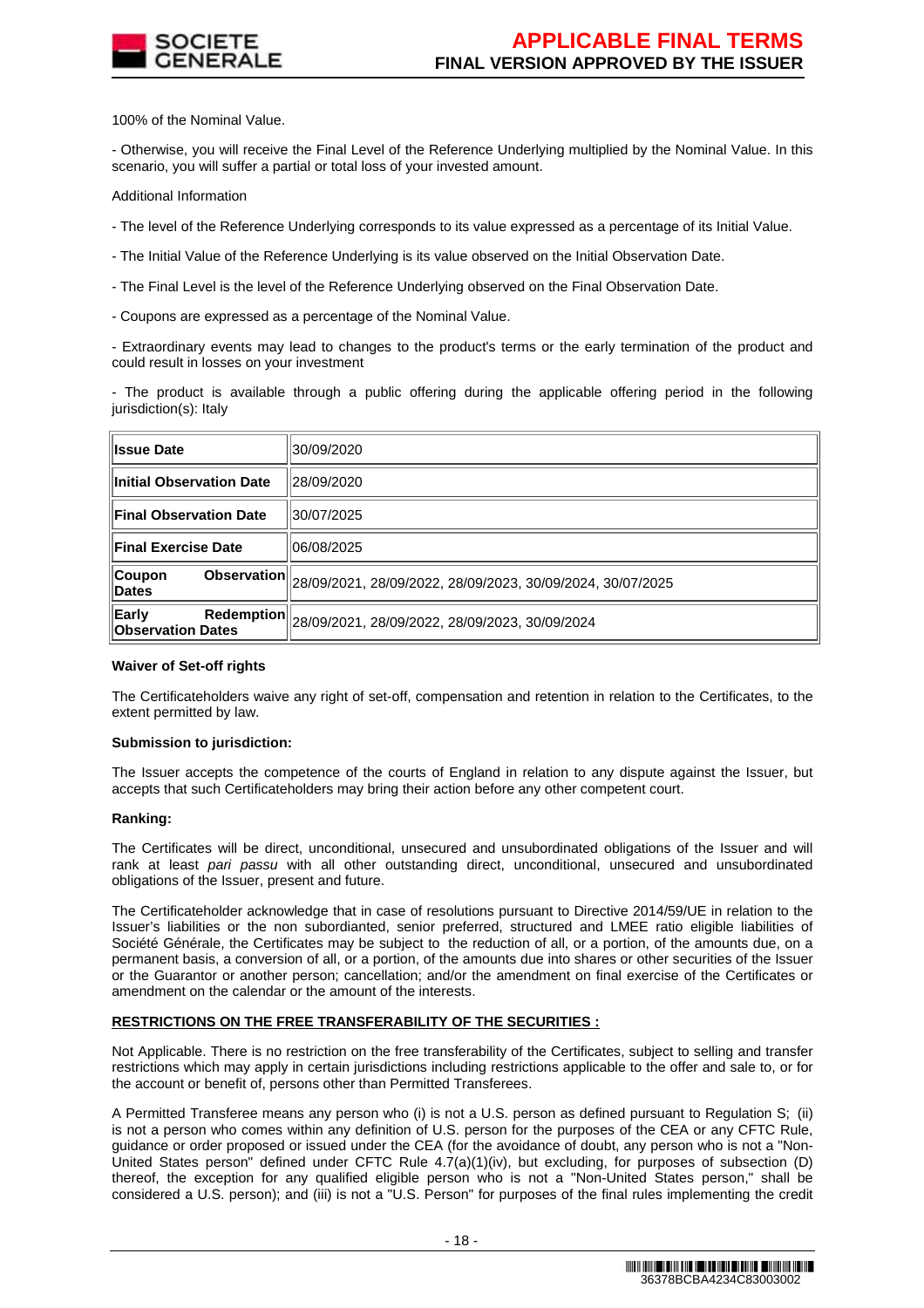

risk retention requirements of Section 15G of the U.S. Securities Exchange Act of 1934, as amended (the **U.S. Risk Retention Rules**) (a **Risk Retention U.S. Person**).

#### **WHERE THE SECURITIES WILL BE TRADED?**

#### **Admission to trading:**

Application will be made for the Certificates to be admitted to trading on the Multilateral Trading Facility ("MTF") named EuroTLX organized and managed by Borsa Italiana S.p.A.

#### **There can be no assurance that the listing and trading of the Certificates will be approved with effect on the Issue Date or at all.**

# **IS THERE A GUARANTEE ATTACHED TO THE SECURITIES?**

#### **Nature and scope of the guarantee:**

The Certificates are unconditionally and irrevocably guaranteed by Société Générale (the **Guarantor**) pursuant to the guarantee governed by French law made as of 05/06/2020 (the Guarantee).

The Guarantee obligations constitutes a direct, unconditional, unsecured and unsubordinated obligations of the Guarantor ranking as senior preferred obligations, as provided for in Article L. 613-30-3-I-3° of the French Code "monétaire et financier" and will rank at least pari passu with all other existing and future direct, unconditional, unsecured senior preferred obligations of the Guarantor, including those in respect of deposits.

Any references to sums or amounts payable by the Issuer which are guaranteed by the Guarantor under the Guarantee shall be to such sums and/or amounts as directly reduced, and/or in the case of conversion into equity, as reduced by the amount of such conversion, and/or otherwise modified from time to time resulting from the application of a bail-in power by any relevant authority pursuant to directive 2014/59/EU of the European Parliament and of the Council of the European Union.

#### **Description of the Guarantor:**

The Guarantor, Société Générale is the parent company of the Société Générale Group.

Domicile: 29, boulevard Haussmann, 75009 Paris, France.

Legal form: Public limited liability company (société anonyme).

Country of incorporation: France.

Legal entity identifier (LEI) : O2RNE8IBXP4R0TD8PU41

The Guarantor may on a regular basis, as defined in the conditions set by the French Banking and Financial Regulation Committee, engage in all transactions other than those mentioned above, including in particular insurance brokerage.

Generally speaking, the Guarantor may carry out, on its own behalf, on behalf of third parties or jointly, all financial, commercial, industrial, agricultural, personal property or real property, directly or indirectly related to the above-mentioned activities or likely to facilitate the accomplishment of such activities.

#### **Key financial information on the Guarantor:**

#### **Income statement**

| In millions of euros                                                          | <b>First</b><br><b>Quarter</b><br>2020<br>(unaudited) | $  31.12.2019  _{\text{Quarter}}$<br>(audited) | <b>First</b><br> 2019<br>(unaudited) | 31.12.2018 <br>(audited) |
|-------------------------------------------------------------------------------|-------------------------------------------------------|------------------------------------------------|--------------------------------------|--------------------------|
| Net interest income (or equivalent) (Total interest income<br>and expense)*** | N/A                                                   | 11,185                                         | N/A                                  | 11,019                   |
| Net fee and commission income (Total Fee income and<br>expense)               | N/A                                                   | 5.257                                          | N/A                                  | 5,524                    |
| Net impairment loss on financial assets (Cost of risk)                        | (820)                                                 | (1,278)                                        | (264)                                | (1,005)                  |
| Net trading income (Net gains and losses on financial                         | N/A                                                   | 4.460                                          | N/A                                  | 5,189                    |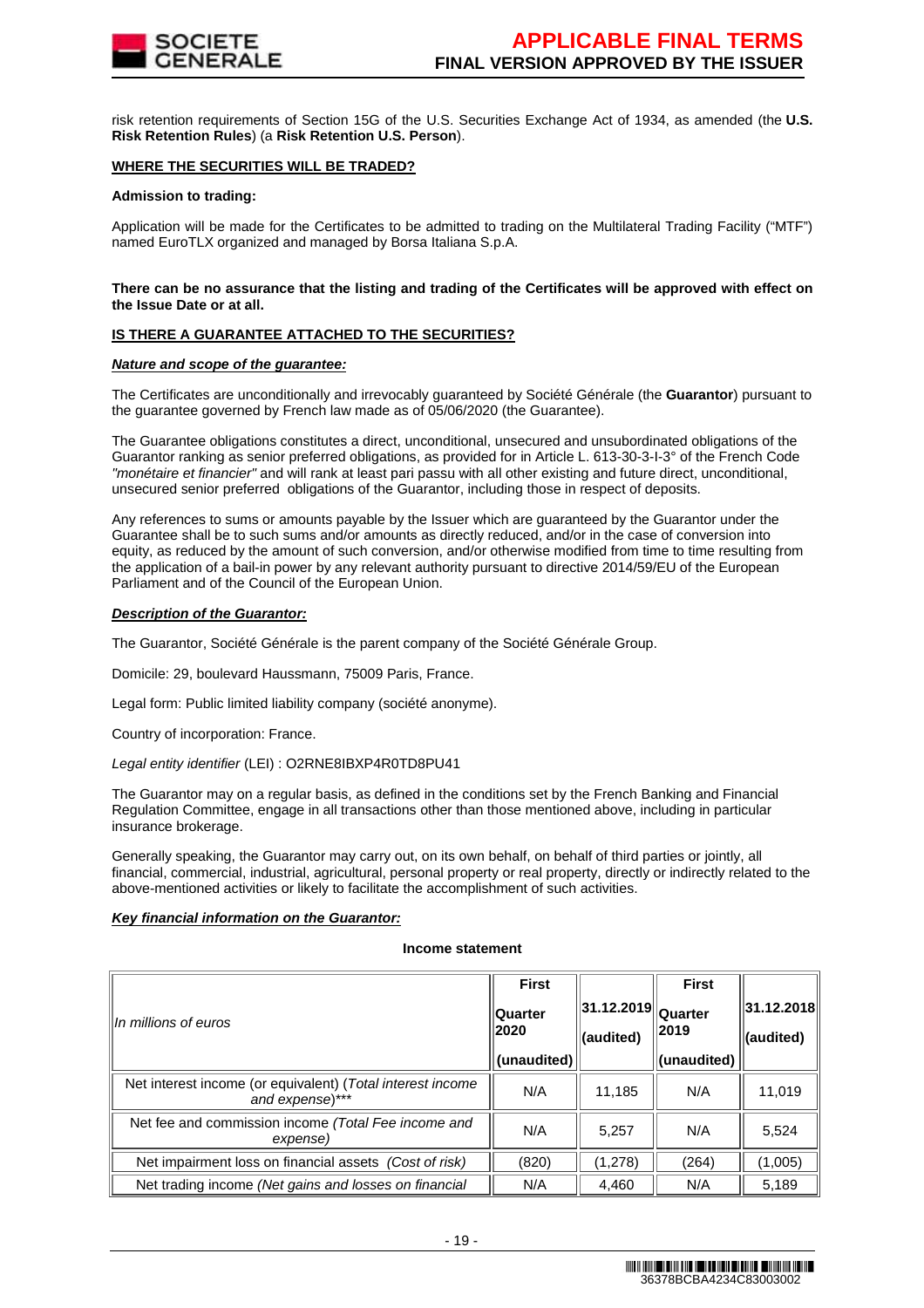

# **APPLICABLE FINAL TERMS FINAL VERSION APPROVED BY THE ISSUER**

| <i>transactions</i> )                                                                                                                                       |       |       |       |       |
|-------------------------------------------------------------------------------------------------------------------------------------------------------------|-------|-------|-------|-------|
| Measure of financial performance used by the issuer in the<br>financial statements such as operating profit (Gross<br>operating income)                     | 492   | 6.944 | 1.402 | 7.274 |
| Net profit or loss (for consolidated financial statements net<br>profit or loss attributable to equity holders of the parent) (Net <br>income, Group share) | (326) | 3.248 | 686*  | 4.121 |

#### **Balance sheet**

|                                                                                                                                                              | <b>First</b>    |                         | <b>First</b>    |                         | #Value as outcome from the                                         |
|--------------------------------------------------------------------------------------------------------------------------------------------------------------|-----------------|-------------------------|-----------------|-------------------------|--------------------------------------------------------------------|
| In billions of euros                                                                                                                                         | Quarter<br>2020 | 31.12.2019<br>(audited) | Quarter<br>2019 | 31.12.2018<br>(audited) | most recent supervisory<br>review and evaluation<br>process (SREP) |
|                                                                                                                                                              | (unaudited)     |                         | (unaudited)     |                         |                                                                    |
| Total assets (Total Assets)                                                                                                                                  | 1,507.7         | 1,356.3                 | 1,363.6         | 1,309.4                 | N/A                                                                |
| Senior debt (Debt securities<br>issued)                                                                                                                      | 139.6           | 125.2                   | 126.9           | 116.3                   | N/A                                                                |
| Subordinated debt<br>(Subordinated debts)                                                                                                                    | 15.0            | 14.5                    | 14.2            | 13.3                    | N/A                                                                |
| Loans and receivables to<br>customers (Customer                                                                                                              | 461.8           | 450.2                   | 436.8           | 447.2                   | N/A                                                                |
| loans at amortised cost)                                                                                                                                     |                 |                         |                 |                         |                                                                    |
| Deposits from customers<br>(Customer deposits)                                                                                                               | 442.6           | 418.6                   | 409.9           | 416.8                   | N/A                                                                |
| Total equity (Shareholders'<br>equity, subtotal                                                                                                              | 62.6            | 63.5                    | 61.8            | 61.0                    | N/A                                                                |
| Equity, Group share)                                                                                                                                         |                 |                         |                 |                         |                                                                    |
| Non performing loans (based<br>on net carrying amount)<br>Loans and receivables)                                                                             | 16.6            | 16.2                    | 17.7            | 18.0                    | N/A                                                                |
| (Doubtful loans)                                                                                                                                             |                 |                         |                 |                         |                                                                    |
| Common Equity Tier 1<br>capital (CET1) ratio (or<br>other<br>relevant<br>prudential<br>ratop<br>capital<br>adequacy<br>depending on the issuance)<br>(Common | 12.6%           | 12.7%                   | 11.7%           | 11.4%                   | 10.02% **                                                          |
| Equity Tier 1 ratio)                                                                                                                                         |                 |                         |                 |                         |                                                                    |
| Total capital ratio (Total<br>capital<br>ratio)                                                                                                              | 18.0%           | 18.3%                   | 17.5%           | 17.0%                   | N/A                                                                |
| Leverage ratio                                                                                                                                               |                 |                         |                 |                         |                                                                    |
| calculated under applicable<br>regulatory framework (Fully-<br>loaded CRR                                                                                    | 4.2%            | 4.3%                    | 4.2%            | 4.3%                    | N/A                                                                |
| leverage ratio)                                                                                                                                              |                 |                         |                 |                         |                                                                    |

\* As from January 1st 2019, in accordance with the amendment to IAS 12 "Income Tax", the tax saving related to the payment of coupons on undated subordinated and deeply subordinated certificates, previously recorded in consolidated reserves, is now recognised in income on the Income tax" line; 2018 comparative data have been restated).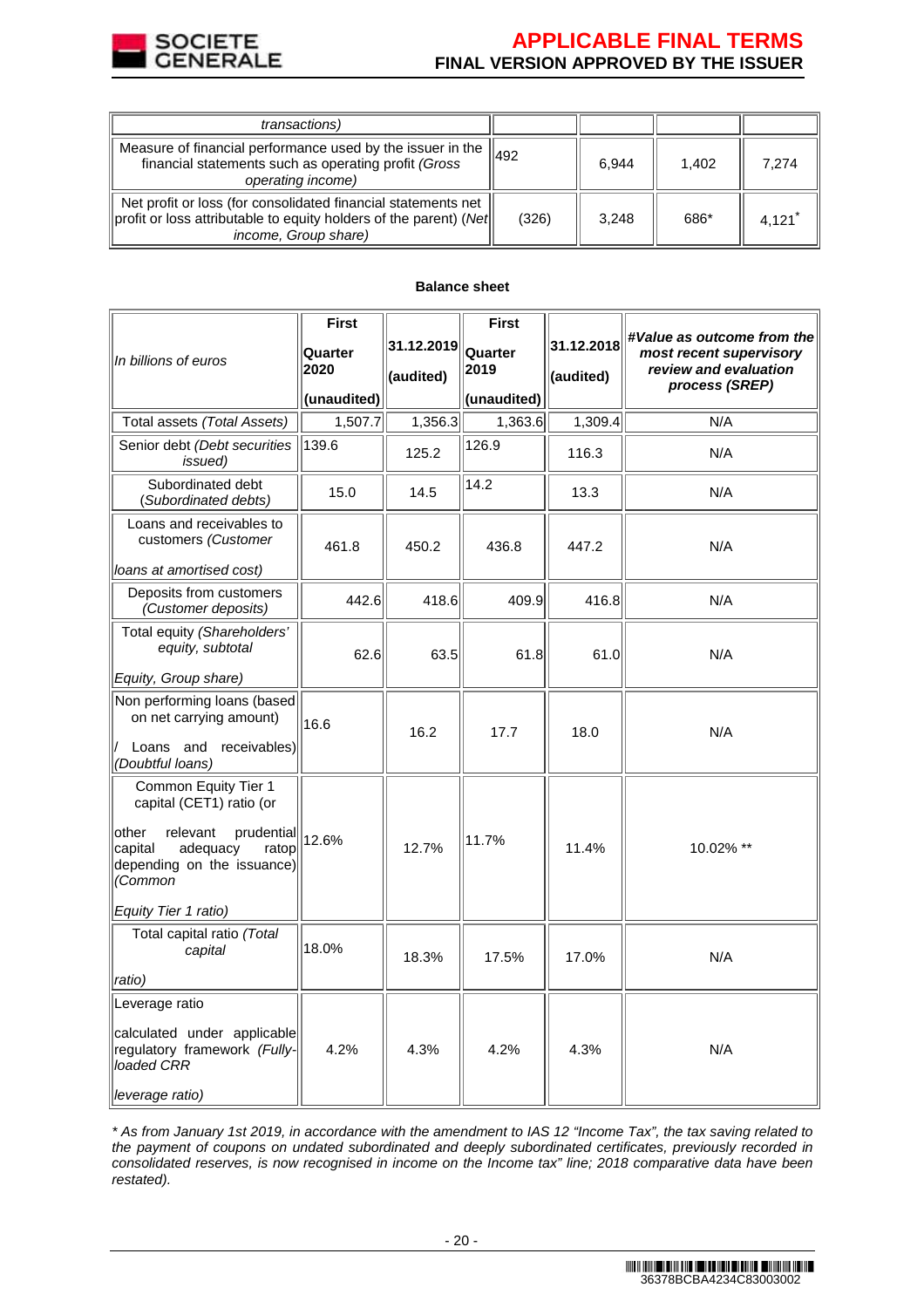

\*\*Taking into account the combined regulatory buffers, the CET1 ratio level that would trigger the Maximum Distributable Amount mechanism would be 10.02% as of 1January 2020 (including 0.27% of countercyclical buffers).

\*\*\*Titled in italics refer to titled used in the financial statements.

#### **Key risks that are specific to the guarantor :**

Due to Société Générale's role as guarantor and counterparty to the Issuer's hedging transactions, investors are essentially exposed to Société Générale's credit risk and have no recourse against the Issuer in the event of the Issuer's default.

#### **WHAT ARE THE KEY RISKS THAT ARE SPECIFIC TO THE SECURITIES?**

The investor bears the risk of total or partial loss of the amount invested at redemption of the Certificates on the final exercise date or the event the Certificates is sold by the investor before that date.

Although it is subject to market making agreement, the liquidity of the product may be affected by exceptional circumstances that make it difficult to sell the product or at a price that results in a total or partial loss of the amount invested.

Certificates may be early redeemed automatically when the level of the Underlying(s) reaches a certain level. Investors will not benefit from the performance of the Underlying(s) subsequent to such event.

The market value of the Certificates depends on the evolution of market parameters at the time of exit (price level of the Underlying(s), interest rates, volatility and credit spreads) and may therefore result in a risk of total or partial loss on the amount initially invested.

Events unrelated to the Underlying(s) (e.g. change in law, including tax law, force majeure, number of securities in circulation) may lead to early redemption of the Certificates and thus to total or partial loss of the amount invested.

Events affecting the Underlying(s) or hedging transactions may lead to adjustments, de-indexation, substitution of the Underlying(s), or and consequently to losses on the amount invested, including in the case of capital protection.

If the currency of the investor's main activities is different from that of the product, the investor is exposed to currency risk, especially in the event of exchange controls, which may reduce the amount invested.

The way the Index sponsor applies the index rules relating to the calculation, and modification of the composition of the Index and the integration of the events affecting its components may affect the value of the index and therefore the value of the Certificates.

Investors are exposed to the risk of operational capacity and expertise of the Index Sponsor to ensure the calculation and maintenance of the index according to the index rules in force throughout the life of the Certificates.

# **SECTION D - KEY INFORMATION ON THE OFFER OF SECURITIES TO THE PUBLIC AND/OR ADMISSION TO TRADING ON A REGULATED MARKET**

# **UNDER WHICH CONDITIONS AND TIMETABLE CAN I INVEST IN THIS SECURITIES ?**

#### **DESCRIPTION OF THE TERMS AND CONDITIONS OF THE OFFER :**

#### **Non Exempted Offer Jurisdiction(s):** Italy

#### **Offer Period:**

From and including July 31, 2020 at 9.00 a.m. Central European Time (CET) to and including September 24, 2020 at 4.00 p.m. CET, subject to any early closing of the Offer Period as described below.

The Certificates will be distributed:

(a) within the premises of the Distributors (at their offices and branches);

(b) through door-to-door selling (fuori sede) pursuant to Articles 30 and 31 of the Italian Legislative Decree No. 58 of 24th February 1998, as amended from time to time (the **"Italian Financial Services Act"**) from and including July 31, 2020 at 9.00 a.m. Central European Time (CET) to and including September 22, 2020 at 4.00 p.m. CET; and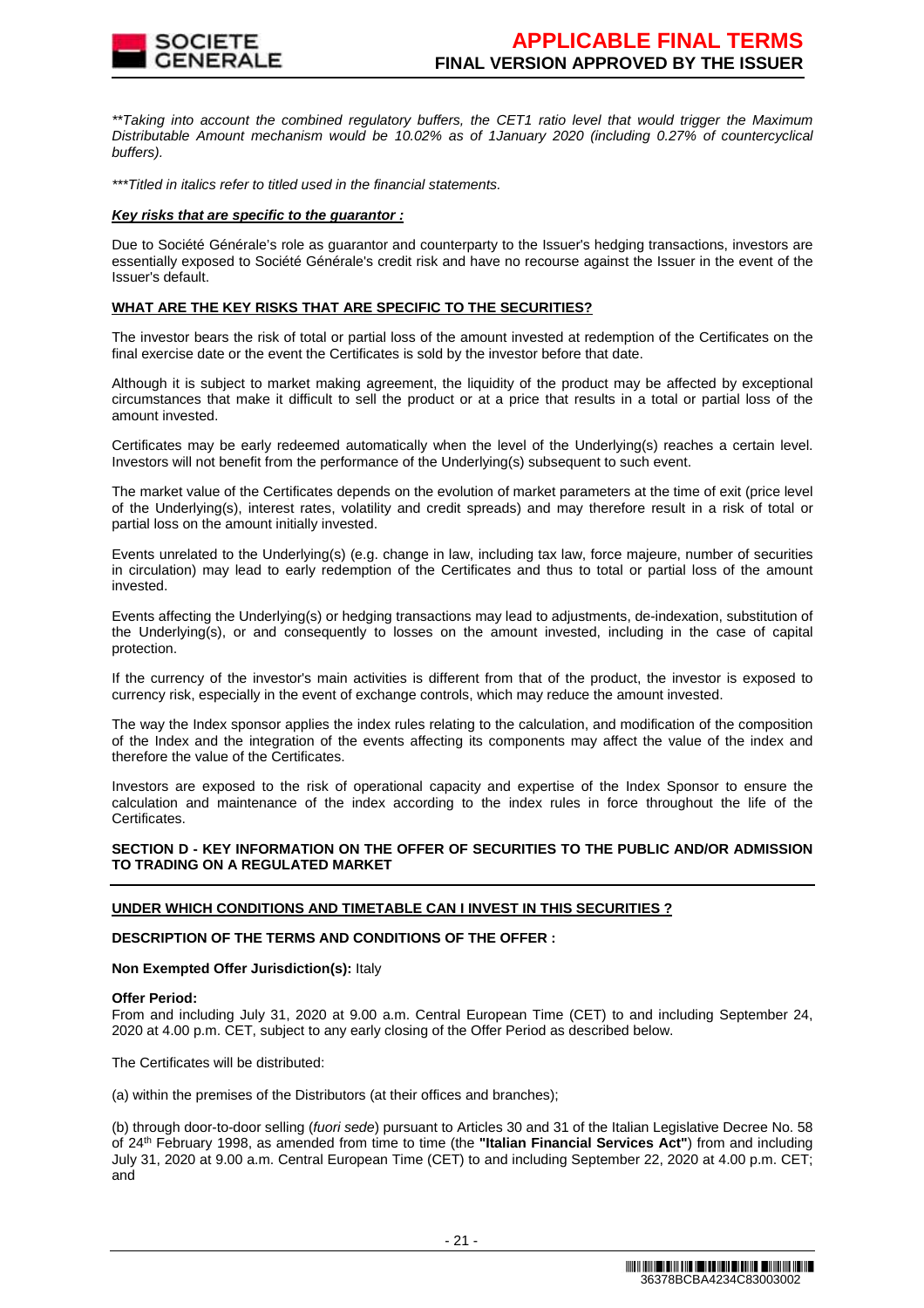(c) through long distance selling techniques (tecniche di comunicazione a distanza) pursuant to article 32 of the Italian Financial Services Act from and including July 31, 2020 at 9.00 a.m. Central European Time (CET) to and including September 15, 2020 at 4.00 p.m. CET,

subject to any early closing of the Offer Period as described below.

The Distributor intending to distribute Certificates through door-to-door selling (fuori sede) pursuant to article 30 of the Italian Financial Services Act will collect the acceptance forms - other than directly at their branches and offices - through financial advisors for door-to-door selling (consulenti finanziari abilitati all'offerta fuori sede) pursuant to Article 31 of the Italian Financial Services Act.

Pursuant to Article 30, paragraph 6, of the Italian Financial Services Act, the validity and enforceability of contracts entered into through door-to-door selling (fuori sede) is suspended for a period of 7 (seven) days from the date of subscription of the acceptance form by the relevant investor.

Within such period investors may notify the relevant Distributor of their withdrawal without payment of any charge or commission.

The Certificates will be also offered through long distance selling techniques *(tecniche di comunicazione a* distanza) pursuant to article 32 of the Italian Financial Services Act  $(i.e.,$  through the trading-online platform of the Distributors and/or recorded telephone orders). In this case, investors may purchase the Certificates via the internet, after being identified by the Distributor, by using their personal password/identification codes. Pursuant to article 67-duodecies of the Italian Legislative Decree No. 206/2005 as amended (the so called "Codice del Consumo"), the validity and enforceability of the contracts entered into through long distance selling techniques (tecniche di comunicazione a distanza) is suspended for a period of 14 (fourteen) days from the date of subscription of the acceptance form by the relevant investor. Within such period investors may notify the relevant Distributor of their withdrawal without any charge or commission.

**Offer Price:** The Certificates will be offered at the Issue Price of which up to a maximum of 4.00% is represented by distribution fee payable upfront by the Guarantor to Deutsche Bank SpA, Piazza del Calendario, 3, 20126 Milano (the **Distributor**).

#### **Conditions to which the offer is subject:**

Offers of the Certificates are conditional on their issue and, on any additional conditions set out in the standard terms of business of the financial intermediaries, notified to investors by such relevant financial intermediaries.

The Issuer reserves the right to close the Offer Period prior to its stated expiry for any reason. The Issuer reserves the right to withdraw the offer and cancel the issuance of the Certificates for any reason at any time on or prior to the Issue Date. For the avoidance of doubt, if any application has been made by a potential investor and the Issuer exercises such right, no potential investor shall be entitled to subscribe or otherwise acquire acquire the the Certificates.

In each case, a notice to the investors on the early termination or the withdrawal, as applicable, will be published on the website of the Issuer (http://prospectus.socgen.com).

The validity of the offer is subject to the condition that the decision of admission to trading on EuroTLX is released by Borsa Italiana S.p.A. by not later than on the day immediately preceding the Issue Date; otherwise, the offer will be deemed withdrawn and the issuance cancelled. The Issuer undertakes to file the relevant application with Borsa Italiana S.p.A. in due time to allow Borsa Italiana S.p.A. to release a decision, according to its rules, within the day immediately preceding the Issue Date.

**Issue Price:** USD 100 per Certificate of USD 100 Specified Denomination

#### **Estimate of total expenses related to the issuance or the offer, including estimated expenses charged to the investor by the Issuer or the offeror:**

The entry costs included in the Issue Price charged to the investor by the Issuer or the Offeror are equal to 6.68 %. The entry costs and potential recurrent costs and potential anticipated exit penalties may have an impact on the return the investor may obtain from his investment.

**Distribution plan:** The product is intended for retail investors and will be offered in Italy

# **WHO IS THE OFFEROR AND/OR THE PERSON ASKING FOR THE ADMISSION TO TRADING ?**

Société Générale as Dealer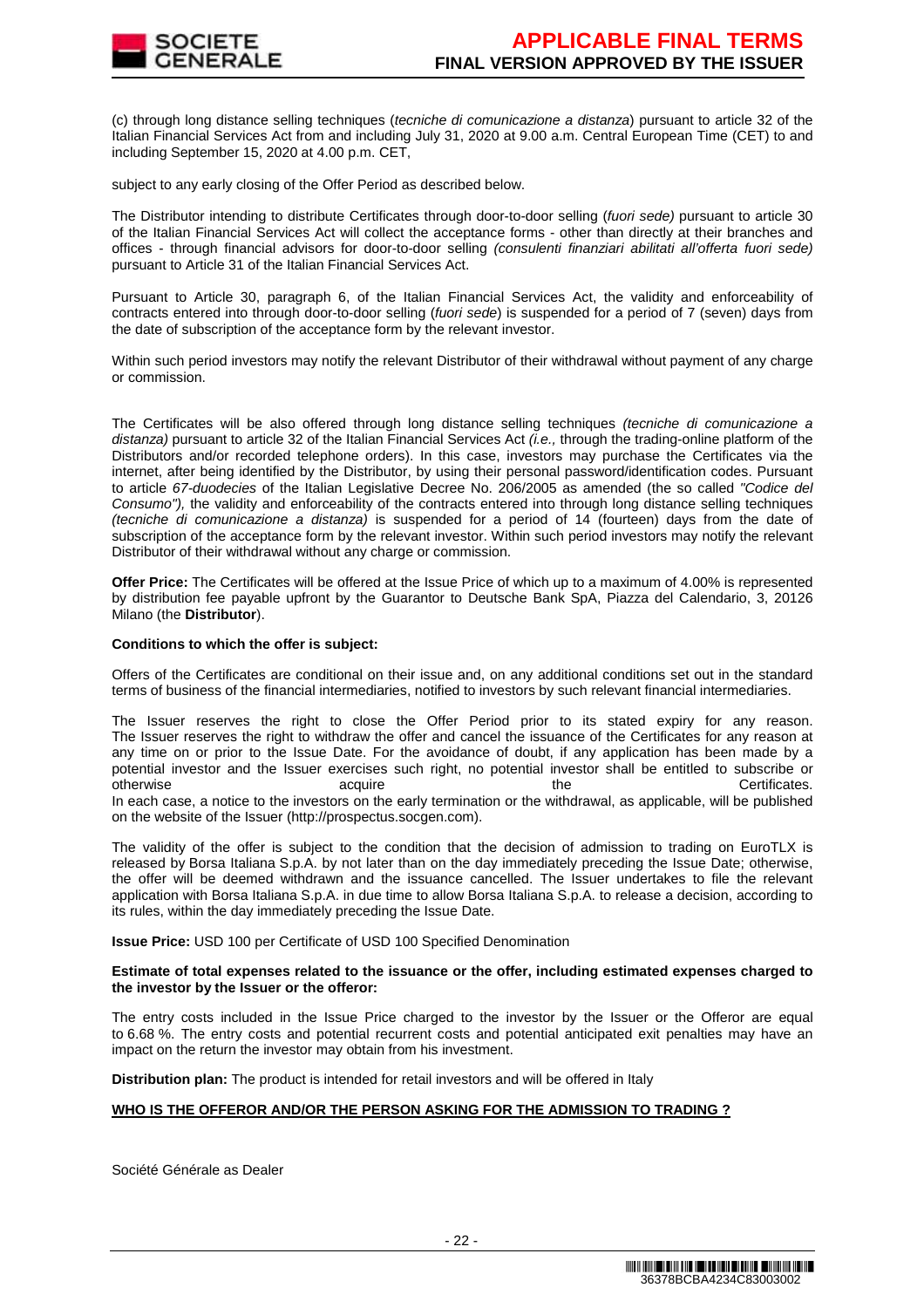

Tour Société Générale - 17 Cours Valmy

92987 Paris La Défense Cedex, France

Domicile : 29, boulevard Haussmann, 75009 Paris, France.

Legal form : Public limited liability company (société anonyme).

Applicable law : English law.

Country of incorporation : France

#### **WHY IS THIS PROSPECTUS BEING PRODUCED ?**

This prospectus is drawn up for the purposes of the public offer of the Certificates.

**Reasons for the offer and use of proceeds :** The net proceeds from each issue of Certificates will be applied for the general financing purposes of the Société Générale Group, which include making a profit.

#### **Estimated net proceeds : Not Applicable**

**Underwriting**: There is an underwriting agreement on a firm commitment basis with**:** Société Générale

#### **Interests of the individual and natural persons of the issuance/offer :**

Save for fees, if any, payable to the Dealer, and so far as the Issuer is aware, no person involved in the issue of the Certificates has an interest material to the offer.

The Dealer and its affiliates have engaged, and may in the future engage, in investment banking and/or commercial banking transactions with, and may perform other services for, the Issuer and its affiliates in the ordinary course of business.

Société Générale will ensure the roles of provider of hedging instruments to the Issuer of the Certificates and Calculation Agent of the Certificates.

The possibility of conflicts of interest between the different roles of Société Générale on one hand, and between those of Société Générale in these roles and those of the Certificateholders on the other hand cannot be excluded.

Furthermore, given the banking activities of Société Générale, conflicts may arise between the interests of Société Générale acting in these capacities (including business relationship with the issuers of the financial instruments being underlyings of the Certificates or possession of non public information in relation with them) and those of the Certificateholders. Finally, the activities of Société Générale on the underlying financial instrument(s), on its proprietary account or on behalf of its customers, or the establishment of hedging transactions, may also have an impact on the price of these instruments and their liquidity, and thus may be in conflict with the interests of the Certificateholders.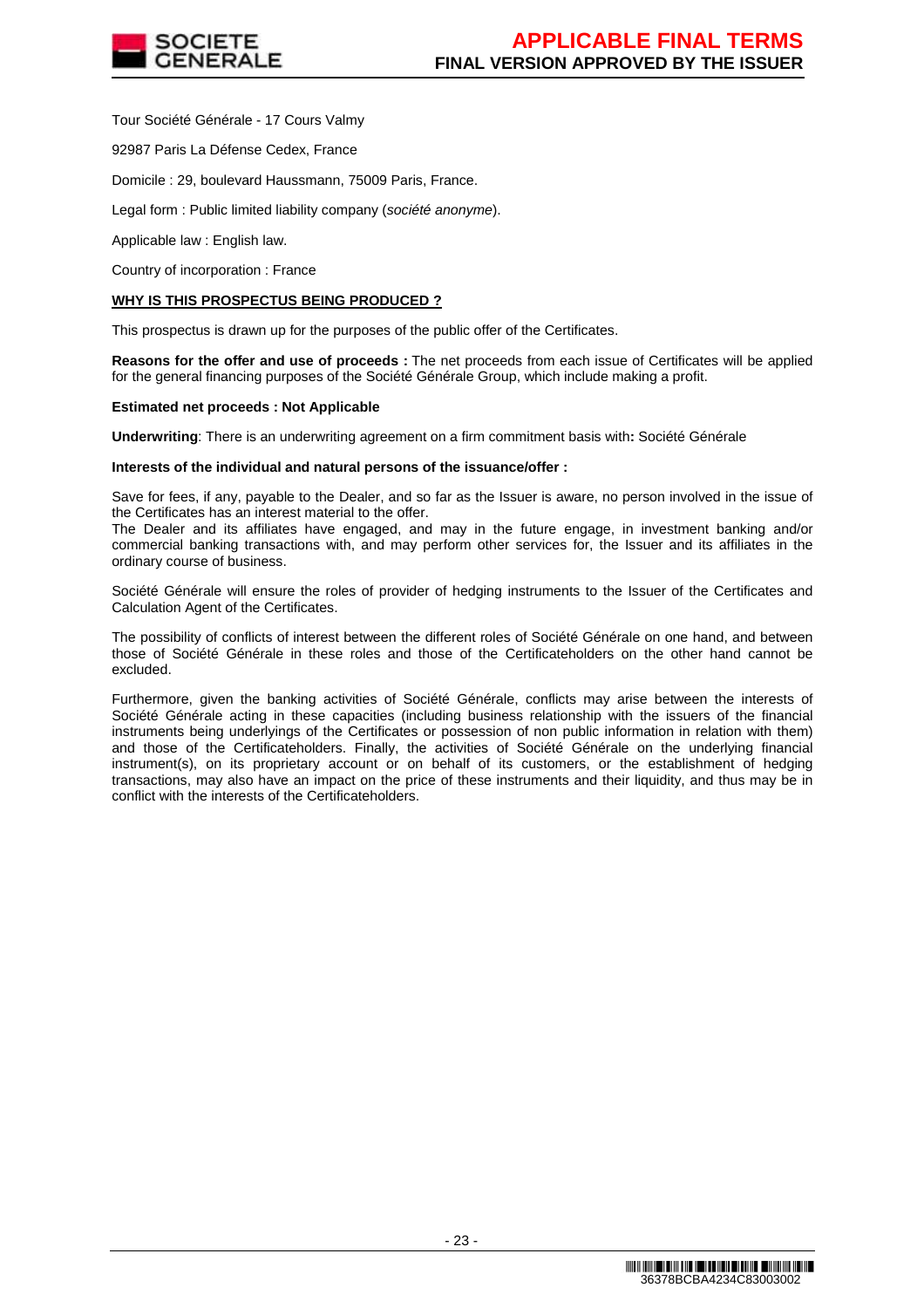

# **NOTA DI SINTESI DELL'EMISSIONE**

#### **SZIONE A – INTRODUZIONE COMPRENSIVA DELLE AVVERTENZE**

**Codice ISIN** : XS2174567623

#### **Emittente : SG Issuer**

Domicilio : 16, boulevard Royal, L-2449 Luxembourg

Numero di telefono : + 352 27 85 44 40

Legal entity identifier (LEI) : 549300QNMDBVTHX8H127

**Offerente e/o soggetto che richiede l'ammissione alle negoziazioni :**

Societe Generale

Tour Société Générale - 17 Cours Valmy

92987 Paris La Défense Cedex, France

Sede legale : 29, boulevard Haussmann, 75009 Paris, France.

Legal entity identifier (LEI) : O2RNE8IBXP4R0TD8PU41

#### **Individuazione e contatti dell'autorità competente per l'approvazione del prospetto:**

Approvato dalla Commission de Surveillance du Secteur Financier (CSSF)

110, route d'Arlon L-2991, Luxembourg

E-Mail : direction@cssf.lu

**Data di approvazione del prospetto:** 05/06/2020

#### **AVVERTENZE**

La presente nota di sintesi deve essere letta come un'introduzione al prospetto di base (il **Prospectus**).

Qualsiasi decisione di investire nei certificati (i **Certificati**) emesse sulla base Prospetto deve basarsi su una valutazione complessiva del Prospetto da parte dell'investitore.

**I potenziali investitori devono essere consapevoli del fatto che questi Certificati potrebbero essere volatili e che potrebbero non ricevere alcun interesse e potrebbero perdere tutto o una parte sostanziale del loro investimento.** 

Qualora sia proposto un ricorso dinanzi all'autorità giudiziaria in merito alle informazioni contenute nel Prospetto e nelle relative Condizioni Definitive, il ricorrente potrebbe essere tenuto a sostenere i costi della traduzione del Prospetto di Base prima dell'inizio del procedimento, ai sensi della legislazione nazionale degli Stati Membri.

Nessun soggetto che ha provveduto alla predisposizione della presente nota di sintesi, compresa l'eventuale traduzione, potrà essere ritenuto responsabile civilmente, salvo che questa risulti fuorviante, imprecisa o incoerente se letta congiuntamente alle altre parti del Prospetto, o non offra, se letta congiuntamente alle altre parti del Prospetto, informazioni essenziali volte ad agevolare la decisione dell'investitore di investire nei Certificati.

**State per acquistare un prodotto che non è semplice e può essere di difficile comprensione.**

# **SEZIONE B – INFORMAZIONI CHIAVE SULL'EMITTENTE**

#### **CHI È L'EMITTENTE DEI TITOLI?**

**Emittente : SG Issuer** (o l'**Emittente**)

Domicilio: 16, boulevard Royal, L-2449 Luxembourg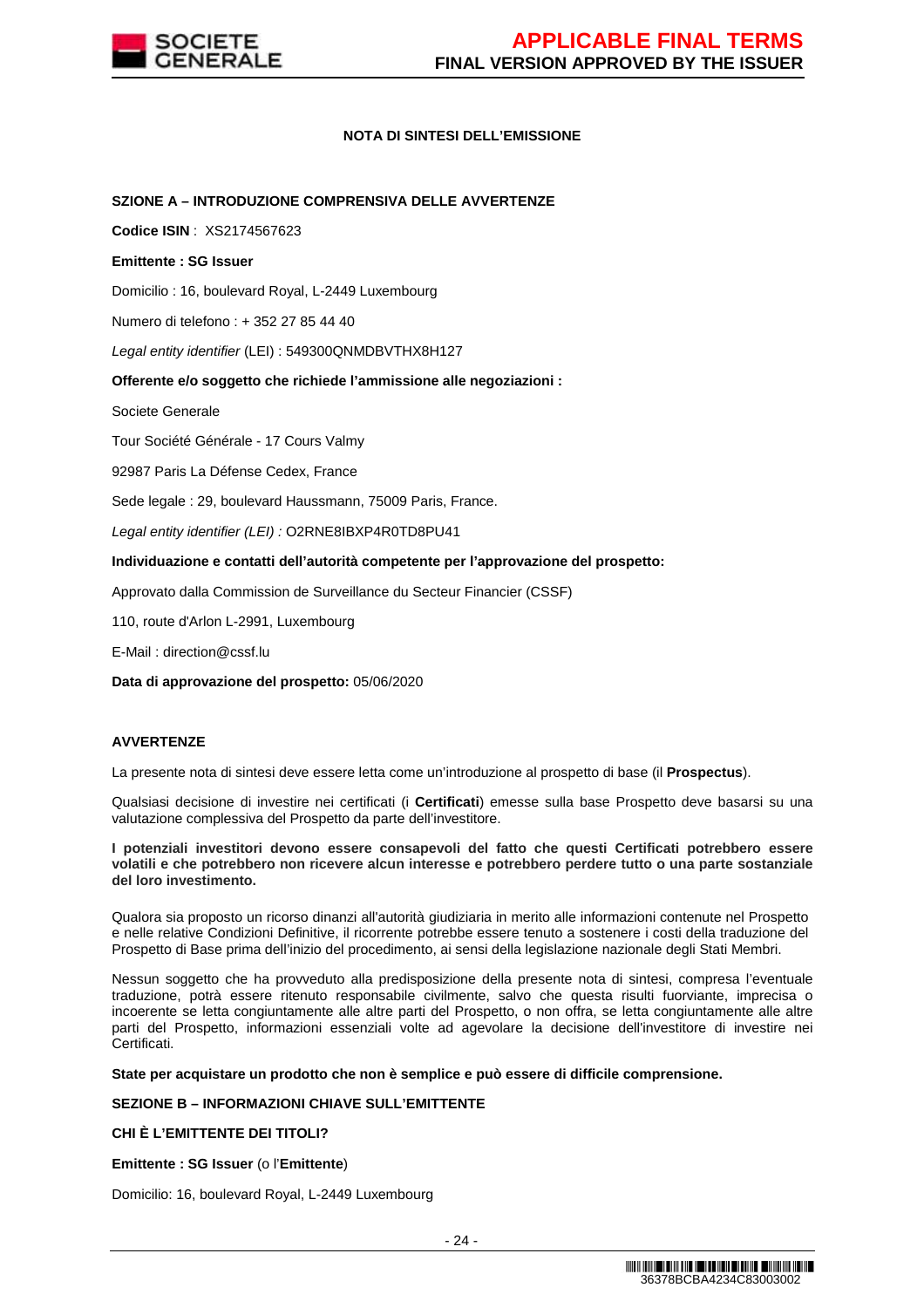

Legal entity identifier (LEI) : 549300QNMDBVTHX8H127

Giurisdizione di riferimento: diritto lussemburghese.

Paese di costituzione: Lussemburgo.

#### **Società di revisione : Ernst & Young S.A.**

Le attività principali di SG Issuer sono rappresentate dalla raccolta di fondi tramite l'emissione di warrant e titoli di debito destinati al collocamento presso clienti istituzionali o retail tramite collocatori associati a Société Générale. I fondi derivanti all'emissione di tali titoli di debito vengono quindi concessi in prestito a Société Générale ed altri membri del Gruppo.

SG Issuer è una società controllata al 100 % da Société Générale Luxembourg SA, che è a sua volta un'entità interamente controllata da Société Générale e interamente consolidata.

Come previsto dal proprio statuto, l'Emittente è gestito da un Comitato Esecutivo che agisce sotto la supervisione di un Consiglio di Supervisione. I membri del Comitato Esecutivo sono Laurent Weil, Thierry Bodson, Pascal Jacob, Yves Cacclin, Alexandre Galliche e Estelle Stephan Jaspard (ciascuno singolarmente un Consigliere e nel suo complesso il Comitato Esecutivo). Laurent Weil, Thierry Bodson, Pascal Jacob, Yves Cacclin, Alexandre Galliche et Estelle Stephan Jaspard prestano la loro attività a tempo pieno nell'ambito del gruppo Societe Generale.

#### **QUALI SONO LE INFORMAZIONI FINANZIARIE CHIAVE RELATIVE ALL'EMITTENTE?**

#### **Conto economico**

|                             | 30 giugno 2019                | 30 giugno 2018                |                           | 31 dicembre 2018   31 dicembre 2017 |  |
|-----------------------------|-------------------------------|-------------------------------|---------------------------|-------------------------------------|--|
| (in migliaia di €)          | (non soggetto a<br>revisione) | (non soggetto a<br>revisione) | (soggetto a<br>revisione) | (soggetto a<br>revisione)           |  |
| Utile/perdita<br>∥operativa | 20 380                        | 16 490                        | 40 877                    | 67 184                              |  |

#### **Stato patrimoniale**

| (in migliaia di €)                                                                                                   | 30 giugno<br>2019<br>(non soggetto<br>a revisione) | 30 giugno<br>2018<br>(non soggetto<br>a revisione) | 31 dicembre<br>2018<br>(soggetto a<br>revisione) | 31 dicembre<br>2017<br>(soggetto a<br>revisione) |
|----------------------------------------------------------------------------------------------------------------------|----------------------------------------------------|----------------------------------------------------|--------------------------------------------------|--------------------------------------------------|
| Debito finanziario netto (debiti a<br>lungol<br>termine meno debiti a breve termine meno<br>disponibilità liquide) * | $-44164$                                           | $-21221$                                           | $-31584$                                         | $-66889$                                         |
| <i>(attività</i><br>correntil<br>Rapporto<br>corrente<br>/passività correnti)                                        | N/A                                                | N/A                                                | N/A                                              | N/A                                              |
| Rapporto debito e capitale (passività totali<br>/capitale azionario totale)                                          | N/A                                                | N/A                                                | N/A                                              | N/A                                              |
| Tasso di copertura degli interessi (reddito<br>operativo/spesa per interessi)                                        | N/A                                                | N/A                                                | N/A                                              | N/A                                              |

\* il debito finanziario netto è calcolato sulla base dei seguenti elementi :

| ∥Debito finanziario netto                     | 30/06/2019 | 30/06/2018 | 31/12/2018 | 31/12/2017 |
|-----------------------------------------------|------------|------------|------------|------------|
| Obbligazioni convertibili in azioni (1)       | 48 000     | 48 000     | 48 000     | 48 000     |
| Disponibilità liquide e mezzi equivalenti (2) | $-92164$   | -69 221    | $-79584$   | -114 889   |
| ∥Totale                                       | $-44164$   | $-21221$   | $-31584$   | $-66889$   |

(1) classificato nella voce Passività finanziarie a costo ammortizzato, si veda nota 7 nel bilancio 2018 e nel bilancio periodico abbreviato del 2018 e di veda la nota 4.3 nel bilancio periodico abbreviato del 2019

(2) classificato nello Stato Patrimoniale.

# **Flussi di cassa**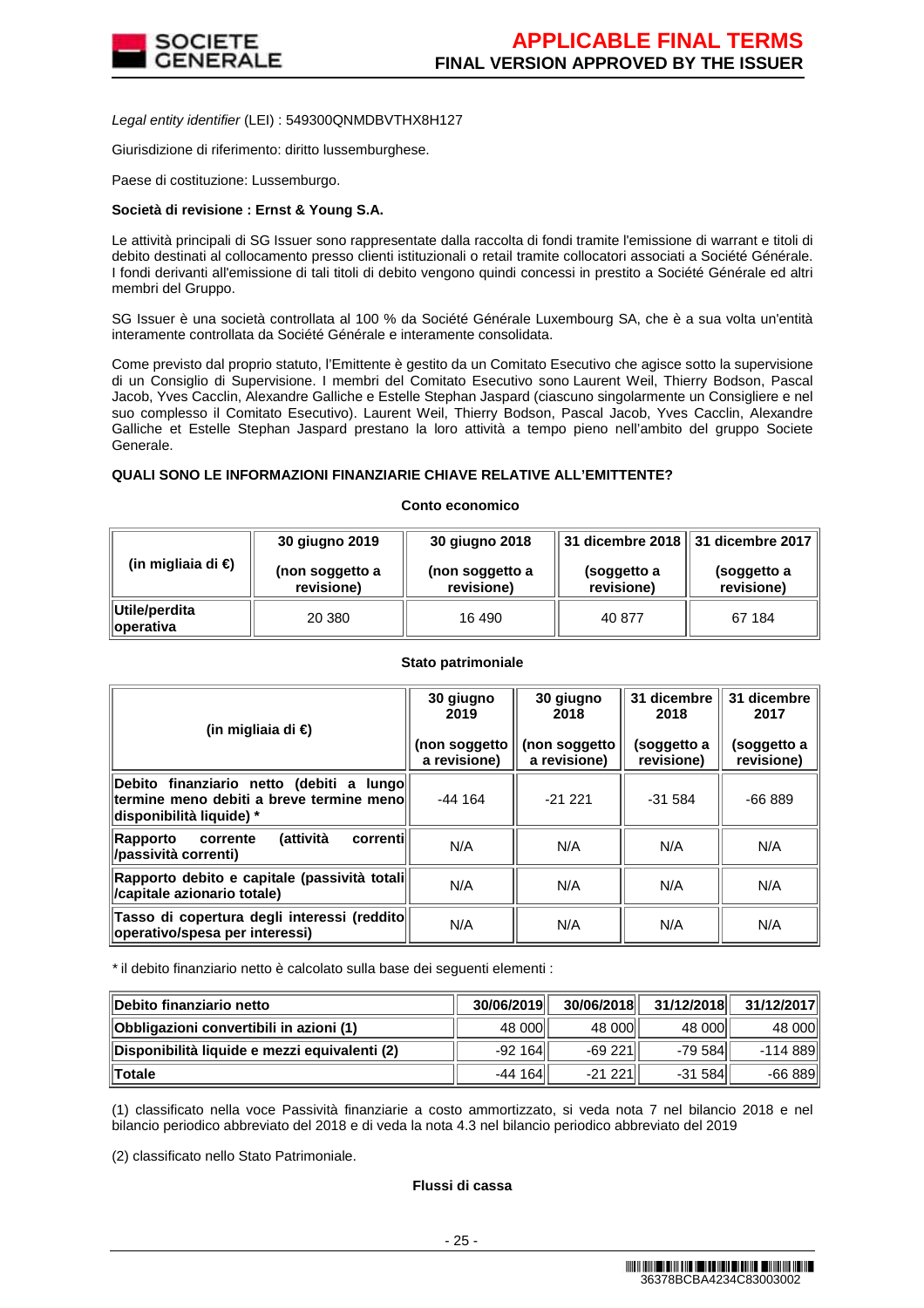

| (in migliaia di €)                                             | 30 giugno 2019<br>(non soggetto a<br>revisione | 30 giugno 2018<br>soggetto<br>∣(non<br>al<br>revisione) | 31<br>dicembre 2018<br>(soggetto a<br>revisione) | 31<br>dicembre 2017<br>(soggetto a<br>revisione) |
|----------------------------------------------------------------|------------------------------------------------|---------------------------------------------------------|--------------------------------------------------|--------------------------------------------------|
| Flussi di cassa netti da attività<br>operative                 | 14 4 29                                        | (43 874)                                                | 4214                                             | 95 927                                           |
| <b>Flussi di cassa netti da attività</b> l<br>lfinanziarie     | (1849)                                         | (1794)                                                  | (39519)                                          | (70182)                                          |
| <b> Flussi di cassa netti da attività </b><br>ldi investimento | 0                                              | 0                                                       | 0                                                | 0                                                |

#### **QUALI SONO I RISCHI CHIAVE SPECIFICI DELL'EMITTENTE?**

In caso di inadempimento o fallimento dell'Emittente, l'investitore ha diritto di ricorso soltanto nei confronti di Société Générale e, in caso di bail-in applicato ai titoli dell'emittente o ai prodotti strutturati di Société Générale, è esposto al rischio di perdita totale o parziale dell'importo investito o di sua conversione in titoli (di capitale o di debito) o di spostamento della scadenza, senza alcuna garanzia o compensazione.

# **SEZIONE C. INFORMAZIONI CHIAVE SUI TITOLI**

# **QUALI SONO LE CARATTERISTICHE PRINCIPALI DEI TITOLI?**

**Codice ISIN :** XS2174567623 **Numero di Certificati:** fino a 200000

| Valuta del Prodotto                       | lusd                                                                                                         | Valuta<br>dil<br>Regolamento   | <b>USD</b>                                                              |            |
|-------------------------------------------|--------------------------------------------------------------------------------------------------------------|--------------------------------|-------------------------------------------------------------------------|------------|
| Sede<br>negoziazione                      | EuroTLX, un Sistema<br>di Multilaterale di Negoziazione<br>organizzato e gestito da Borsa<br>Italiana S.p.A. | Valore Nominale                | 100 USD per Certificato                                                 |            |
| Investimento<br>Minimo                    | <b>USD 100</b>                                                                                               |                                | Prezzo di Emissione 100% del Valore Nominale                            |            |
| Data di Scadenza                          | 06/08/2025                                                                                                   | dell<br>Protezione<br>Capitale | No, è possibile subire una<br>perdita anche totale<br>dell'investimento |            |
| Barriera sul Capitale   70%               |                                                                                                              | Tipologia<br>sul Capitale      | Barriera Rilevazione solo alla Data di<br><b>Valutazione Finale</b>     |            |
| Barriera sul Premio                       | 70%                                                                                                          | Premio                         | 4,95%                                                                   |            |
| Barriera di<br>Liquidazione<br>Anticipata | 100%                                                                                                         |                                |                                                                         |            |
| Sottostante di Riferimento                |                                                                                                              | <b>Identificatore</b>          | <b>Sponsor dell'Indice</b>                                              | Valuta     |
| <b>MSCI EM</b>                            |                                                                                                              | <b>MXEF</b>                    | <b>MSCI</b>                                                             | <b>USD</b> |

Questo prodotto è un certificato regolato dalla legge inglese.

Questo prodotto è concepito per pagare un premio condizionale su base periodica. E' possibile che il prodotto sia automaticamente rimborsato anticipatamente in base a condizioni predefinite. Se il prodotto non è rimborsato anticipatamente, sia il premio che l' importo di liquidazione del capitale a scadenza saranno legati alla performance del Sottostante di Riferimento. Il capitale investito sarà da considerarsi totalmente a rischio investendo in questo prodotto.

Premio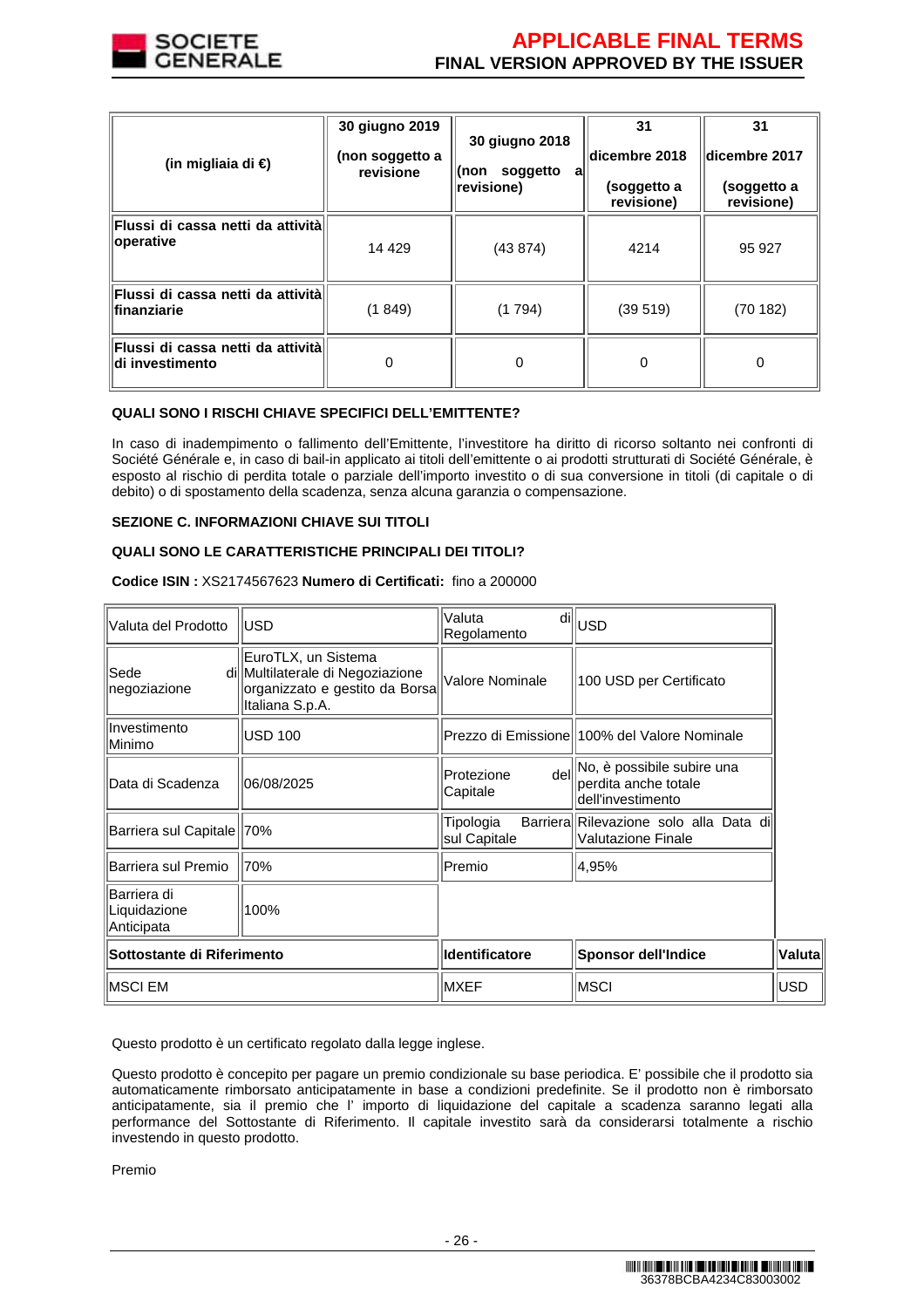

Se il prodotto non è stato rimborsato anticipatamente:

- Ad ogni Data di Valutazione del Premio, se il livello del Sottostante di Riferimento è pari o superiore alla Barriera sul Premio, si riceverà alla data di pagamento:

Il Premio moltiplicato per il numero dei periodi trascorsi dall' emissione del prodotto, meno la somma dei premi già pagati.

- Altrimenti, non si riceverà il Premio.

Un periodo corrisponde ad un anno.

Liquidazione Anticipata Automatica

Ad una qualsiasi Data di Valutazione della Liquidazione Anticipata, se il livello del Sottostante di Riferimento è pari o superiore alla Barriera di Liquidazione Anticipata, il prodotto sarà rimborsato anticipatamente e si riceverà il 100% del Valore Nominale.

Liquidazione Finale

Alla Data di Scadenza, a condizione che il prodotto non sia stato rimborsato anticipatamente, si riceverà un importo finale di liquidazione.

- Se il Livello Finale del Sottostante di Riferimento è pari o superiore alla Barriera sul Capitale,si riceverà: 100% del Valore Nominale.

- Altrimenti, si riceverà il Livello Finale del Sottostante di Riferimento moltiplicato per il Valore Nominale. In questo scenario, si andrà incontro ad una perdita parziale o

totale del capitale investito.

Ulteriori Informazioni

- Il livello del Sottostante di Riferimento corrisponde al suo valore espresso come percentuale del suo Valore Iniziale.

- Il Valore Iniziale del Sottostante di Riferimento è il suo valore registrato alla Data di Valutazione Iniziale.

- Il Livello Finale è il livello del Sottostante di Riferimento registrato alla Data di Valutazione Finale.

- I Premi sono espressi come percentuale del Valore Nominale.

- Il verificarsi di eventi straordinari potrebbe causare modifiche dei termini del prodotto o il suo rimborso anticipato. Ciò potrebbe comportare perdite sul capitale investito.

- Il prodotto è disponibile mediante un'offerta pubblica durante il periodo di offerta applicabile nelle seguenti giurisdizioni: Italia

| Data di Emissione                                                        | 30/09/2020                                                                                                |  |  |
|--------------------------------------------------------------------------|-----------------------------------------------------------------------------------------------------------|--|--|
| $\overline{\text{Valutazione}}\ _{28/09/2020}$<br>di<br>Data<br>Iniziale |                                                                                                           |  |  |
| di<br>$\overline{\text{Valutazione}}\ _{30/07/2025}$<br>Data<br>Finale   |                                                                                                           |  |  |
| Data di Scadenza                                                         | 06/08/2025                                                                                                |  |  |
|                                                                          | Date di Valutazione del $\parallel$ <sub>28/09/2021, 28/09/2022, 28/09/2023, 30/09/2024, 30/07/2025</sub> |  |  |
| Date di Valutazione della<br>Liquidazione<br><b>Anticipata</b>           | 28/09/2021, 28/09/2022, 28/09/2023, 30/09/2024                                                            |  |  |

#### **Rinuncia ai diritti di compensazione**

I Portatori dei Cerificati rinunciano a qualsiasi diritto di compensazione e ritenzione con riferimento ai Certificati, nella misura consentita dalla legge.

#### **Giurisdizione applicabile**

L'Emittente accetta la competenza dei tribunali inglesi in relazione a qualunque controversia nei confronti dell'Emittente, e che i Portatori dei Certificati possano promuovere un'azione legale innanzi a qualunque altro tribunale competente.

#### **Priorità:**

I Certificati sono obbligazioni dirette, incondizionate, non garantite e non subordinate dell'Emittente e saranno pari passu rispetto a tutte le altre obbligazioni dirette, incondizionate, non garantite e non subordinate dell'Emittente, presenti e future, in circolazione.

Il Portatore dell'obbligazione prende atto e accetta che in caso di risoluzione ai sensi della Direttiva 2014/59/UE che riguardi le passività dell'Emittente ovvero le passività di Societe Generale non subordinate, di tipo senior preferred, strutturate e rilevanti ai fini del rapporto LMEE, I Certificati possono essere oggetto di riduzione totale o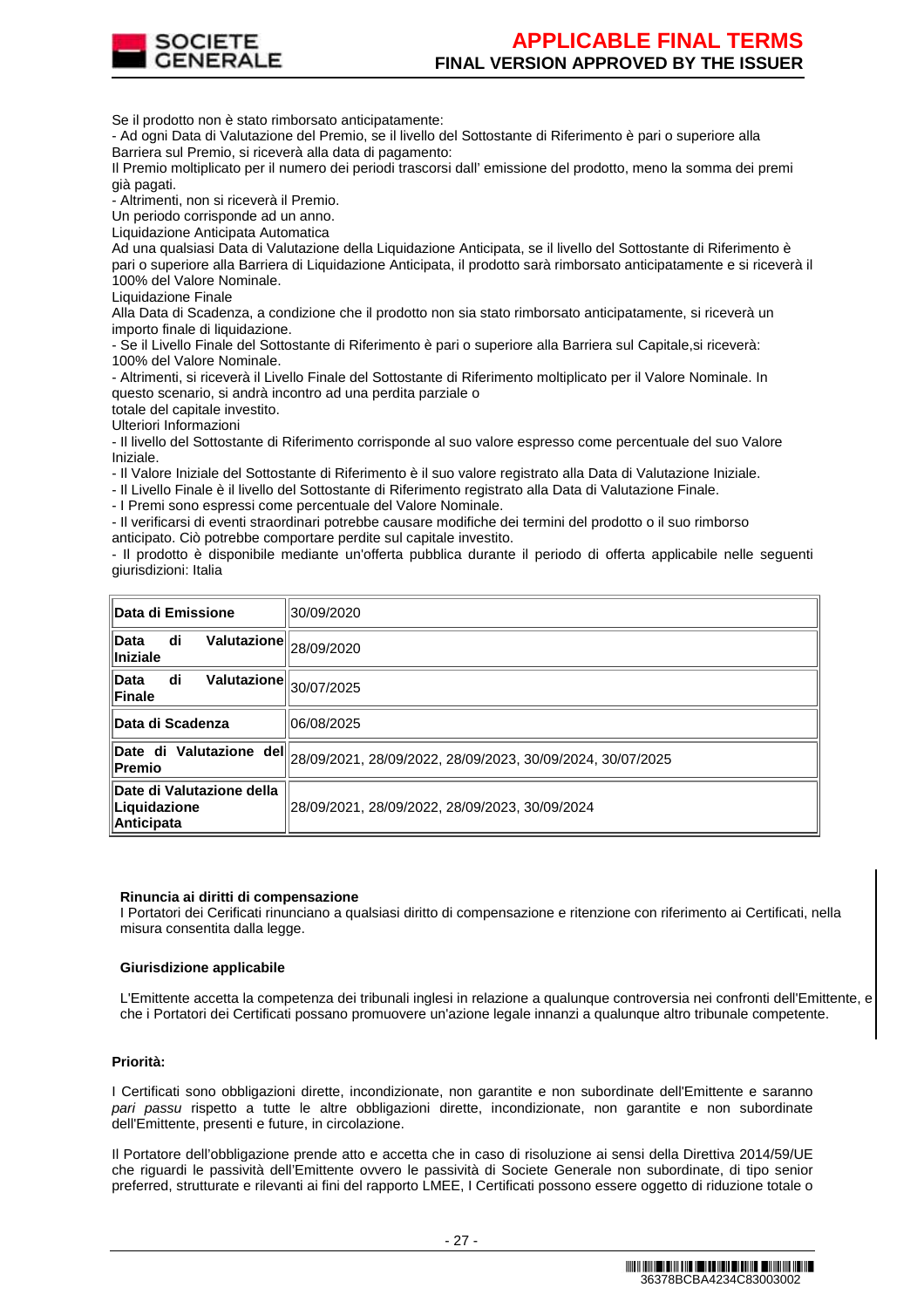

parziale degli importi in relazione ad esse dovuti, su base permanente; di conversione in tutto o in parte degli import dovuti in azioni o altri titoli dell'Emittente o del Garante o di altro soggetto; di cancellazione; e/o di modifica della scadenza dei Certificati ovvero modifica del calendario o dell'importo degli interessi.

#### **RESTRIZIONI ALLA LIBERA TRASFERIBILITÀ DEI CERTIFICATI**

Non Applicabile. Non sussiste alcuna limitazione alla libera trasferibilità dei Certificati, ferme restando le restrizioni di vendita e trasferimento eventualmente in vigore in talune giurisdizioni, incluse le restrizioni applicabili all'offerta e alla vendita a, o per conto o a beneficio di, Cessionari Autorizzati

Un Cessionario Consentito indica qualsiasi soggetto che (i) non è una U.S. person secondo la definizione di cui al Regulation S; e (ii) non è un soggetto che rientra in una qualsiasi definizione di soggetto U.S. ai fini di qualsivoglia regola CEA o CFTC, o linee guida o ordinanze proposte o emesse da CEA (per fini di chiarezza, qualsiasi soggetto che non sia un "soggetto non statunitense" ai sensi della norma CFTC 4.7(a)(1)(iv), ma escludendo, ai fini della sottosezione (D), l'eccezione riferita a qualsiasi soggetto qualificato ed idoneo che non sia un "soggetto non statunitense", sarà considerato un soggetto U.S.); e (iii) non è "soggetto U.S." ai sensi delle norme definitive di attuazione dei requisiti di mantenimento del rischio di credito di cui alla Sezione 15G del U.S. Securities Exchange Act del 1934 e successive modifiche (le **Regole U.S. di Mantenimento del Rischio**) (un **Soggetto U.S. al Mantenimento del Rischio**).

#### **DOVE SARANNO NEGOZIATI I TITOLI?**

#### **Ammissione alle negoziazioni:**

Sarà presentata domanda di ammissione alla negoziazione dei Certificati sul Sistema Multilaterale di Negoziazione denominato EuroTLX "MTF"), organizzato e gestito da Borsa Italiana S.p.A.

**Non vi è alcuna certezza che la negoziazione dei Certificati sia approvata a partire dalla Data di Emissione.**

#### **I TITOLI SONO ASSISTITI DA UNA GARANZIA?**

#### **Natura e scopo della garanzia**

I Certificati sono incondizionatamente e irrevocabilmente garantiti da Société Générale (il **Garante**) ai sensi della garanzia regolata dal diritto francese stipulata in data 05/06/2020 (la **Garanzia**).

La Garanzia costituisce un'obbligazione diretta, incondizionata, non garantita e non subordinata del Garante, con il rango di obbligazione senior preferred di cui all'articolo L. 613-30-3-I-3° del Codice e sarà almeno pari passu rispetto a tutte le altre obbligazioni, esistenti e future, dirette, incondizionate, non garantite e senior preferred del Garante, ivi comprese quelle relative ai depositi.

Qualsiasi riferimento a somme o importi pagabili dall'Emittente, garantiti dal Garante ai sensi della Garanzia, dovrà essere rivolto a somme e/o importi direttamente ridotti, e/o in caso di conversione in equity, ridotte dell'importo di tale conversione, e/o altrimenti modificati di volta in volta in seguito all'applicazione del potere di bail-in di qualsivoglia autorità pertinente ai sensi della direttiva 2014/59/UE del Parlamento Europeo e del Consiglio dell'Unione Europea.

#### **Descrizione del Garante**

Il Garante, Société Générale è la società controllante del Gruppo Société Générale.

Sede legale: 29, boulevard Haussmann, 75009 Parigi, Francia.

Forma giuridica: Società per azioni a responsabilità limitata pubblica (société anonyme).

Legislazione di riferimento dell'Emittente: diritto francese.

Paese di costituzione: Francia

Legal entity identifier (LEI) : O2RNE8IBXP4R0TD8PU41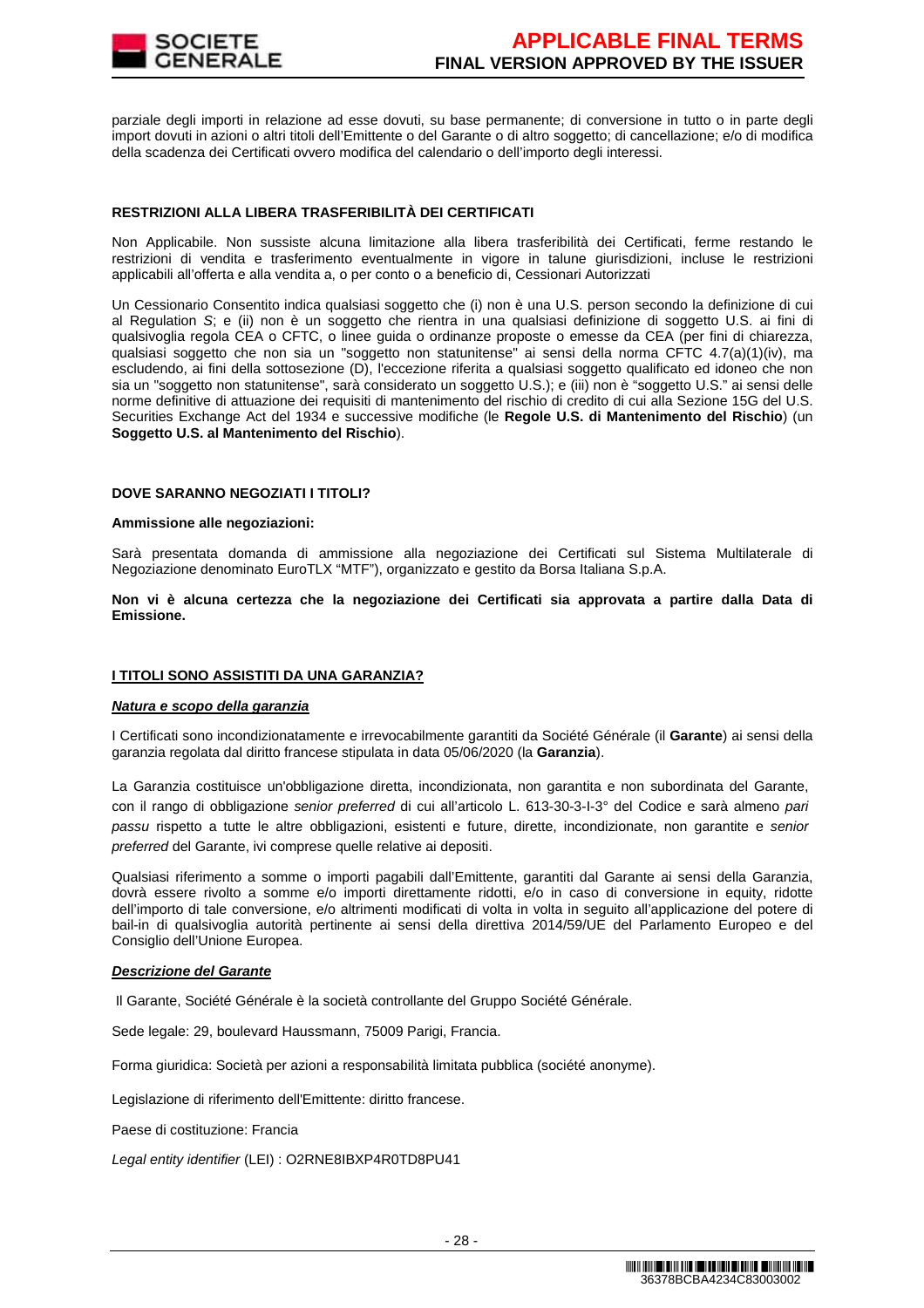

Il Garante può intraprendere su base regolare, come ciò è definito nelle condizioni fissate dal French Banking and Financial Regulation Committee, tutte le operazioni salvo quelle sopra menzionate, ivi inclusa in particolare l'attività di brokeraggio assicurativo.

In generale, il Garante può svolgere, per conto proprio, per conto di terzi o congiuntamente, tutte le attività finanziarie, commerciali, industriali, relative all'agricoltura, alla proprietà personale o immobiliare, direttamente o indirettamente legate alle attività sopra menzionate o che possono facilitare lo svolgimento di tali attività.

#### **Informazioni finanziarie chiave del Garante:**

|                                                                                                                                                         | 9 mesi 2019<br>(non soggetto a <br>revisione) | 19<br>mesi<br>$\vert$ (non soggetto a $\vert$ (soggetto<br>revisione) | 2018 31.12.2018<br>revisione) | 31.12.2017<br>all(soggetto<br>а<br>revisione) |
|---------------------------------------------------------------------------------------------------------------------------------------------------------|-----------------------------------------------|-----------------------------------------------------------------------|-------------------------------|-----------------------------------------------|
| Reddito netto da interessi (o<br>equivalente)                                                                                                           | N/A                                           | N/A                                                                   | 11 019                        | 10416                                         |
| Reddito netto da fee e commissioni                                                                                                                      | N/A                                           | N/A                                                                   | 5 5 2 4                       | 6823                                          |
| Perdita netta da riduzione durevole di<br>valore delle attività finanziarie                                                                             | (907)                                         | (642)                                                                 | (1005)                        | 918                                           |
| Reddito netto da trading                                                                                                                                | N/A                                           | N/A                                                                   | 5 1 8 9                       | 5826                                          |
| Misura della performance finanziaria<br>utilizzata dall'emittente nel bilancio<br>quale l'utile operativo                                               | 5 2 3 4                                       | 5805                                                                  | 7 2 7 4                       | 6 1 1 6                                       |
| Utile o perdita netta (per il bilancio<br>consolidato utile o perdita netta<br>attribuibile ai possessori di strumenti<br>di capitale della capogruppo) | 2 5 9 4                                       | 3436                                                                  | 3864                          | 2806                                          |

#### **Conto economico**

#### **Stato patrimoniale**

|                                                                                                                                                | 9 mesi 2019<br>(non<br>soggetto<br>al<br>revisione) | 9 mesi 2018<br>(non<br>soggetto a<br>revisione) | 31.12.2018<br>(soggetto<br>revisione) | 31.12.2017<br>all(soggetto<br>al<br>revisione) | #Valore<br>∣risultante dal<br>più<br>recente<br>processo<br>revisione<br>ldi<br>el<br>valutazione<br>prudenziale<br>(SREP) |
|------------------------------------------------------------------------------------------------------------------------------------------------|-----------------------------------------------------|-------------------------------------------------|---------------------------------------|------------------------------------------------|----------------------------------------------------------------------------------------------------------------------------|
| <b>Totale attività</b>                                                                                                                         | 1411,1                                              | 1 303,8                                         | 1 309,4                               | 1 275,1                                        | N/A                                                                                                                        |
| Debiti senior                                                                                                                                  | 129,9                                               | 114,0                                           | 116,3                                 | 103,2                                          | N/A                                                                                                                        |
| Debiti subordinati                                                                                                                             | 14,9                                                | 13,1                                            | 13,3                                  | 13,6                                           | N/A                                                                                                                        |
| Prestiti e crediti dalla<br>clientela                                                                                                          | 445,0                                               | 433,8                                           | 447,3                                 | 425,2                                          | N/A                                                                                                                        |
| Depositi dalla clientela                                                                                                                       | 415,0                                               | 411,4                                           | 416,8                                 | 410,6                                          | N/A                                                                                                                        |
| <b>Totale capitale</b>                                                                                                                         | 63,7                                                | 61,3                                            | 61,0                                  | 59,3                                           | N/A                                                                                                                        |
| Prestiti non performing<br>(sulla base di importo netto<br>iscritto in bilancio / prestiti e<br>crediti)                                       | 16,9                                                | 19,0                                            | 18,0                                  | 20,9                                           | N/A                                                                                                                        |
| Rapporto di Common Equity<br>Tier 1 capital (CET1) (o altro<br>rapporto di capitale di<br>adeguatezza prudenziale a<br>seconda dell'emissione) | 12,5%                                               | 11,2%                                           | 10,9%                                 | 11,4%                                          | 10,02% **                                                                                                                  |
| Rapporto di capitale totale                                                                                                                    | 18,5%                                               | 16,9%                                           | 16,5%                                 | 17,0%                                          | N/A                                                                                                                        |
| Rapporto di leva calcolato<br>secondo il quadro<br>regolamentare applicabile                                                                   | 4,4%                                                | 4,1%                                            | 4,2%                                  | 4,3%                                           | N/A                                                                                                                        |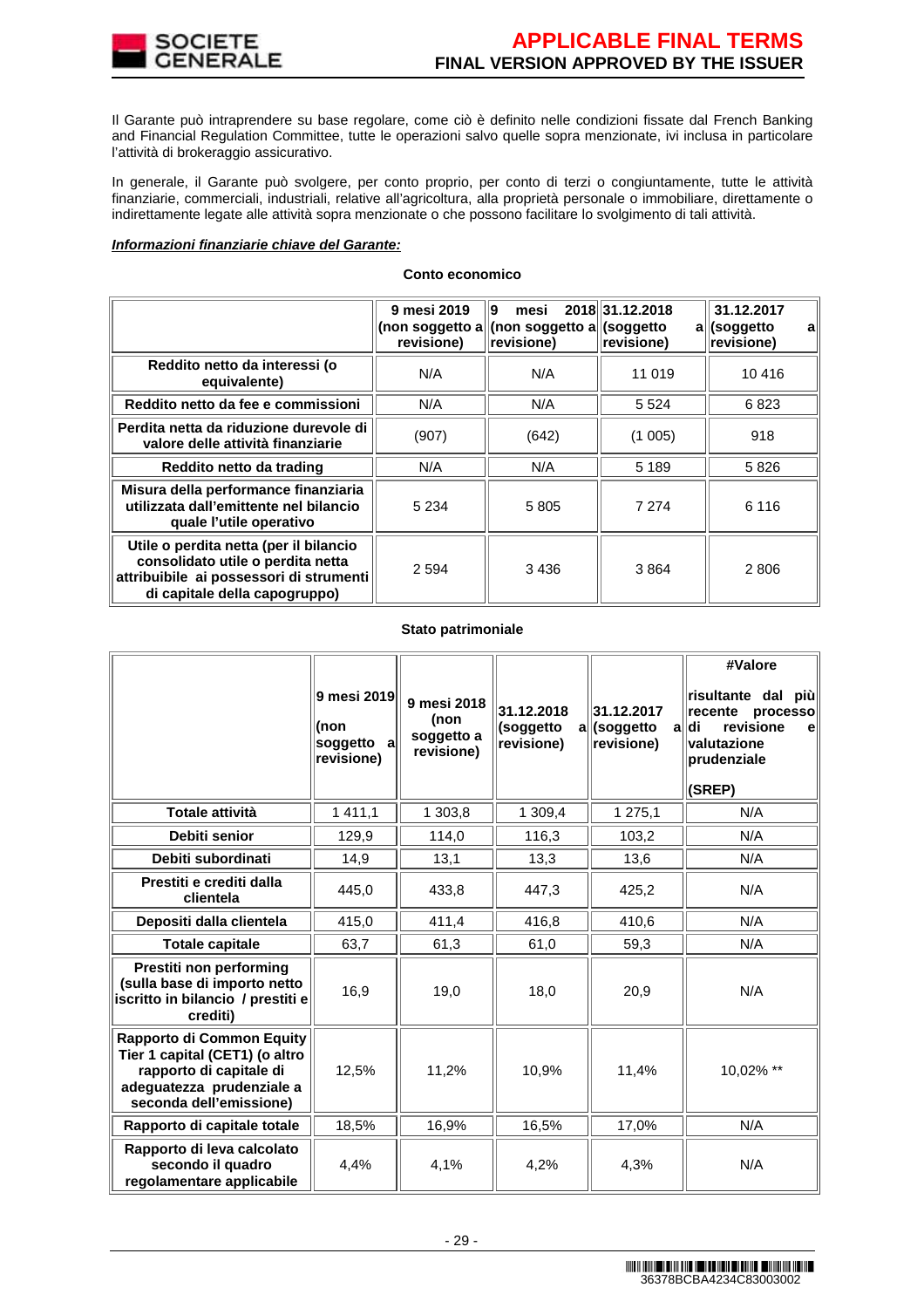

\* Comunicato stampa dell' 11 dicembre 2019 "INFORMATIVA SUI REQUISITI DI CAPITALE REGOLAMENTARE DAL 1 GENNAIO 2020"

\*\*Considerando i buffers regolamentari combinati, il livello del rapporto CET1 che attiverebbe il meccanismo dell'Importo Massimo Distribuibile sarebbe pari a 10,02% al 1 gennaio 2020 (includendo 0,27% di buffers anticiclici).

# **Rischi chiave specifici del garante**

Considerando che Société Générale è garante e controparte delle operazioni di copertura dell'Emittente, gli investitori sono essenzialmente esposti al rischio di credito di Société Générale e non hanno ricorso nei confronti dell'Emittente in caso di inadempimento dell'Emittente.

#### **QUALI SONO I RISCHI CHIAVE SPECIFICI DEI TITOLI?**

La vendita dei Certificati prima della prevista data di scadenza determinerà la perdita della protezione totale dell'importo investito**.**

Benché sia oggetto di impegni di market making, la liquidità del prodotto può essere influenzata dal verificarsi di circostanze eccezionali che potrebbero rendere difficile vendere il prodotto o comunque ad un prezzo che produce la perdita totale o parziale dell'importo investito.

I Certificati possono essere rimborsati anticipatamente automaticamente quando il livello del(i) Sottostante(i) raggiungono un certo livello. Gli Investori non beneficeranno della performance del(i) Sottostante(i) successivamente a tal evento.

Il valore di mercato dei Certificati dipende dall'evoluzione dei parametri di mercato al momento dell'uscita (livello dei prezzi dei Sottostanti, tassi di interesse, volatilità e credit spreads) e può pertanto comportare un rischio di perdita totale o parziale dell'importo inizialmente investito

Il verificarsi di eventi non legati al Sottostante (quali la modifica di previsioni di legge, inclusa la normativa fiscale, eventi di forza maggiore) possono determinare il rimborso anticipato dei Certificati e quindi la perdita totale o parziale dell'importo investito.

Il verificarsi di eventi relativi al Sottostante ovvero a operazioni di copertura può determinare la necessità di rettifiche, de-indicizzazioni, sostituzione del Sottostante, e di conseguenza a perdite del capitale investito, anche in caso di prodotti a capitale protetto.

Se la valuta di riferimento delle attività principali dell'investitore è diversa da quella del prodotto, l'investitore è esposto al rischio di cambio, in particolare in caso di controlli sul cambio, che potrebbero ridurre l'importo investito.

Le modalità con cui lo sponsor dell'Indice applica le regole di calcolo dell'Indice relativamente al calcolo, la modifica della composizione dell'Indice e il recepimento degli eventi che impattano sui suoi componenti possono avere un impatto sul valore dell'indice e quindi sul valore dei Certificati.

Gli investitori sono esposti al rischio legato alla capacità operativa e alla esperienza dello Sponsor dell'Indice ad assicurare il calcolo e il mantenimento dell'indice sulla base della metodologia di calcolo in vigore durante la vita dei Certificati.

#### **SEZIONE D – INFORMAZIONI CHIAVE SULL'OFFERTA AL PUBBLICO DEI TITOLI E/O SULL'AMMISSIONE ALLE NEGOZIAZIONI SU DI UN MERCATO REGOLAMENTATO**

# **IN BASE A QUALI CONDIZIONI E ORIZZONTE TEMPORALE POSSO INVESTIRE IN QUESTI TITOLI?**

# **DESCRIZIONE DELLE MODALITÀ DELL'OFFERTA:**

#### **Giurisdizione dell'offerta al pubblico non esente:** Italia

**Periodo di Offerta:** Dal 31 luglio 2020 (incluso) alle 09:00 CET (Central European Time) al 24 settembre 2020 (incluso), alle 16:00 CET, salvo chiusura anticipata del Periodo di Offerta, come descritto di seguito.

I Certificati verranno collocati:

(a) all'interno dei locali del Collocatorie (presso le sedi e le filiali);

(b) mediante offerta fuori sede ai sensi dell'articolo 30 e dell'articolo 31 del d.lgs 24 febbraio 1998 n. 58 come successivamente modificato (il "Testo Unico della Finanza") dal 31 luglio 2020 alle 9.00 CET al 22 settembre 2020 (incluso), alle 16.00 CET; e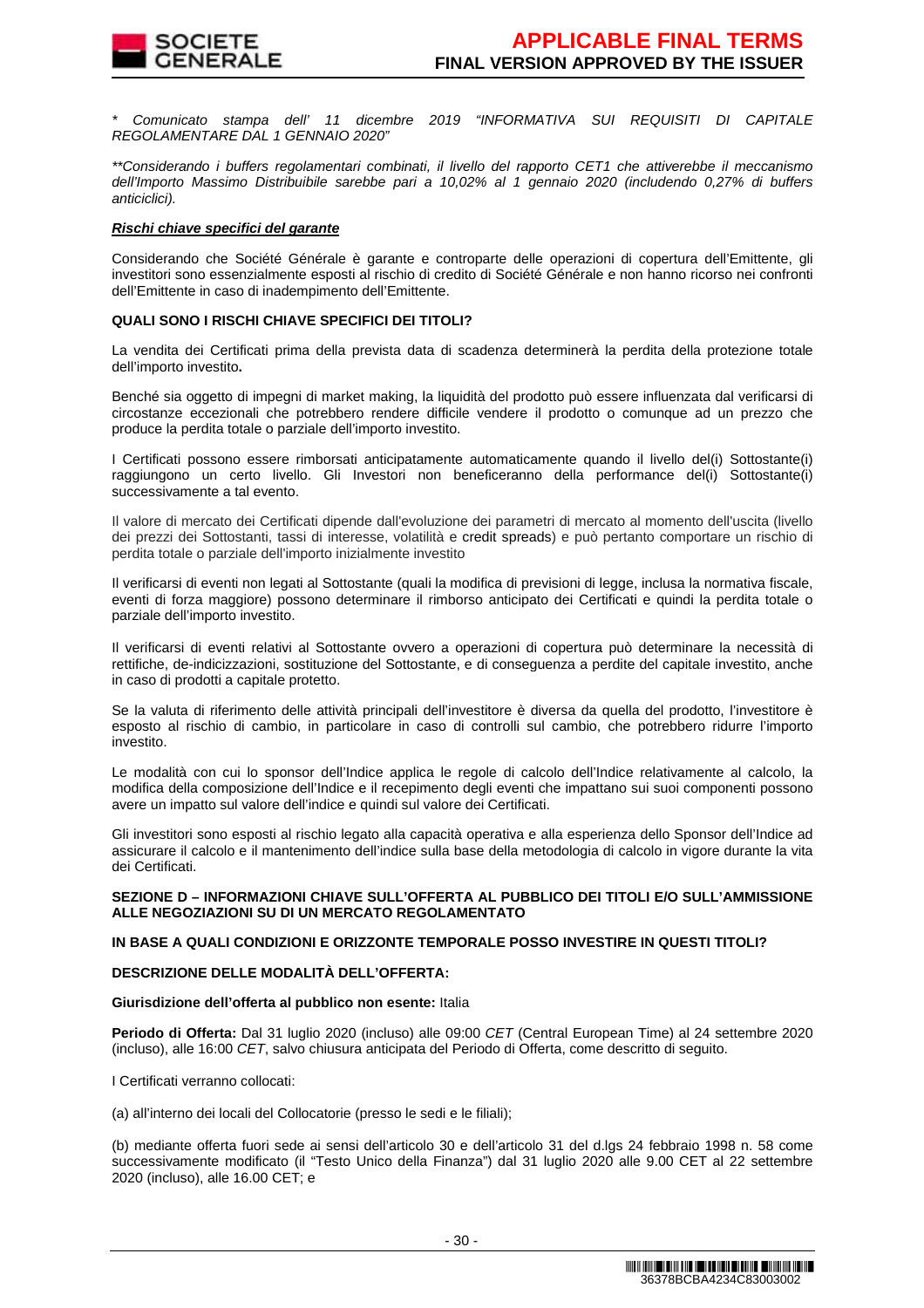

(c) mediante tecniche di comunicazione a distanza ai sensi dell'articolo 32 del TUF dal 31 luglio 2020 alle 9.00 CET al 15 settembre 2020 (incluso), alle 16.00 CET,

salvo chiusura anticipata del Periodo d'Offerta come descritto di seguito.

Il Collocatore che intende collocare i Certificati attraverso l'offerta fuori sede ai sensi dell'articolo 30 del Testo Unico della Finanza raccoglieranno i Moduli di adesione - invece che direttamente presso le loro filiali e uffici attraverso consulenti finanziari abilitati all'offerta fuori sede ai sensi dell'articolo 31 del Testo Unico della Finanza.

Ai sensi dell'articolo 30, comma 6, del Testo Unico della Finanza, la validità e l'efficacia dei contratti sottoscritti tramite Offerta Fuori Sede è sospesa per un periodo di 7 (sette) giorni dalla data di sottoscrizione del Modulo di Adesione da parte del relativo investitore.

Entro tale periodo gli investitori possono comunicare al Collocatore il loro recesso, senza dover pagare alcun costo o commissione.

I Certificati verranno anche offerti mediante tecniche di comunicazione a distanza ai sensi dell'articolo 32 del Testo Unico della Finanza (ad esempio attraverso le piattaforme di trading online dei Collocatori e/o mediante ordini telefonici). In tale caso gli investitori possono acquistare i Certificati via internet e/o via telefono, dopo essere stati identificati dal Collocatore, secondo le procedure stabilite dal Collocatore. Ai sensi dell'articolo 67 duodecies del d.lgs n. 206/2005 come successivamente modificato (il "Codice del Consumo"), la validità e l'efficacia dei contratti sottoscritti mediante tecniche di comunicazione a distanza sono sospese per un periodo di 14 (quattordici) giorni dalla data di sottoscrizione. Entro tale periodo gli investitori possono comunicare al Collocatore il loro recesso senza alcun costo o commissione.

**Prezzo di Offerta:** I Certificati saranno offerti al Prezzo di Emissione, una parte del quale, pari al massimo al 4,00%, è costituita dalla commissione di distribuzione dovuta in via anticipata dal Garante a Deutsche Bank SpA, Piazza del Calendario, 3, 20126 Milano (il **Collocatore**).

#### **Condizioni a cui è soggetta l'offerta:**

L'offerta dei Certificati è subordinata alla loro emissione e a qualunque condizione aggiuntiva contenuta nei termini generali di attività degli intermediari finanziari, dagli stessi notificate agli investitori.

L'Emittente si riserva il diritto di chiudere il Periodo di Offerta prima della scadenza inizialmente stabilita per qualunque motivo.

L'Emittente si riserva il diritto di ritirare l'offerta e annullare l'emissione dei Certificati per qualunque motivo e in un qualsiasi momento alla Data di Emissione o precedentemente alla stessa. Resta inteso che qualora un potenziale investitore abbia richiesto la sottoscrizione e l'Emittente eserciti tale diritto, tale potenziale investitore non avrà alcun diritto di sottoscrivere o acquistare altrimenti i Certificati.

In ogni caso, l'avviso agli investitori relativo alla chiusura anticipata o al ritiro, a seconda dei casi, sarà pubblicato sul sito web dell'Emittente (http://prospectus.socgen.com).

La validità dell'offerta è soggetta al rilascio dell'autorizzazione alla negoziazione sull'EuroTLX da parte di Borsa Italiana S.p.A. entro e non oltre il giorno immediatamente precedente alla Data di Emissione; diversamente, l'offerta deve considerarsi ritirata e l'emissione annullata. L'Emittente s'impegna a presentare per tempo la relativa domanda a Borsa Italiana S.p.A., al fine di consentire a Borsa Italiana S.p.A. di prendere una decisione, in base ai suoi regolamenti, entro il giorno immediatamente precedente alla Data di Emissione.

**Prezzo di Emissione:** USD 100 per Certificato di Denominazione Specificata di USD 100

# **Stima delle spese totali relative all'emissione o all'offerta, includendo la stima di eventuali spese applicate all'investitore dall'Emittente o dall'offerente:**

I costi di entrata impliciti nel Prezzo di Emissione applicati all'investitore dall'Emittente o dall'Offerente sono pari al 6,68%. I costi di entrata e i potenziali costi ricorrenti e le potenziali penali di uscita anticipata possono avere un impatto sul rendimento che l'investitore può ottenere dall'investimento.

**Piano di distribuzione:** Il prodotto è destinato ad investitori al dettaglio e sarà offerto in Italia

# **CHI è L'OFFERENTE E/O IL SOGGETTO CHE CHIEDE L'AMMISSIONE ALLE NEGOZIAZIONI ?**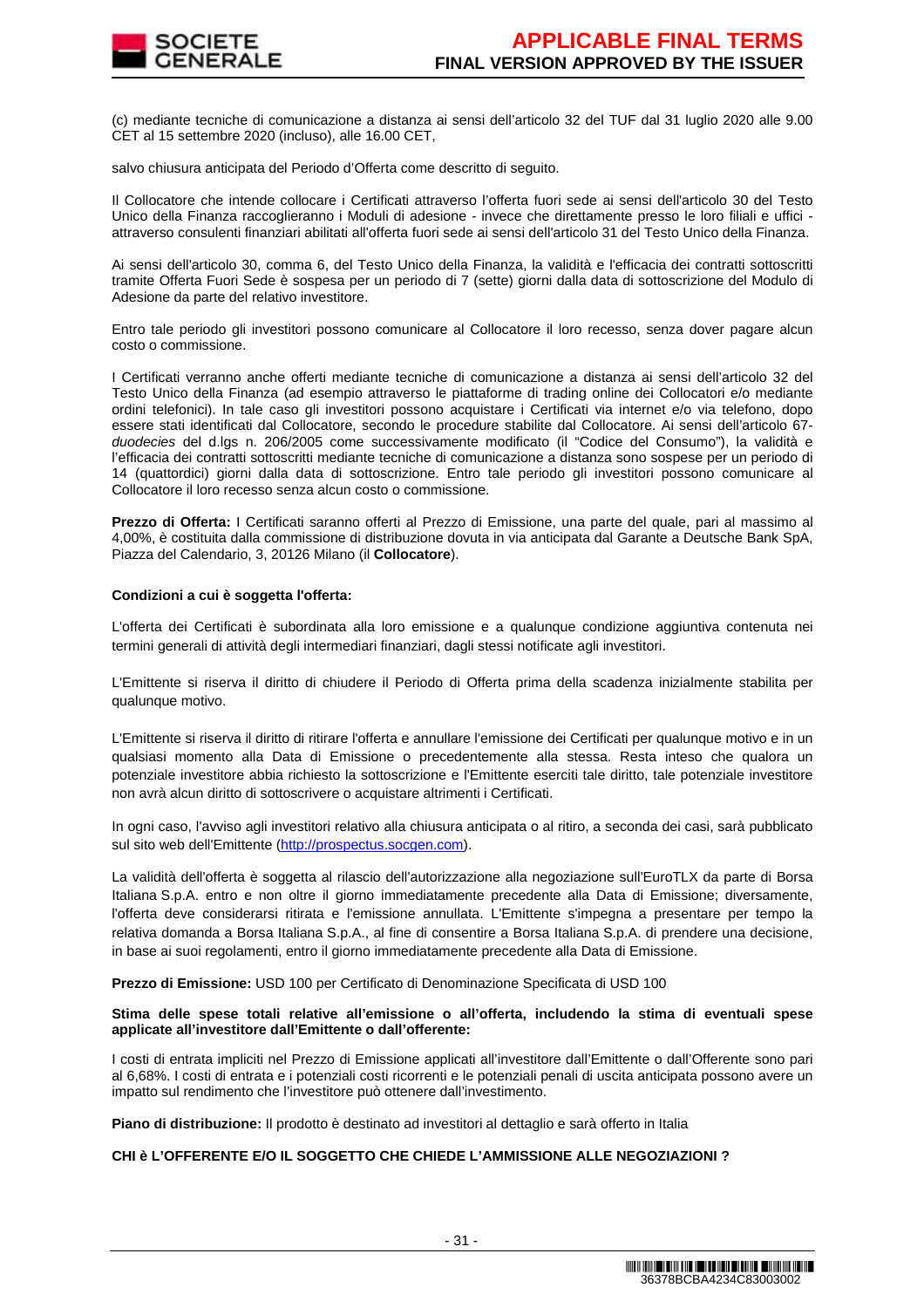

Societe Generale in quanto Dealer

Tour Société Générale - 17 Cours Valmy

92987 Paris La Défense Cedex, France

Sede legale : 29, boulevard Haussmann, 75009 Paris, France.

Forma giuridica: Società per azioni a responsabilità limitata pubblica (société anonyme).

Legislazione di riferimento: diritto francese.

Paese di costituzione: Francia

#### **PERCHÈ QUESTO PROSPETTO VIENE PRODOTTO?**

Questo prospetto è stato predisposto in relazione all'offerta al pubblico dei Certificati.

**Ragioni dell'offerta o dell'ammissione alle negoziazioni:** Sarà presentata domanda per l'ammissione dei Certificati sul Sistema Multilaterale di Negoziazione ("MTF") denominato EuroTLX organizzato e gestito da Borsa Italiana S.p.A. a partire da o al più presto dopo la Data di Emissione.

**Uso dei proventi e importo stimato dei proventi: I proventi netti dell'emissione dei Certificati saranno utilizzati per le finalità generali di finanziamento del Gruppo Société Générale, che comprende il generare profitti.** 

**Impegno di sottoscrizione**: E' in essere un impegno di sottoscrizione a fermo con**:** Societe Generale.

#### **Interessi delle persone fisiche e giuridiche coinvolte nell'emissione/offerta :**

Ad eccezione delle eventuali commissioni dovute al Dealer,e per quanto l'Emittente ne sa, nessuna persona coinvolta nell'emissione dei Certificati ha un interesse rilevante nell'Offerta.

Il Dealer e le sue affiliate si sono impegnate, e potrebbero in futuro impegnarsi, in operazioni di investment banking e/o commercial banking transactions, e potrebbero nel corso ordinario del business eseguire altri servizi per l'Emittente e le sue affiliate.

Société Générale ricoprirà i ruoli di fornitore di strumenti di copertura a favore dell'Emittente e di Agente di Calcolo dei Certificati.

La possibilità di conflitti di interesse tra i vari ruoli di Société Générale, da un lato, e, d'altro lato, tra quelli di Société Générale nello svolgimento di questi ruoli e quelli dei Portatori dei Certificati, non può escludersi.

Inoltre, considerata l'attività bancaria di Société Générale, conflitti di interesse potrebbero sorgere tra gli interessi di Société Générale nello svolgimento di tali attività (inclusa la detenzione di informazioni non pubbliche in relazione ai sottostanti dei Certificati) e quelli dei Portatori dei Certificati. Infine, le attività di Société Générale sullo/sugli strumento/i finanziario/i sottostante/i, per conto della proprietà ovvero per conto dei propri clienti, oppure il porre in essere transazioni di copertura, può anche avere un impatto sul prezzo di questi strumenti e sulla loro liquidità, e ciò potrebbe configgere con gli interessi dei Portatori dei Certificati.

Société Générale ricoprirà i ruoli di fornitore di strumenti di copertura a favore dell'Emittente e di Agente di Calcolo dei Certificati.

La possibilità di conflitti di interesse tra i vari ruoli di Société Générale, da un lato, e, d'altro lato, tra quelli di Société Générale nello svolgimento di questi ruoli e quelli dei Portatori dei Certificati, non può escludersi.

Inoltre, considerata l'attività bancaria di Société Générale, conflitti di interesse potrebbero sorgere tra gli interessi di Société Générale nello svolgimento di tali attività (incluse le relazioni di affari con gli emittenti degli strumenti finanziari che sono i sottostanti dei Certificati ovvero la detenzione di informazioni non pubbliche in relazione ad essi) e quelli dei Portatori dei certificati. Infine, le attività di Société Générale sullo/sugli strumento/i finanziario/i sottostante/i, per conto della proprietà ovvero per conto dei propri clienti, oppure il porre in essere transazioni di copertura, può anche avere un impatto sul prezzo di questi strumenti e sulla loro liquidità, e ciò potrebbe configgere con gli interessi dei Portatori dei certificati.